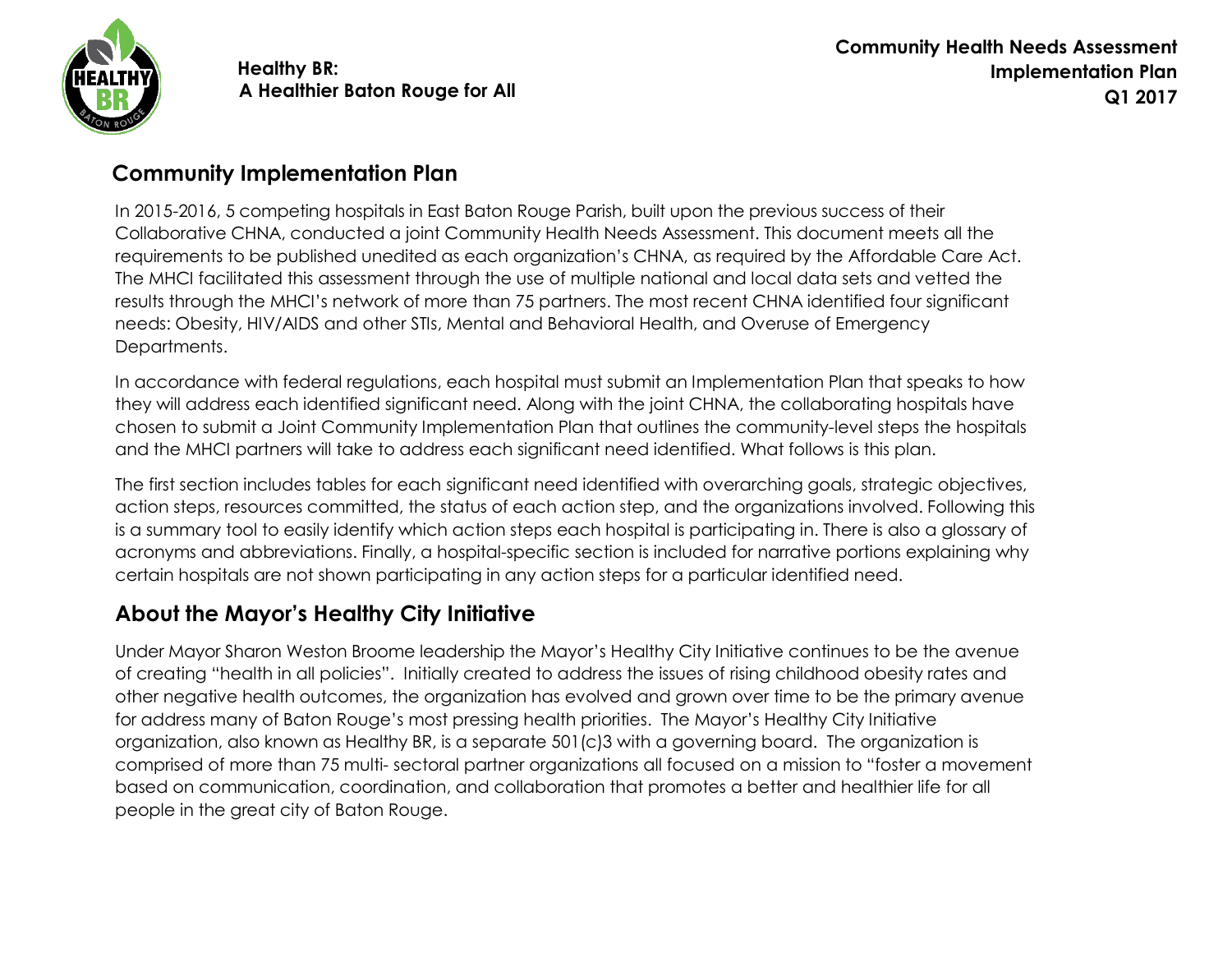

| <b>Priority: Obesity</b>                                 |                                                                                                                                                                        |                                                    |                                                                                                                                                                          |                                                                                                                                                                                                                                                                                                                 |                                  |  |  |  |
|----------------------------------------------------------|------------------------------------------------------------------------------------------------------------------------------------------------------------------------|----------------------------------------------------|--------------------------------------------------------------------------------------------------------------------------------------------------------------------------|-----------------------------------------------------------------------------------------------------------------------------------------------------------------------------------------------------------------------------------------------------------------------------------------------------------------|----------------------------------|--|--|--|
| Goal                                                     |                                                                                                                                                                        |                                                    |                                                                                                                                                                          | Increase the number of children and adults with a healthy weight in East Baton Rouge Parish.                                                                                                                                                                                                                    |                                  |  |  |  |
| <b>Strategic Objective 1</b>                             |                                                                                                                                                                        | Reduce childhood obesity through health education. |                                                                                                                                                                          |                                                                                                                                                                                                                                                                                                                 |                                  |  |  |  |
| <b>Action Step</b>                                       | Goal                                                                                                                                                                   | <b>Employee or</b><br><b>Financial Resources</b>   | Program<br><b>Metrics</b>                                                                                                                                                | <b>Narrative</b>                                                                                                                                                                                                                                                                                                | <b>Organizations</b><br>Involved |  |  |  |
| 1.1 Use the 5210+10<br>curriculum in schools             | Use the 5210+10<br>message in all 85<br>EBRPSS schools.<br>Use the 5210+10<br>message in 10<br>charter schools.<br>Use the 5210+10<br>message in 5<br>private schools. | OLOL:<br>\$10,000/Quarter                          | # of EBR<br>schools using<br>program<br># of charters<br>using the<br>program<br># of private<br>schools using<br>the program<br>OLOL: 6 EBR<br>schools using<br>program | <b>BREADA</b> conducts farmers market-<br>themed school field trips and now<br>puts 5210+10 language on handouts<br>and/or recipe cards.<br>MHCI trained EBRPSS PE teachers,<br>OLOL Health Centers in Schools staff,<br>and BR Children's Health Project staff.<br>Promotional materials have been<br>printed. | BREADA,<br>EBRPSS, OLOL          |  |  |  |
| 1.2 Use the 5210+10<br>curriculum in summer<br>camps     | Use the 5210+10 in<br>all 35 BREC camps.<br>Use the 5210+10 in<br>all 7 YMCA camps.                                                                                    |                                                    | 35 BREC<br>camps used<br>$5210+10$<br>7 YMCA<br>camps used<br>$5210+10$                                                                                                  | MHCI trains BREC camp counselors<br>each spring. BREC camps meet<br>physical activity guidelines.<br>1,200 children attended Y summer<br>camps at 7 branches in 2016.                                                                                                                                           | <b>BREC, YMCA</b>                |  |  |  |
| 1.3 Use the 5210+10<br>message in<br>healthcare settings | Display 5210+10<br>message in all<br>primary care clinics.                                                                                                             | <b>BRG: minimal cost</b>                           | # of primary<br>care clinics                                                                                                                                             | BRG includes a link to 5210+10<br>messages on their webpage. 15<br>primary care clinics.                                                                                                                                                                                                                        | BRG, OLOL,<br>Woman's            |  |  |  |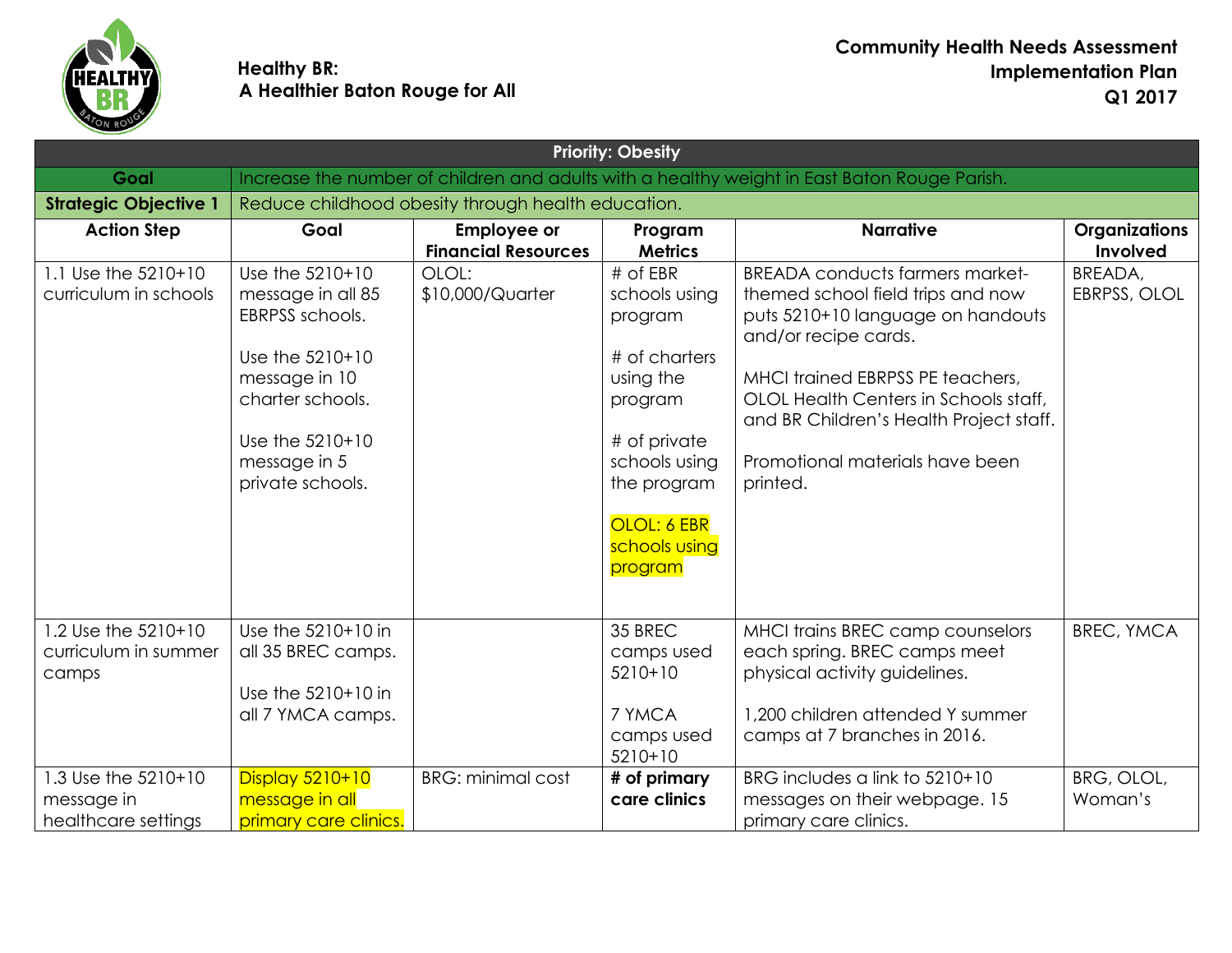

| including<br>web/digital-based<br>educational content | Display 5210+10<br>message in all<br>pediatric clinics. | OLOL: Did not<br>report/Quarter<br>Woman's: \$600<br>estimated labor<br>costs; \$400<br>estimated marketing<br>and give-away<br>costs (\$3,000 total in<br>Q3 | # of pediatric<br>clinics<br><b>BRG: 15</b><br><b>Primary Care</b><br>clinics<br><b>OLOL: 100%</b><br><b>Pediatric</b><br><b>Clinics</b>                                                                                                                                                                      | OLOL: 100% Lake Physician Group<br>Pediatric Practices that use the<br>$5210+10$ message<br>Woman's Hospital uses the 5210+10<br>message internally with employees<br>and in publications for expectant<br>mothers. |  |
|-------------------------------------------------------|---------------------------------------------------------|---------------------------------------------------------------------------------------------------------------------------------------------------------------|---------------------------------------------------------------------------------------------------------------------------------------------------------------------------------------------------------------------------------------------------------------------------------------------------------------|---------------------------------------------------------------------------------------------------------------------------------------------------------------------------------------------------------------------|--|
|                                                       |                                                         |                                                                                                                                                               | Woman's:<br>3,544 Hits on<br>nutrition at<br>womans.org;<br>attended 2<br>community/e<br>mployer<br>health fairs to<br>promote<br>nutrition; 3<br>educations<br>events $(Q3)$ :<br>1268 hits on<br>internet<br>nutrition-<br>based web<br>link; 3,000<br>journals<br>distributed; 3<br>obesity-<br>prevention |                                                                                                                                                                                                                     |  |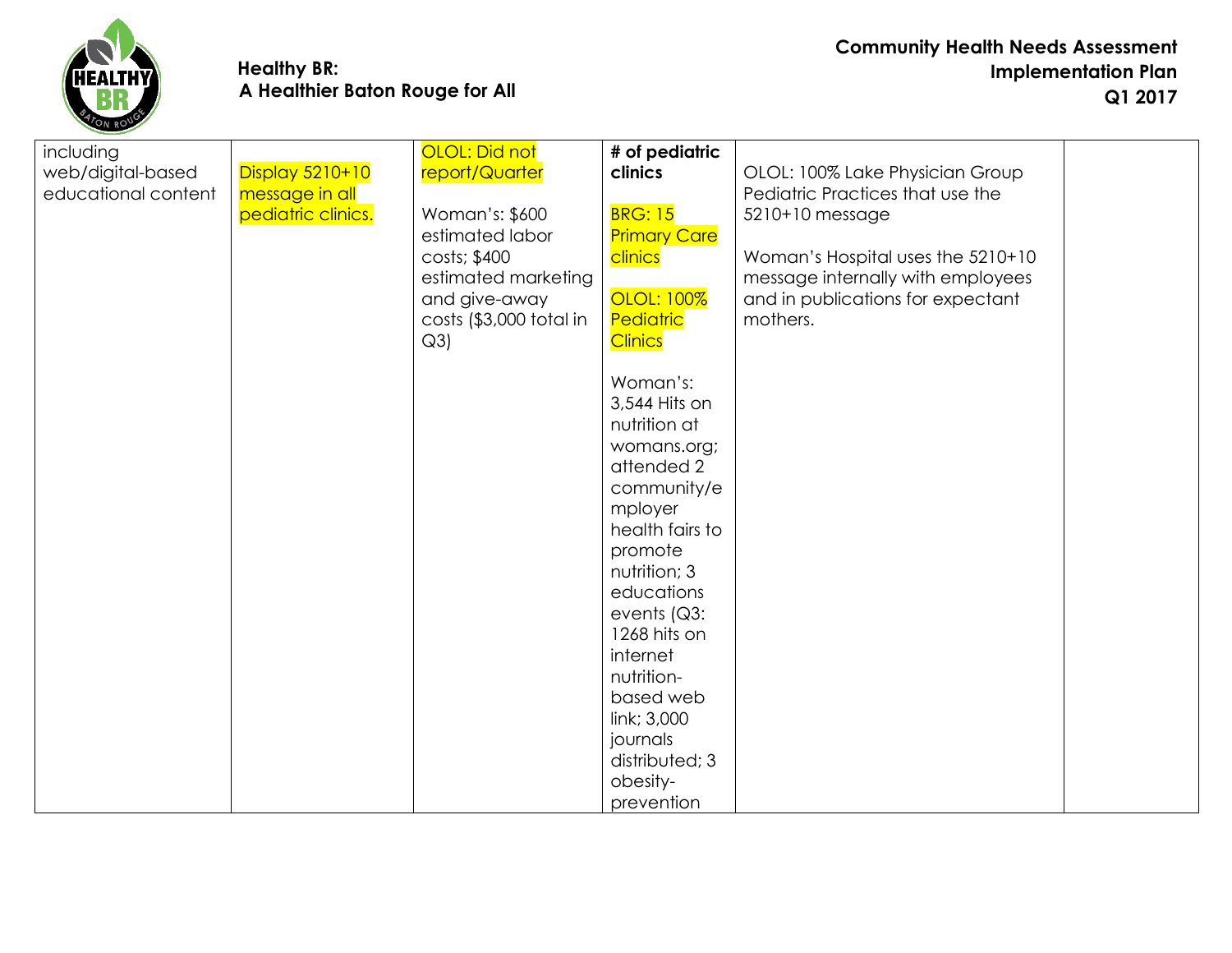

|                                                                           |                                                                                                                              |                                                                                                                | employee<br>events)                                                                                                                                                                                                                                                                                                                               |                                                                                                                                                                                                                                                                                                                                                                                                                                                                              |                                   |
|---------------------------------------------------------------------------|------------------------------------------------------------------------------------------------------------------------------|----------------------------------------------------------------------------------------------------------------|---------------------------------------------------------------------------------------------------------------------------------------------------------------------------------------------------------------------------------------------------------------------------------------------------------------------------------------------------|------------------------------------------------------------------------------------------------------------------------------------------------------------------------------------------------------------------------------------------------------------------------------------------------------------------------------------------------------------------------------------------------------------------------------------------------------------------------------|-----------------------------------|
| 1.4 Use the 5210+10<br>message in childcare<br>centers and Head<br>Starts | Display 5210+10<br>message in all 12<br><b>Head Start Centers.</b><br>Display 5210+10<br>message in 10<br>childcare centers. | Pause & Play Grant:<br>\$75,000 over 2 years<br>Woman's: Minimal<br>Costs for $Q4$ (\$2,911<br>on Labor in Q3) | 2 Head Start<br><b>Centers</b><br>1 childcare<br>centers<br>Woman's: 1<br>Woman's<br>owned<br>childcare<br>center<br>licensed for<br>103 children<br>$(Q3:100+$<br>handbooks<br>distributed<br>annually; 65<br>staff<br>education<br>hours for<br>NAPSACC,<br>Well-Ahead<br>and Smart<br><b>Screen; 105</b><br>hours of<br>parental<br>education) | PBRC and MHCI studying<br>implementation in childcare centers<br>through a grant.<br>PBRC grant project to use 5210+10 in<br>4 EBR centers.<br>Woman's Child Development Center<br>worked with hospital dieticians to<br>revise menus, increase exercise time<br>and to educate daycare staff and<br>parents on the 5210+10 message. The<br>5210+10 message is included in the<br>WH Child Development Center<br>Handbook. Woman's also began<br>Smart Screen participation. | EBRPSS, MHCI,<br>PBRC,<br>Woman's |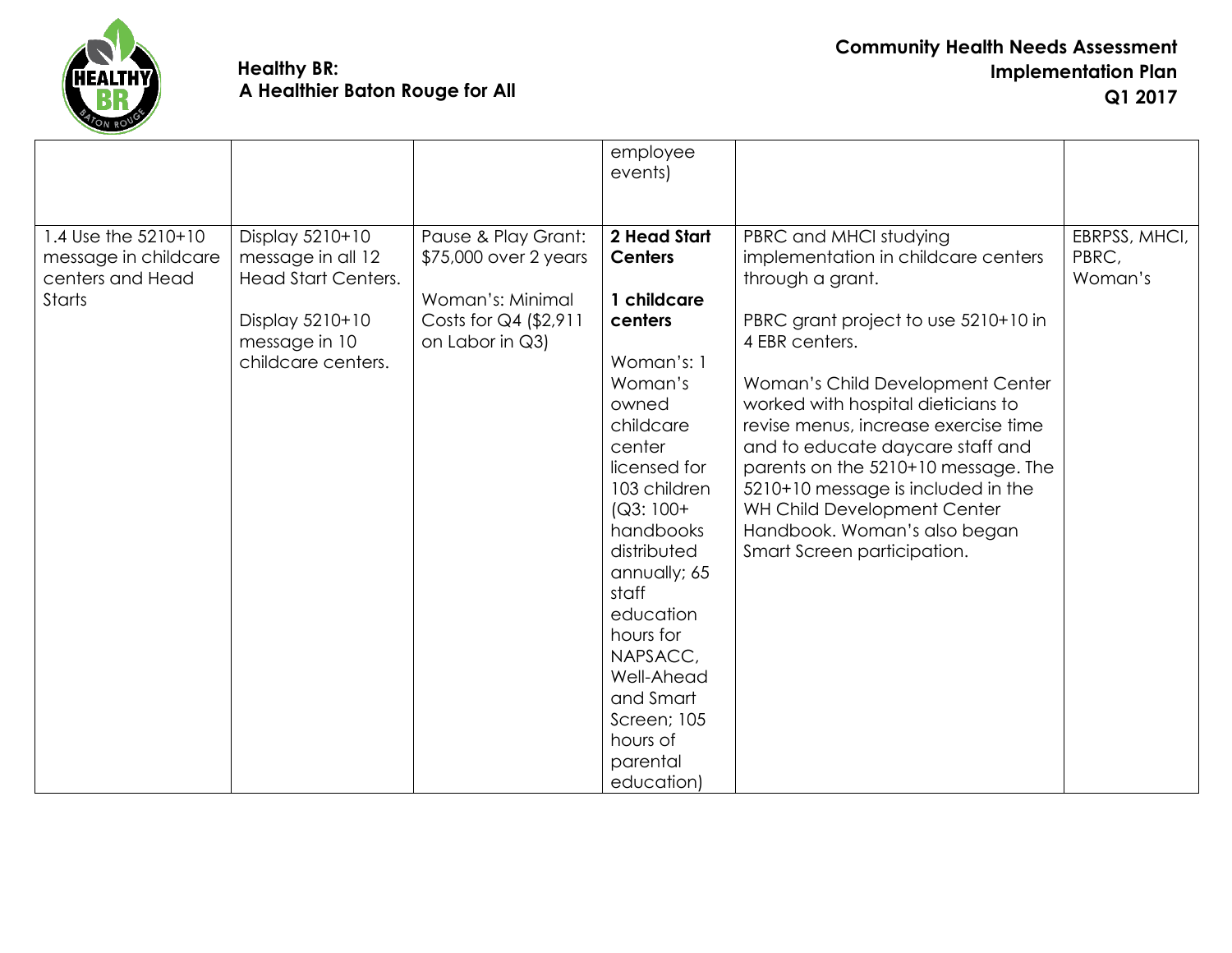

| 1.5 Use the 5210+10<br>message in<br>community settings                      | X impressions                    |                                                                                                                 |                                                                                                                                                                                                  | BREADA putting the 5210+10 logo on<br>all Sprouts printed materials.<br>Healthy Lives includes 5210+10 in<br>newsletters.<br>Sunshine Foundation includes<br>5210+10 in every book.                                                    | BREADA,<br>Healthy Lives,<br>Sunshine<br>Foundation |
|------------------------------------------------------------------------------|----------------------------------|-----------------------------------------------------------------------------------------------------------------|--------------------------------------------------------------------------------------------------------------------------------------------------------------------------------------------------|----------------------------------------------------------------------------------------------------------------------------------------------------------------------------------------------------------------------------------------|-----------------------------------------------------|
| <b>Strategic Objective 2</b>                                                 |                                  | Increase access to fresh and healthy foods.                                                                     |                                                                                                                                                                                                  |                                                                                                                                                                                                                                        |                                                     |
| 2.1 Create farmers<br>market opportunities<br>in low-access<br>neighborhoods | 5 regular mobile<br>market stops | <b>BCBSLAF Challenge</b><br>Grant: \$576,000 from<br>2012-2015<br>Ochsner: 42 hours                             | 5 regular<br>mobile<br>market stops<br>Ochsner: Did                                                                                                                                              | BREADA operates at least 1 mobile<br>market per season in either 70805 or<br>70807.<br>Ochsner, OLOL, and Woman's                                                                                                                      | BREADA,<br>Ochsner,<br>OLOL,<br>Woman's             |
|                                                                              |                                  | from head dietician                                                                                             | not report.                                                                                                                                                                                      | piloted markets on their campuses.                                                                                                                                                                                                     |                                                     |
|                                                                              |                                  | OLOL: Did not<br>report/Quarter<br>Woman's: \$450<br>(Labor); \$750<br>(Market Fee); \$100<br>(Marketing Costs) | OLOL: 4<br>Mobile<br>market Stops<br>Woman's: No<br><b>BREADA</b><br>outreach<br>market<br>participation;<br>1 On-Site<br><b>Market</b> ; 152<br>Vegetable<br>Co-Op Boxes<br>Delivered<br>(Q3:2) | OLOL sponsored a fruit and<br>vegetable prescription program.<br>They also piloted markets on their<br>campuses.<br>Woman's staff attend Farmers<br>Markets to educate community<br>members related to breastfeeding<br>and nutrition. |                                                     |
|                                                                              |                                  |                                                                                                                 | <b>Markets</b>                                                                                                                                                                                   |                                                                                                                                                                                                                                        |                                                     |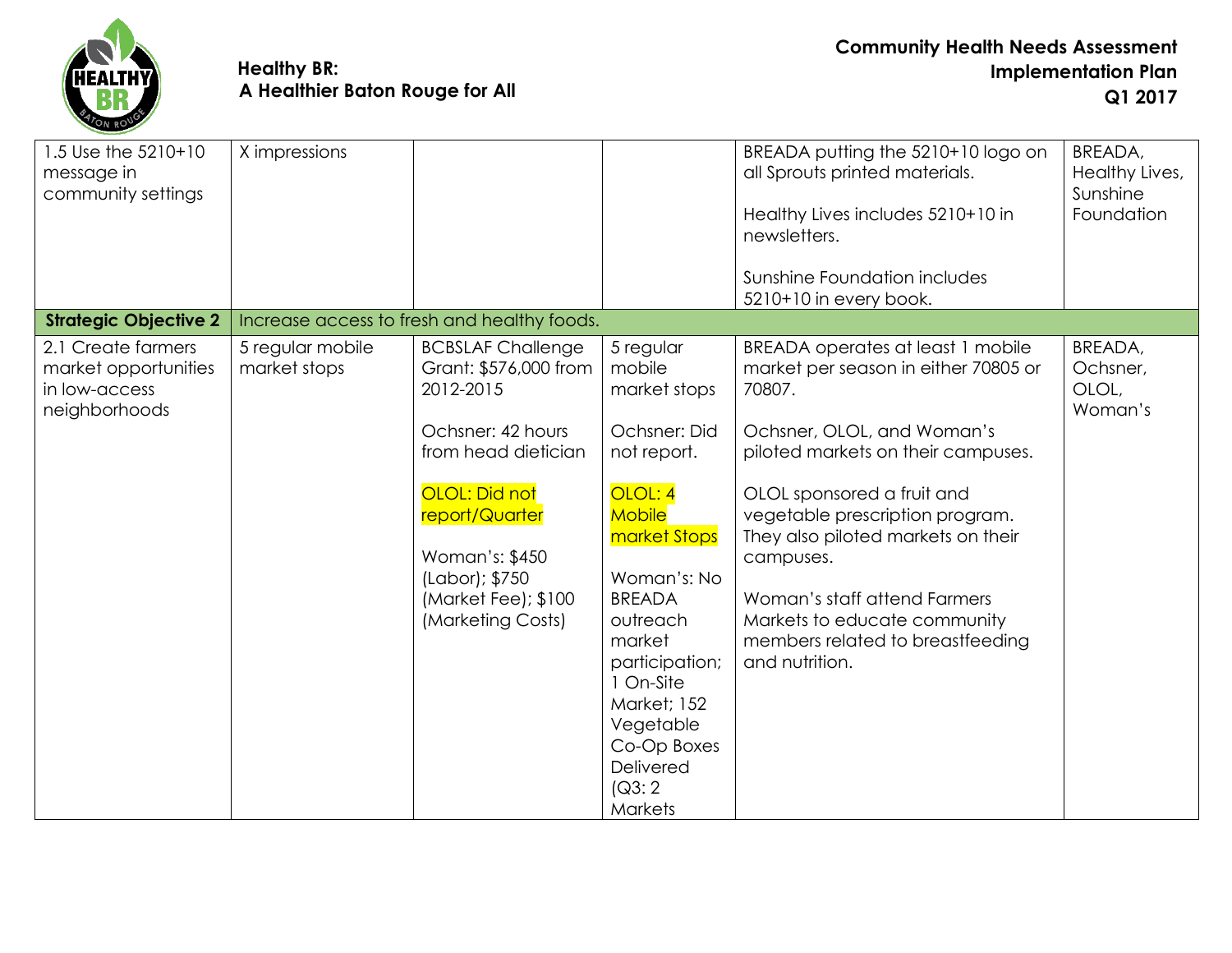

|                                                                                 |                                                      |                                                                                                     | Attended<br>during Q3; 16<br>Vegetable<br>Co-Op<br>Deliveries to<br>43 Recipients)             |                                                                                                                                                                                                    |                                                  |
|---------------------------------------------------------------------------------|------------------------------------------------------|-----------------------------------------------------------------------------------------------------|------------------------------------------------------------------------------------------------|----------------------------------------------------------------------------------------------------------------------------------------------------------------------------------------------------|--------------------------------------------------|
| 2.2 Link children to<br>meals through the<br>Summer Food Service<br>Program     | Provide 400,000<br>meals to children<br>through SFSP | OLOL: Did not<br>report.                                                                            | 234,661 meals<br>served [EBR<br>2016 only]                                                     | Meals served increased from 2013 to<br>2014, but dipped slightly from 2014 to<br>2015.                                                                                                             | BREC, EBRPSS,<br>MHCI, OLOL                      |
|                                                                                 |                                                      |                                                                                                     | OLOL: N/A                                                                                      | OLOL runs the program at their<br>pediatric clinic. OLOL served 1925<br>meals from May 2015 - August 2015.                                                                                         |                                                  |
| 2.3 Promote and<br>grow the Eat Fit BR<br>program                               | 25 restaurants<br>participating                      | BRG: 8 FTEs (chefs)<br>MHCI budget:<br>\$2,000<br>Ochsner: .05 FTE<br>Woman's: \$600<br>Labor Costs | 7 restaurants<br>participating<br>OLOL: N/A<br>Woman's: 1<br>Hour Weekly<br><b>Phone Calls</b> | New partnership with Eat Fit NOLA<br>commencing in October 2016.<br>Dietitians from OLOL, PBRC, and<br>Woman's participate on the<br>workgroup.<br>Woman's participates in weekly                  | BRG, MHCI,<br>Ochsner,<br>OLOL, PBRC,<br>Woman's |
|                                                                                 |                                                      |                                                                                                     |                                                                                                | phones calls with Eat Fit BR; called<br>began on 10/10. Representatives also<br>attended a 5 hour training on 10/8.<br>BRG has both of their cafeteria's<br>participate in the Eat Fit BR program. |                                                  |
| 2. 4 Provide healthy<br>meal options in<br>hospital and<br>workplace cafeterias | $\frac{\text{#}}{\text{#}}$ healthy meals<br>served  | Woman's: \$12,500 (2)<br>Servers), \$3,900 (.25<br>Dietician FTE)                                   | <b>OLOL: 1577</b><br><b>Healthy</b><br><b>Meals Served</b><br>(1 Cafeteria)                    | Cafeterias at BRG (2 cafes, 2 coffee<br>shops), Ochsner, OLOL, and<br>Woman's are part of the program.<br>OLOL added                                                                               | Woman's,<br>OLOL,<br>Ochsner                     |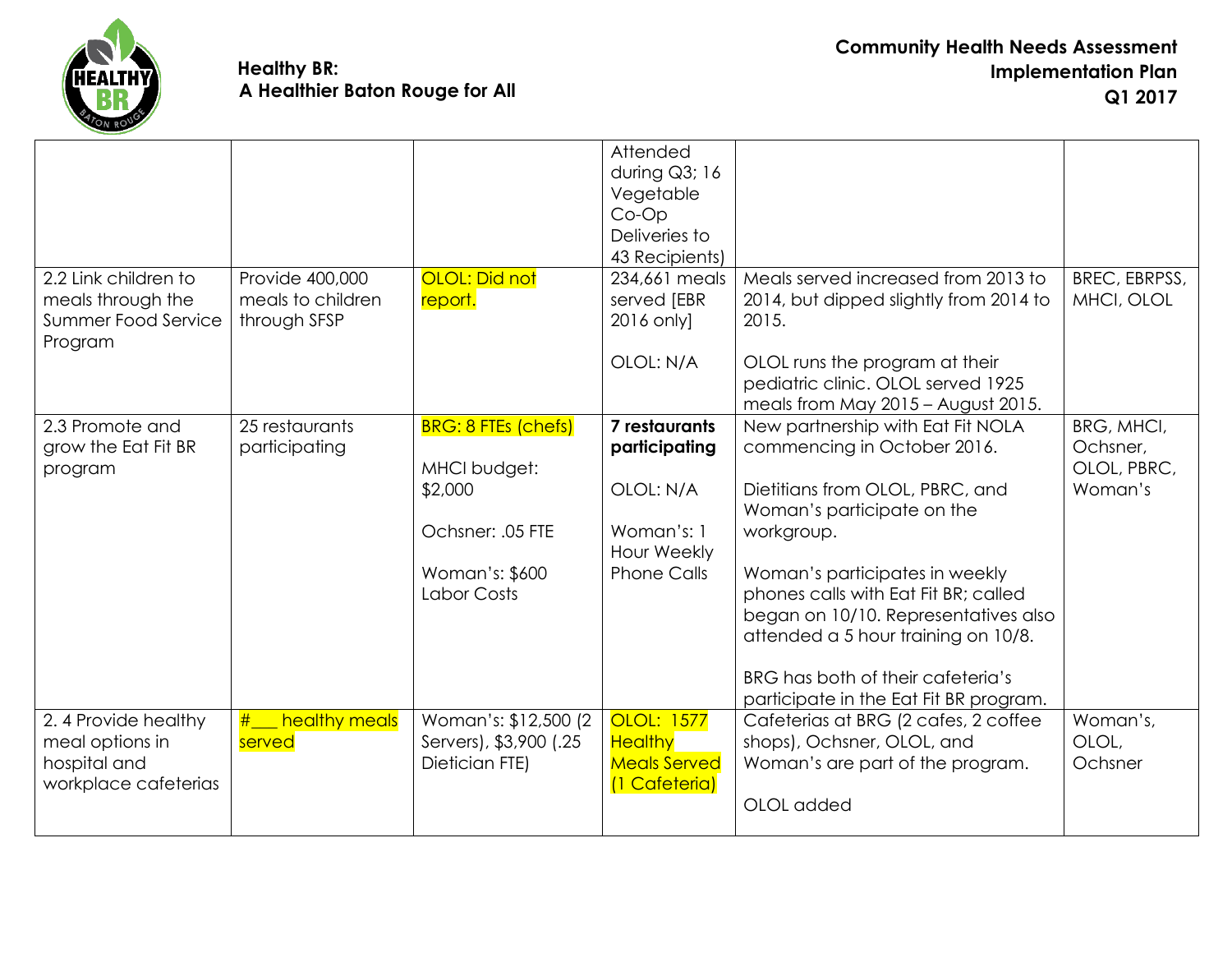

|                       |                      |                            | Woman's:                       |                                            |                      |
|-----------------------|----------------------|----------------------------|--------------------------------|--------------------------------------------|----------------------|
|                       |                      |                            | 43,193                         |                                            |                      |
|                       |                      |                            | Healthy                        |                                            |                      |
|                       |                      |                            | <b>Meals Served</b>            |                                            |                      |
|                       |                      |                            | (56% of total                  |                                            |                      |
|                       |                      |                            | sales                          |                                            |                      |
|                       |                      |                            | volume); (Q3:                  |                                            |                      |
|                       |                      |                            | 39,445                         |                                            |                      |
|                       |                      |                            | <b>Healthy</b>                 |                                            |                      |
|                       |                      |                            | Meals Served<br>- 42% of Total |                                            |                      |
|                       |                      |                            | Sales                          |                                            |                      |
|                       |                      |                            | Volume)                        |                                            |                      |
|                       |                      |                            |                                |                                            |                      |
|                       |                      |                            | <b>BRG: 147,800</b>            |                                            |                      |
|                       |                      |                            | <b>Healthy</b>                 |                                            |                      |
|                       |                      |                            | <b>Meals Served</b>            |                                            |                      |
| 2.5a Provide          | 25 nutrition classes | \$ value of support        | 20 classes (27                 | BREADA educates at least once a            | BREADA,              |
| increased nutritional | held                 |                            | in $Q3$ )                      | week at the market for a cooking           | BREC, BRG,           |
| education to the      |                      | <b>BRG: 10 FTEs in</b>     |                                | demonstration using local fruits and       | Humana,              |
| community through     | 200 participants in  | <b>Health and Wellness</b> | 354                            | vegetables                                 | Lane, LSU Ag         |
| classes, etc.         | classes              | <b>Center</b>              | participants                   |                                            | Center, Mary         |
|                       |                      |                            | (226 in Q3)                    | MHCI sponsored 6 Cooking Matters           | <b>Bird Perkins,</b> |
|                       |                      | Lane: Did not              |                                | classes and continues to sponsor           | Ochsner,             |
|                       |                      | report/Quarter (1          | 240                            | classes.                                   | OLOL, PBRC,          |
|                       |                      | FTE)                       | participants                   |                                            | Woman's,             |
|                       |                      |                            | in Farm-to-                    | MHCI filmed 9 healthy recipe videos        | <b>YMCA</b>          |
|                       |                      | Ochsner: .05 FTE           | Work                           | with local stakeholders.                   |                      |
|                       |                      |                            | programs                       |                                            |                      |
|                       |                      | OLOL: Did not              |                                | <b>BREC hosted a Cooking Matters class</b> |                      |
|                       |                      | report.                    | BRG: 3                         | and provides a Nutrition Literacy          |                      |
|                       |                      |                            | classes, 110                   | Program to over 6,400 kids.                |                      |
|                       |                      |                            | participants                   |                                            |                      |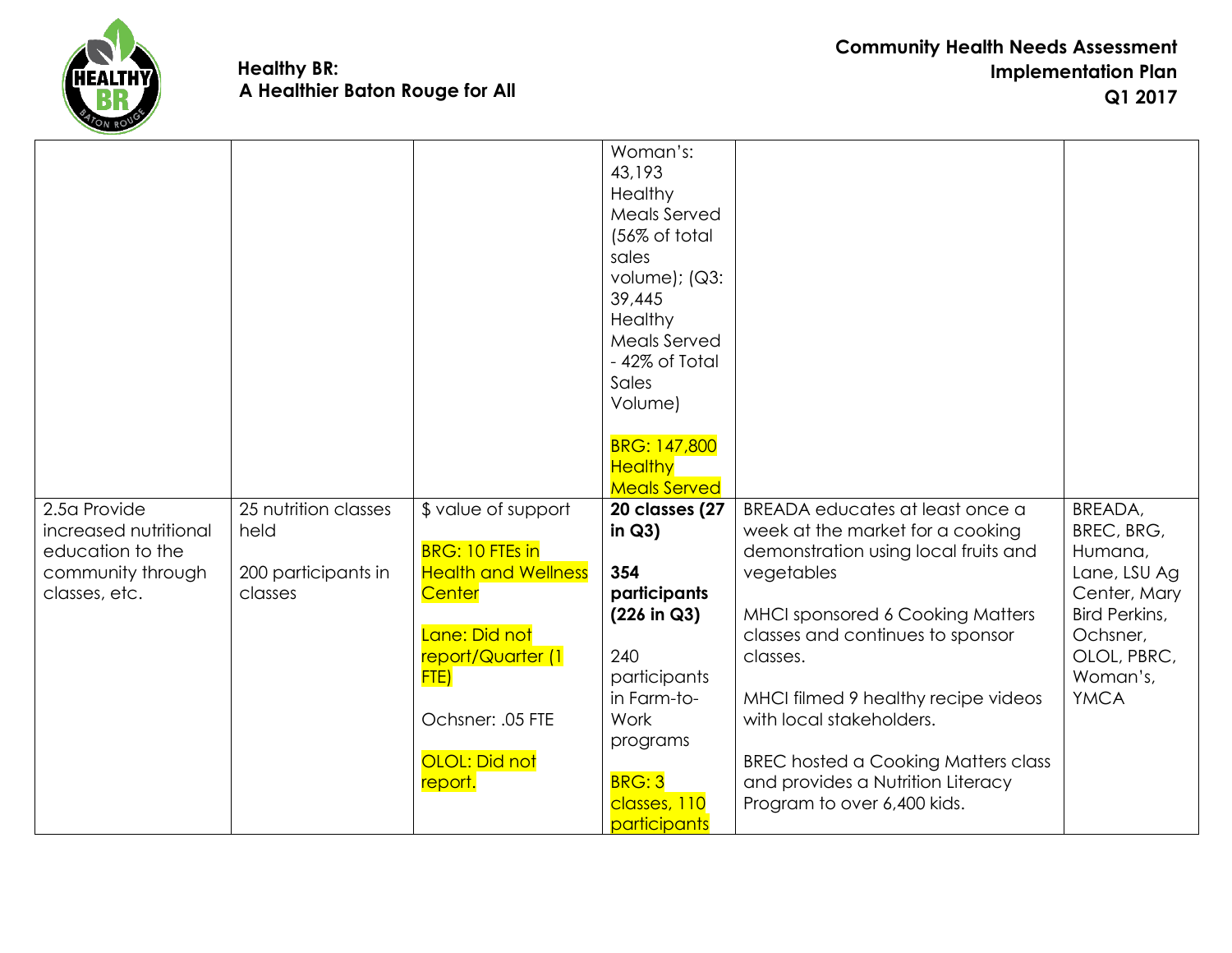

|                       |                      | Woman's: None -            | [Q4: 4 classes,     | BRG held 3 community classes with     |              |
|-----------------------|----------------------|----------------------------|---------------------|---------------------------------------|--------------|
|                       |                      | Costs covered in Q4        | $35 - 40$           | dietitians, creates educational       |              |
|                       |                      | By Grant [Q3: \$850        | attendees]          | videos, and serves on the EBR school  |              |
|                       |                      | Estimate (Labor);          |                     | health advisory council.              |              |
|                       |                      | \$1,500 (Marketing         | <b>Lane: 15</b>     |                                       |              |
|                       |                      | Materials); \$3,000 (8     | Classes, 110        | Lane hosts healthy eating classes     |              |
|                       |                      | Hours/Week); \$180         | Participants        | twice a year and posts monthly        |              |
|                       |                      | (Labor Costs)]             | [Q4:12]             | healthy recipes.                      |              |
|                       |                      |                            | Classes, 79         |                                       |              |
|                       |                      |                            | <b>Participants</b> | Ochsner operates a diabetes           |              |
|                       |                      |                            |                     | program in partnership with the Y.    |              |
|                       |                      |                            | Woman's: 5          |                                       |              |
|                       |                      |                            | <b>Nutrition</b>    | OLOL will offer a new dietetics       |              |
|                       |                      |                            | Classes, 33         | program at OLOL College.              |              |
|                       |                      |                            | participants        |                                       |              |
|                       |                      |                            | in each class       | PBRC holds nutrition education        |              |
|                       |                      |                            | [Q3: 5 Events,      | courses at local grocery stores (3 in |              |
|                       |                      |                            | 3 Classes           | 2015                                  |              |
|                       |                      |                            | (Cooking),          |                                       |              |
|                       |                      |                            | $15 - 20$           | Woman's has online videos and         |              |
|                       |                      |                            | Participants in     | resources, offers classes and         |              |
|                       |                      |                            | Cohort]             | participates in community wellness    |              |
|                       |                      |                            |                     | fairs and events to provide           |              |
|                       |                      |                            |                     | education, and offers diabetes        |              |
|                       |                      |                            |                     | prevention programs to pre-diabetic   |              |
|                       |                      |                            |                     | cohort groups.                        |              |
| 2.5b Provide          | 6 gardens            | City of Baton Rouge:       | 8 gardens           | <b>BREADA</b> provides healthy, local | BREADA, BRG, |
| increased nutritional | supported            | \$3630 (2016Q2)            | supported           | recipes and additional funding to     | MHCI, OLOL,  |
| education to the      |                      |                            | throughout          | shoppers with SNAP/EBT.               | <b>YMCA</b>  |
| community through     | 1000 participants in | OLOL: Did not              | the city            |                                       |              |
| community gardens     | Farm-to-Work         | report.                    |                     | MHCI supports 6 community gardens     |              |
| and access            | programs             |                            | OLOL: 0             | in Baton Rouge.                       |              |
| programs              |                      | <b>BRG: Did not report</b> | gardens             |                                       |              |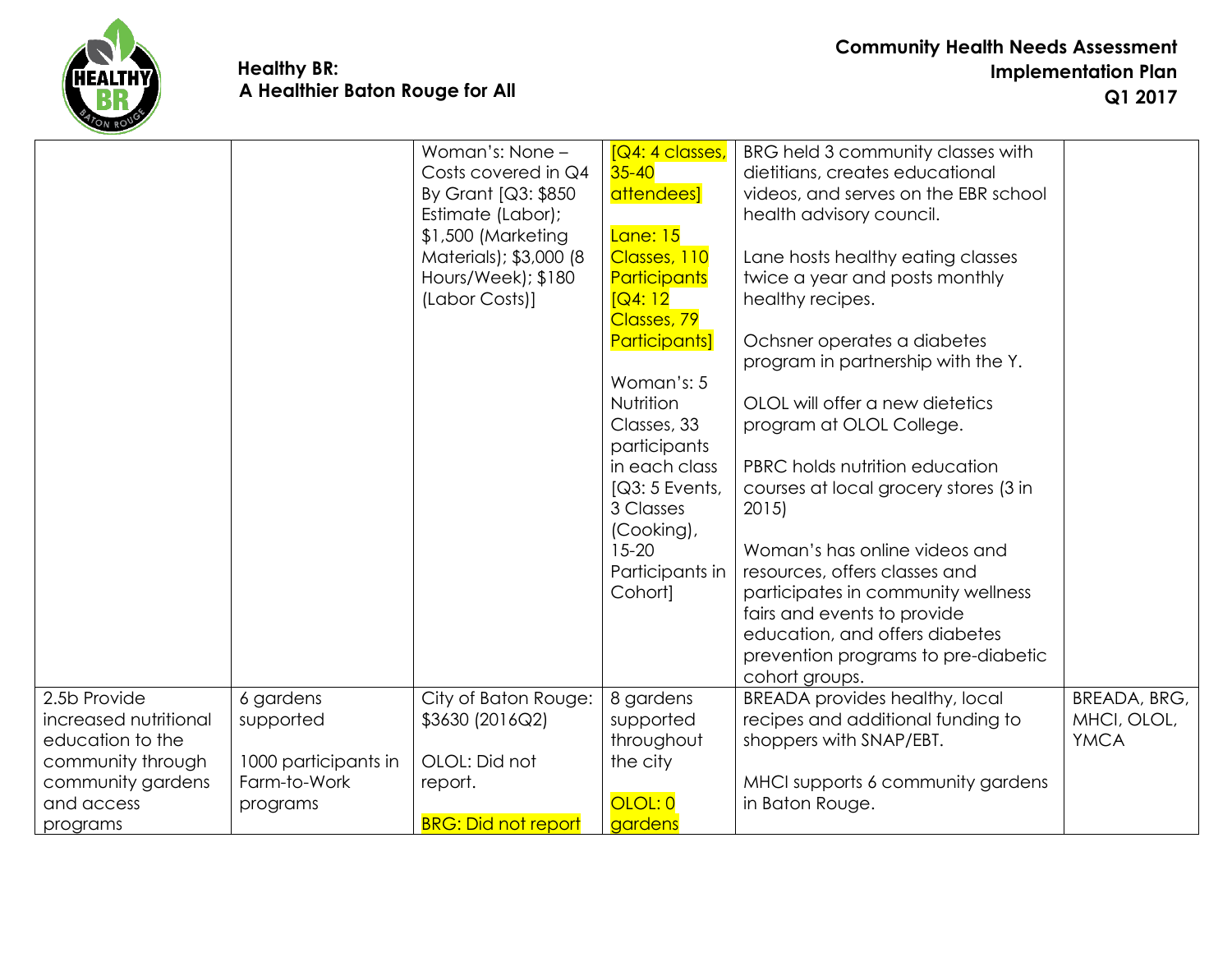

|                                                                      |                                                                                      |                                 | supported (0<br>in Q4                                                    | OLOL offers a farm to work program<br>for employees.                                                                                                              |                                          |
|----------------------------------------------------------------------|--------------------------------------------------------------------------------------|---------------------------------|--------------------------------------------------------------------------|-------------------------------------------------------------------------------------------------------------------------------------------------------------------|------------------------------------------|
|                                                                      |                                                                                      |                                 | OLOL: N/A for<br>Q4 (186<br>Participants in<br>Farm to Work<br>INQ3      | <b>Both ExxonMobil and Baranco-Clark</b><br>YMCAs have community gardens<br><b>Sponsored Bernard Terrace</b><br><b>Elementary Teaching Garden</b>                 |                                          |
|                                                                      |                                                                                      |                                 | <b>MHCI: 54</b><br>participants<br>in F2W this<br>Season                 |                                                                                                                                                                   |                                          |
|                                                                      |                                                                                      |                                 | <b>BRG: 2</b><br>gardens<br>sponsored (0<br>in Q4                        |                                                                                                                                                                   |                                          |
| <b>Strategic Objective 3</b>                                         | Increase access to physical activity.                                                |                                 |                                                                          |                                                                                                                                                                   |                                          |
| 3.1 Provide access to<br>physical activity in<br>"play desert" areas | 55,000 participants<br>in BREC on the<br>Geaux (can we get<br>a quarterly<br>number) | OLOL: Did not<br>report/Quarter | *Children<br>served by<br>BREC on the<br>Geaux:<br>44,500 in 2015        | BREC operates 2 mobile recreation<br>units that operate at schools, housing<br>projects, and neighborhood parks. In<br>2015, they served over 44,500<br>children. | BREC, Girls on<br>the Run,<br>OLOL, PBRC |
|                                                                      |                                                                                      |                                 | Children<br>participating<br>in Girls on the<br>Run: 740 in<br>Fall 2016 | Girls on the Run was in 24 schools<br>(630 participants) in EBR in Spring<br>2016 and 17 schools (740<br>participants) in Fall 2016.                              |                                          |
|                                                                      |                                                                                      |                                 |                                                                          | OLOL sponsors Go Noodle for local<br>schools.                                                                                                                     |                                          |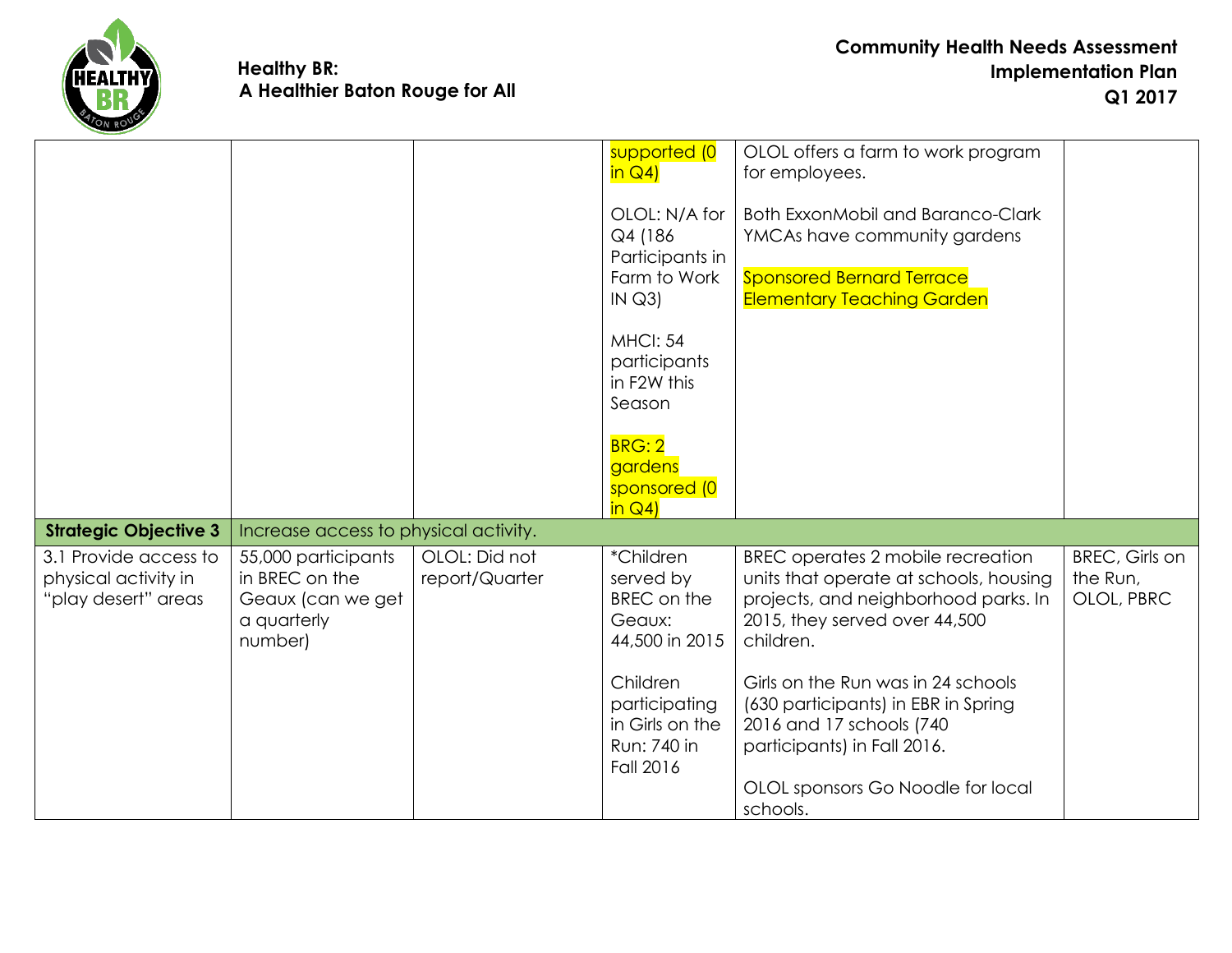

|                                                |                                             |                                          | OLOL:<br>3,530,030<br>minutes of<br>student<br>physical<br>activity | PBRC and BREC partnered to provide<br>a series of pilot Play Streets events in<br>play deserts. These are planned to<br>expand in the next few years. |                         |
|------------------------------------------------|---------------------------------------------|------------------------------------------|---------------------------------------------------------------------|-------------------------------------------------------------------------------------------------------------------------------------------------------|-------------------------|
| 3.2 Make physical                              | 20 events                                   | Ochsner: \$7,500                         | <b>Events</b>                                                       | MHCI holds an annual Family Fit Day                                                                                                                   | AARP, BREC,             |
| activity an event in<br>large, public settings | sponsored                                   | sponsorship for<br>Family Fit Day, .05   | sponsored                                                           | event that BREC, Ochsner, OLOL, and<br>Woman's all provide activities and                                                                             | Humana,<br>MHCI,        |
|                                                | 400 participants in<br><b>Fitness Rocks</b> | <b>FTE</b>                               | <b>Events hosted</b>                                                | services at. Attendance in 2015 was<br>1100.                                                                                                          | Ochsner,<br>OLOL, PBRC, |
|                                                |                                             | OLOL: Did not                            | <b>Attendance</b>                                                   |                                                                                                                                                       | Woman's,                |
|                                                | 1600 participants in<br>Family Fit Day      | report/Year (Family<br>Fit Day); Did not | at FFD:<br>1200 in 2016                                             | <b>MHCI hosts 2 Fitness Rocks events</b><br>year and BREC and OLOL participate                                                                        | <b>YMCA</b>             |
|                                                |                                             | report/Year                              | 507 in 2017                                                         | in providing services and information.                                                                                                                |                         |
|                                                | <b>XX runners in Doc's</b>                  | (Children's Amazing                      |                                                                     | (avg. attendance is $~10$ 00)                                                                                                                         |                         |
|                                                | <b>Dash</b>                                 | Half Marathon)                           | Attendance                                                          |                                                                                                                                                       |                         |
|                                                | <b>XX runners in OLOL</b>                   | Woman's: None in                         | at Fitness<br>Rocks: 300 in                                         | PBRC hosts an annual Doc's Dash 5K                                                                                                                    |                         |
|                                                | <b>Amazing Half</b>                         | Q4                                       | January 2017                                                        | on their campus accompanied by a<br>resource fair. (600 runners in 2015)                                                                              |                         |
|                                                | Marathon                                    |                                          | (350 in                                                             |                                                                                                                                                       |                         |
|                                                |                                             | <b>BRG: Did not report</b>               | September                                                           | OLOL Children's Hospital is starting an                                                                                                               |                         |
|                                                | <b>XX runners in Rock</b>                   |                                          | 2016)                                                               | annual Amazing Half Marathon in                                                                                                                       |                         |
|                                                | N Roll 5k                                   | AARP: \$10,000                           | OLOL: 1 Event                                                       | 2016.                                                                                                                                                 |                         |
|                                                | XX runners in the                           | Sponsorship                              | Sponsored                                                           | AARP is a Family Fit Day Sponsor.                                                                                                                     |                         |
|                                                | Louisiana Marathon                          |                                          | (GOTR) (2220                                                        |                                                                                                                                                       |                         |
|                                                |                                             |                                          | <b>Runners in</b>                                                   | YMCA hosts Healthy Kids Day each                                                                                                                      |                         |
|                                                |                                             |                                          | OLOL                                                                | year to promote child and family                                                                                                                      |                         |
|                                                |                                             |                                          | <b>Amazing Half</b><br>Marathon                                     | health.                                                                                                                                               |                         |
|                                                |                                             |                                          | Weekend IN                                                          |                                                                                                                                                       |                         |
|                                                |                                             |                                          | $\overline{Q4}$                                                     |                                                                                                                                                       |                         |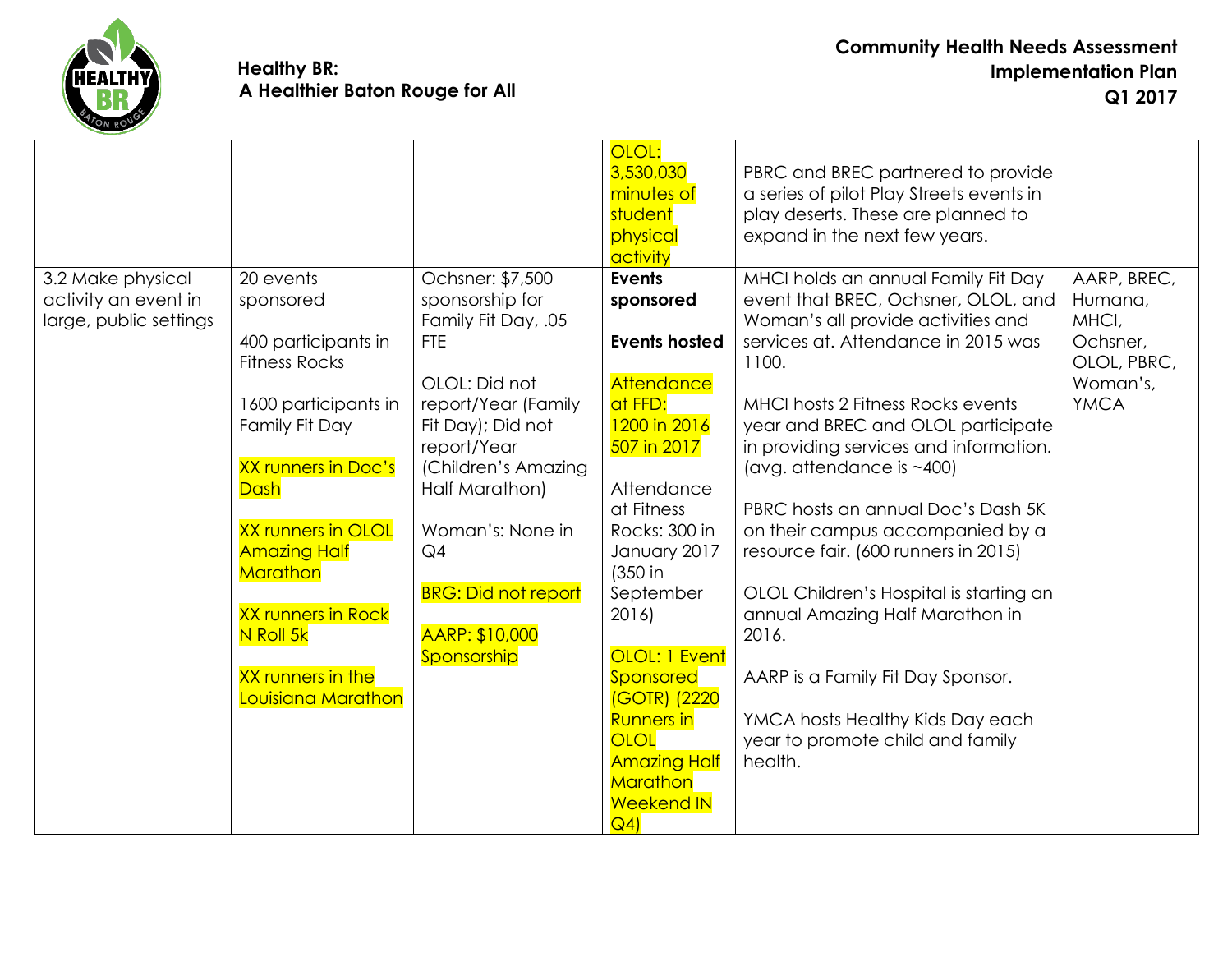

|                                         |                                    |                                  | Woman's:<br>None in Q4<br><b>BRG: 22</b><br>participants<br>at 1 event in<br>Zachary 1<br>event rained<br>out Q4 |                                                                        |                         |
|-----------------------------------------|------------------------------------|----------------------------------|------------------------------------------------------------------------------------------------------------------|------------------------------------------------------------------------|-------------------------|
| 3.3a Encourage                          | # of workplace                     | <b>BRG: Did not report</b>       | 55 workplace                                                                                                     | Lane has a fitness trail open to the                                   | BRG, Lane,              |
| organizations to                        | wellness events                    |                                  | wellness                                                                                                         | community and provides free                                            | Ochsner,                |
| adopt a healthy                         |                                    | Lane: Did not                    | events (16 in                                                                                                    | immunizations to our employees and                                     | OLOL,                   |
| workplace through<br>workplace wellness | # of employees<br>participating in | report/Quarter (1<br>FTE)        | Q3)                                                                                                              | has an incentive for not smoking.                                      | Woman's,<br><b>YMCA</b> |
| programs                                | wellness incentive                 |                                  | 6416                                                                                                             | MHCI messages 5210+10 to                                               |                         |
|                                         | programs                           | Ochsner: Did not                 | employees                                                                                                        | employees through the City-Parish's                                    |                         |
|                                         |                                    | report                           | participating                                                                                                    | contract with Healthy Lives.                                           |                         |
|                                         |                                    |                                  | in wellness                                                                                                      |                                                                        |                         |
|                                         |                                    | OLOL: \$3415/Year                | incentive                                                                                                        | Ochsner constructed a walking trail                                    |                         |
|                                         |                                    | (investment in                   | programs                                                                                                         | around the lake at the hospital and                                    |                         |
|                                         |                                    | paths)                           | $(2385$ in $Q3)$                                                                                                 | included a path at their Iberville site.                               |                         |
|                                         |                                    | Woman's: \$15,000                | <b>BRG: 19</b>                                                                                                   | OLOL added 3 new walking paths in                                      |                         |
|                                         |                                    | (Labor for $.5$ FTE +            | workplace                                                                                                        | 2015.                                                                  |                         |
|                                         |                                    | <b>Estimated Meeting</b>         | wellness                                                                                                         | All hospital campuses are tobacco                                      |                         |
|                                         |                                    | Time for                         | events 2,700                                                                                                     | free.                                                                  |                         |
|                                         |                                    | Committee); \$300                | total                                                                                                            |                                                                        |                         |
|                                         |                                    | (Promo Materials                 | employees                                                                                                        | Woman's provides free annual                                           |                         |
|                                         |                                    | Cost); \$207,605                 | participating                                                                                                    | immunizations, health risk                                             |                         |
|                                         |                                    | (Premium<br>Discounts); \$99,200 | in wellness<br><i>incentive</i>                                                                                  | assessments, and lab work. They                                        |                         |
|                                         |                                    | (Program Admin                   | programs(4                                                                                                       | have incentives in place for wellness<br>participants and not smoking. |                         |
|                                         |                                    |                                  |                                                                                                                  |                                                                        |                         |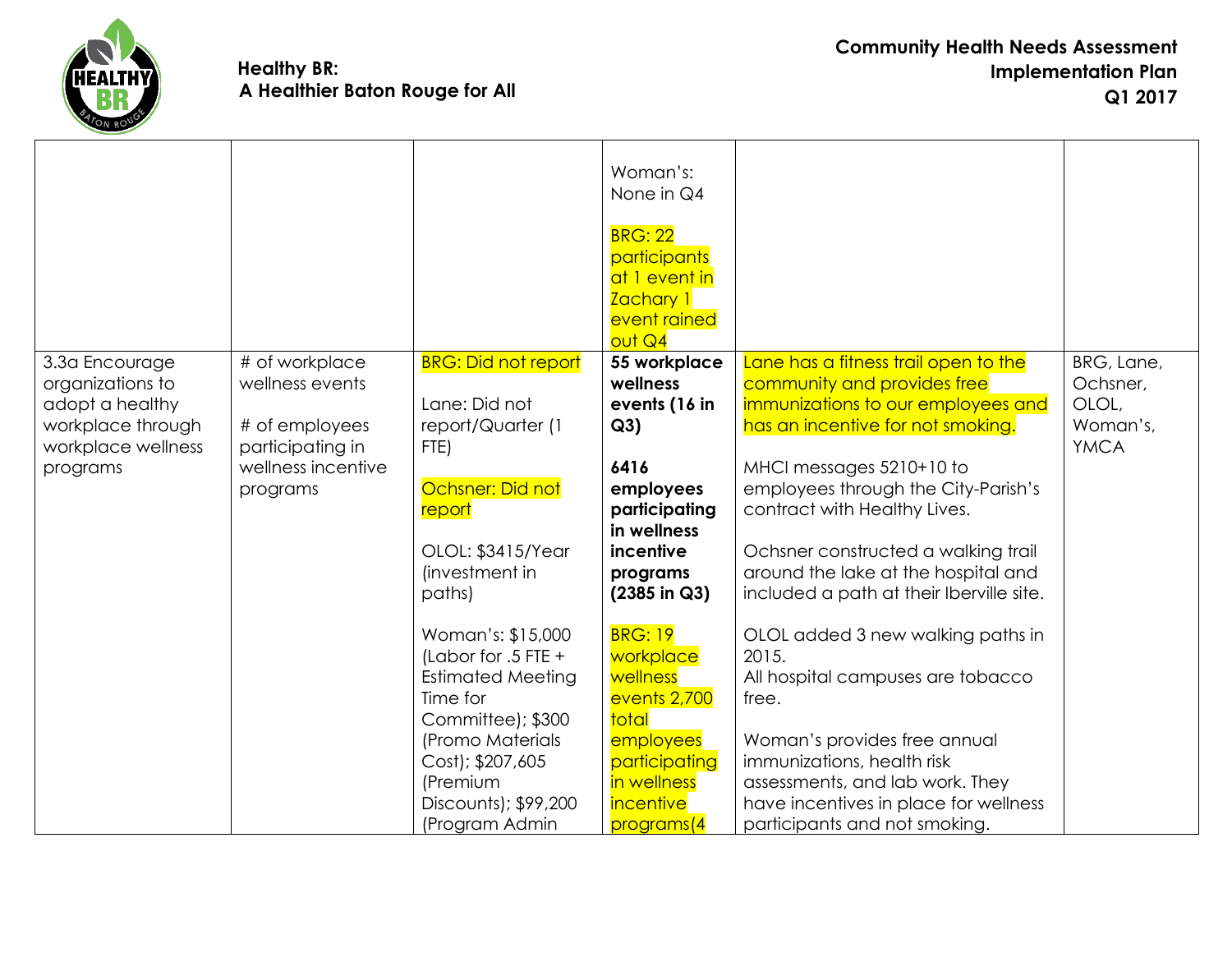

| Woman's gives fitness center<br>Fees) [Q3: Same as<br>discounts. Woman's Hospital<br>Q4]<br>employees in<br>$\overline{Q4}$<br>received an award from Interactive<br>Health as one of the 154 healthiest<br>Lane: 18<br>companies in America based on<br>workplace<br>employee-wellness program results. |  | wellness<br>events, 394<br>employees<br>participating<br>in wellness<br><i>incentive</i><br>programs (21<br>Workplace<br><b>Wellness</b><br>Events, 553<br><b>Employees</b><br>Participating<br>in Wellness<br><b>Incentive</b><br><b>Programs in</b><br>$\overline{Q4}$<br><b>OLOL: 12+</b><br>Workplace<br>Wellness<br><b>Events; 3,901</b><br><b>Employees</b><br>Participating<br>in Wellness<br><b>Inventive</b><br>Programs | Woman's 2015 Results:<br>20 Improved Blood Pressure<br>$\bullet$<br>95 Improved LDL<br>$\bullet$<br>89 Improved Glucose Levels<br>$\bullet$<br>64 Improved Triglycerides<br>10 Stoppe3d Smoking<br>$\bullet$<br>400 YMCA employees participate in<br>wellness activities. |  |
|----------------------------------------------------------------------------------------------------------------------------------------------------------------------------------------------------------------------------------------------------------------------------------------------------------|--|-----------------------------------------------------------------------------------------------------------------------------------------------------------------------------------------------------------------------------------------------------------------------------------------------------------------------------------------------------------------------------------------------------------------------------------|---------------------------------------------------------------------------------------------------------------------------------------------------------------------------------------------------------------------------------------------------------------------------|--|
|                                                                                                                                                                                                                                                                                                          |  |                                                                                                                                                                                                                                                                                                                                                                                                                                   |                                                                                                                                                                                                                                                                           |  |
|                                                                                                                                                                                                                                                                                                          |  |                                                                                                                                                                                                                                                                                                                                                                                                                                   |                                                                                                                                                                                                                                                                           |  |
|                                                                                                                                                                                                                                                                                                          |  |                                                                                                                                                                                                                                                                                                                                                                                                                                   |                                                                                                                                                                                                                                                                           |  |
|                                                                                                                                                                                                                                                                                                          |  |                                                                                                                                                                                                                                                                                                                                                                                                                                   |                                                                                                                                                                                                                                                                           |  |
|                                                                                                                                                                                                                                                                                                          |  |                                                                                                                                                                                                                                                                                                                                                                                                                                   |                                                                                                                                                                                                                                                                           |  |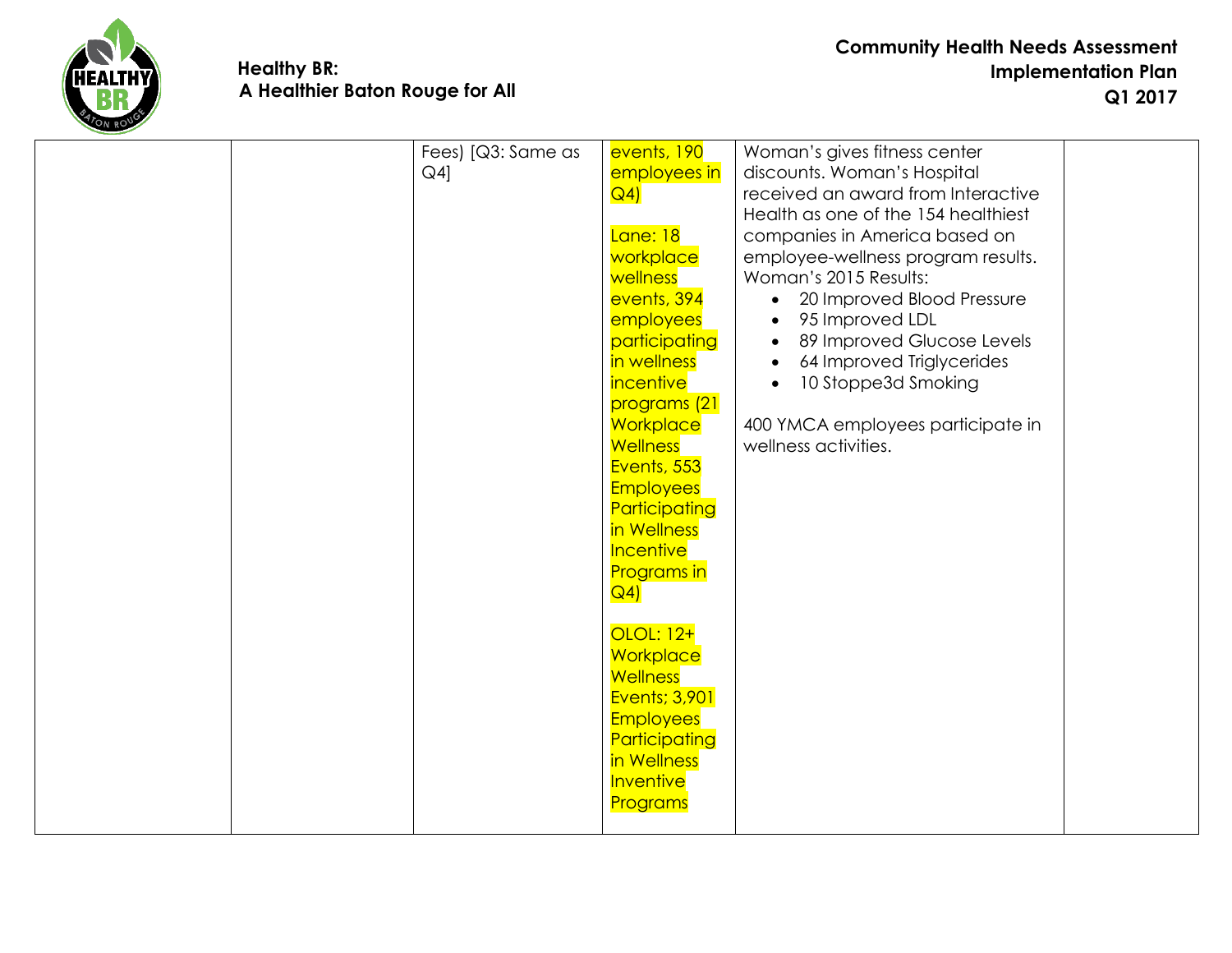

|  | Woman's: 8     |  |
|--|----------------|--|
|  | Workplace      |  |
|  | Wellness       |  |
|  | Events, 10     |  |
|  | Educational    |  |
|  | Offerings, 662 |  |
|  | Employees      |  |
|  | Participating  |  |
|  | in Wellness    |  |
|  | Incentive      |  |
|  | Programs,      |  |
|  | 1110           |  |
|  | Employees      |  |
|  | Participating  |  |
|  | in Wellness    |  |
|  | Program [Q3:   |  |
|  | 5 Workplace    |  |
|  | Wellness       |  |
|  | Events, 1      |  |
|  | Wellness       |  |
|  | Multi-Week     |  |
|  | Challenge,     |  |
|  | 662            |  |
|  | Employees      |  |
|  | Participating  |  |
|  | in Wellness    |  |
|  | Incentive      |  |
|  | Programs,      |  |
|  | 1,110          |  |
|  | Employees      |  |
|  | Participating  |  |
|  | in Wellness    |  |
|  | Program]       |  |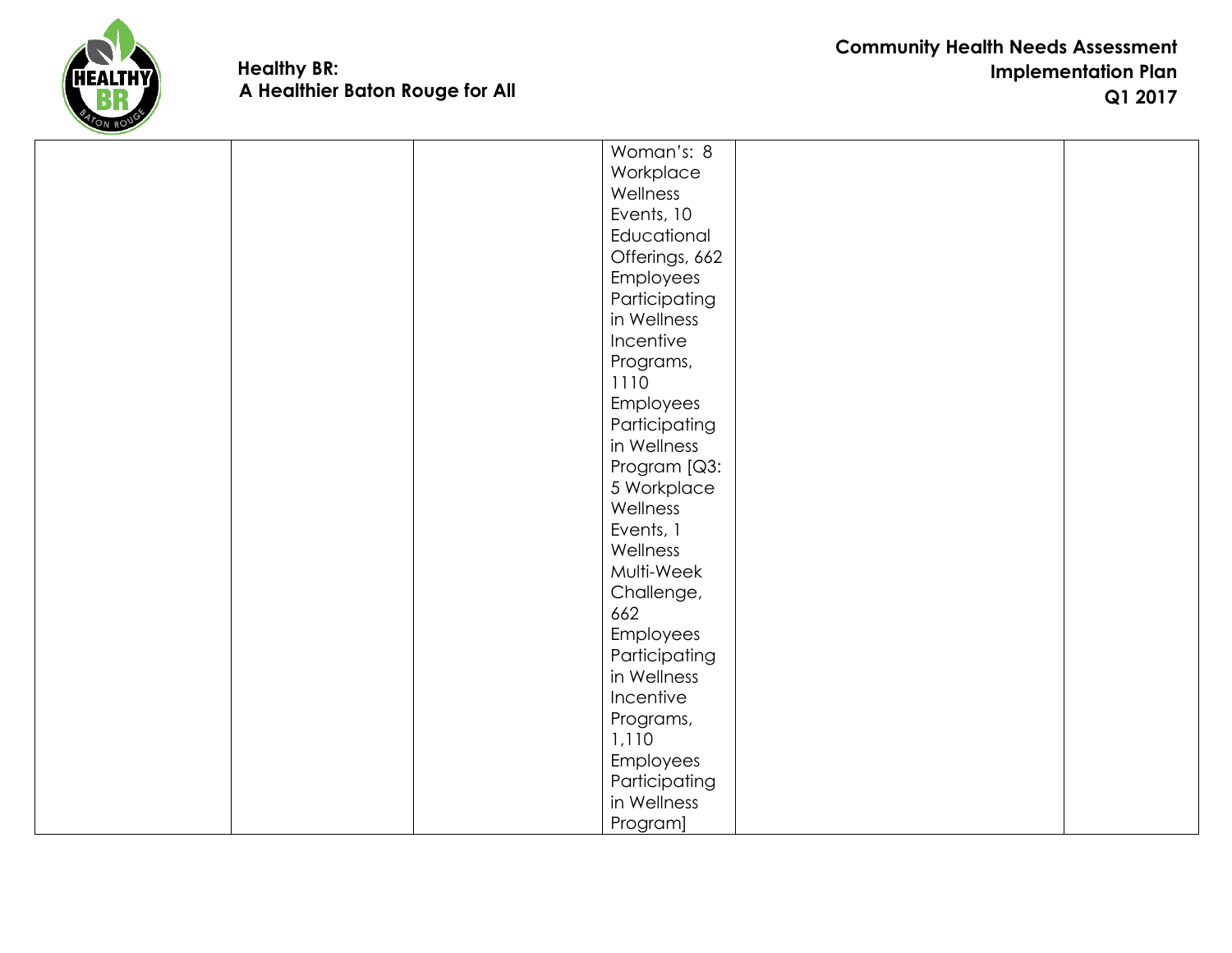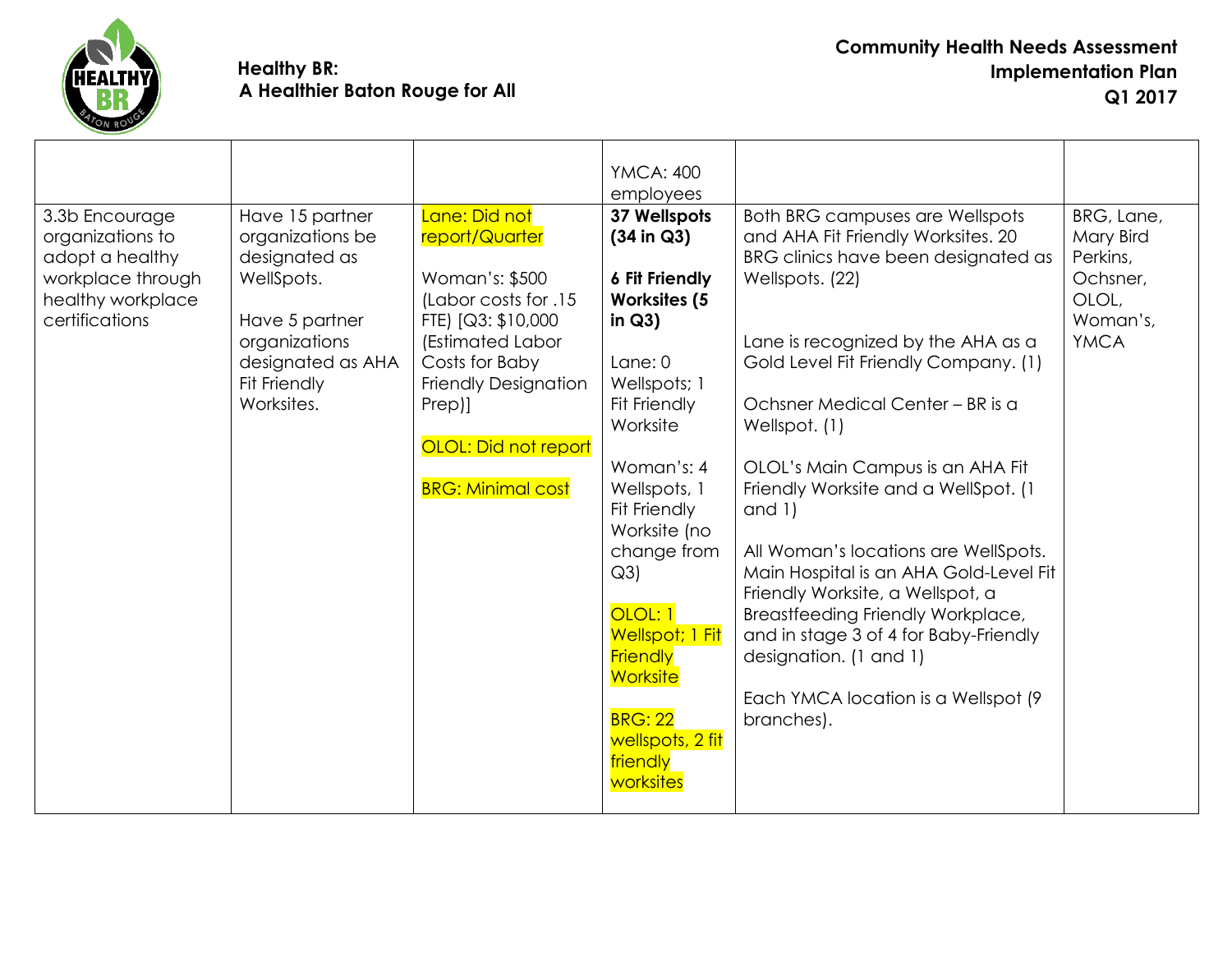

| 3.4 Establish local<br>walking groups.                                              | AARP: soft-launch<br>WalkBR at Family Fit<br>Day to recruit 40<br>participants who will<br>be organized with<br>walking clubs by zip<br>codes. | AARP: \$5,000  | 7 walking<br>groups<br>50<br>participants                                                                                                                                                                                                                                                                  | The ExxonMobil Y has 25 participants<br>in a twice-weekly group. (1 group<br>and 25 participants)<br><b>AARP/WALKBR supports and leads 7</b><br>walking clubs with 60 participants<br>(combined total).                                                                                                                                                                                                                                                                                                                                                                                                                                                                                                                                                                                             | AARP, YMCA,<br><b>BREC</b>                                                                                                    |
|-------------------------------------------------------------------------------------|------------------------------------------------------------------------------------------------------------------------------------------------|----------------|------------------------------------------------------------------------------------------------------------------------------------------------------------------------------------------------------------------------------------------------------------------------------------------------------------|-----------------------------------------------------------------------------------------------------------------------------------------------------------------------------------------------------------------------------------------------------------------------------------------------------------------------------------------------------------------------------------------------------------------------------------------------------------------------------------------------------------------------------------------------------------------------------------------------------------------------------------------------------------------------------------------------------------------------------------------------------------------------------------------------------|-------------------------------------------------------------------------------------------------------------------------------|
| <b>Strategic Objective 4</b>                                                        | Promote health in all policies.                                                                                                                |                |                                                                                                                                                                                                                                                                                                            |                                                                                                                                                                                                                                                                                                                                                                                                                                                                                                                                                                                                                                                                                                                                                                                                     |                                                                                                                               |
| 4.1 Implement a<br><b>Complete Streets</b><br>Policy for East Baton<br>Rouge Parish | # of projects<br>considered for<br><b>Complete Streets</b><br>components<br># of walking audits                                                | AARP: \$15,000 | # of projects<br>considered<br>for Complete<br><b>Streets</b><br>components<br># of walking<br>audits<br>Complete<br><b>Street</b><br>improvements<br>will be<br>prioritized for<br>implementatio<br>n along three<br>major<br>corridors in a<br>segment of the<br>city where<br>data indicates<br>maximum | City-Parish Metropolitan Council<br>passed a Complete Streets Policy.<br>MHCI is represented on the Citizens'<br>Advisory Committee for Complete<br>Streets and serves in an advisory role<br>for the implementation of this policy.<br>AARP sponsored a workshop<br>conducted by the WALC Institute<br>about Complete Streets for Advisory<br>Board members and other<br>stakeholders. (This was a onetime<br>event)<br>The Sustainable Transportation Action<br>Committee (STAC) sponsored by AARP<br>and CPEX, selected an area of the city<br>identified as low income with high rates<br>of health disparities and high numbers of<br>pedestrian and bicyclist fatalities as a<br>target area to demonstrate a<br>collaborative, data driven process for<br>planning and prioritizing Complete | AARP, STAC,<br>CPEX, EBR<br>DOTD, CATS,<br>Planning<br>Commission,<br>Metro Council<br>Districts 6, 7<br>and 11,<br>HealthyBR |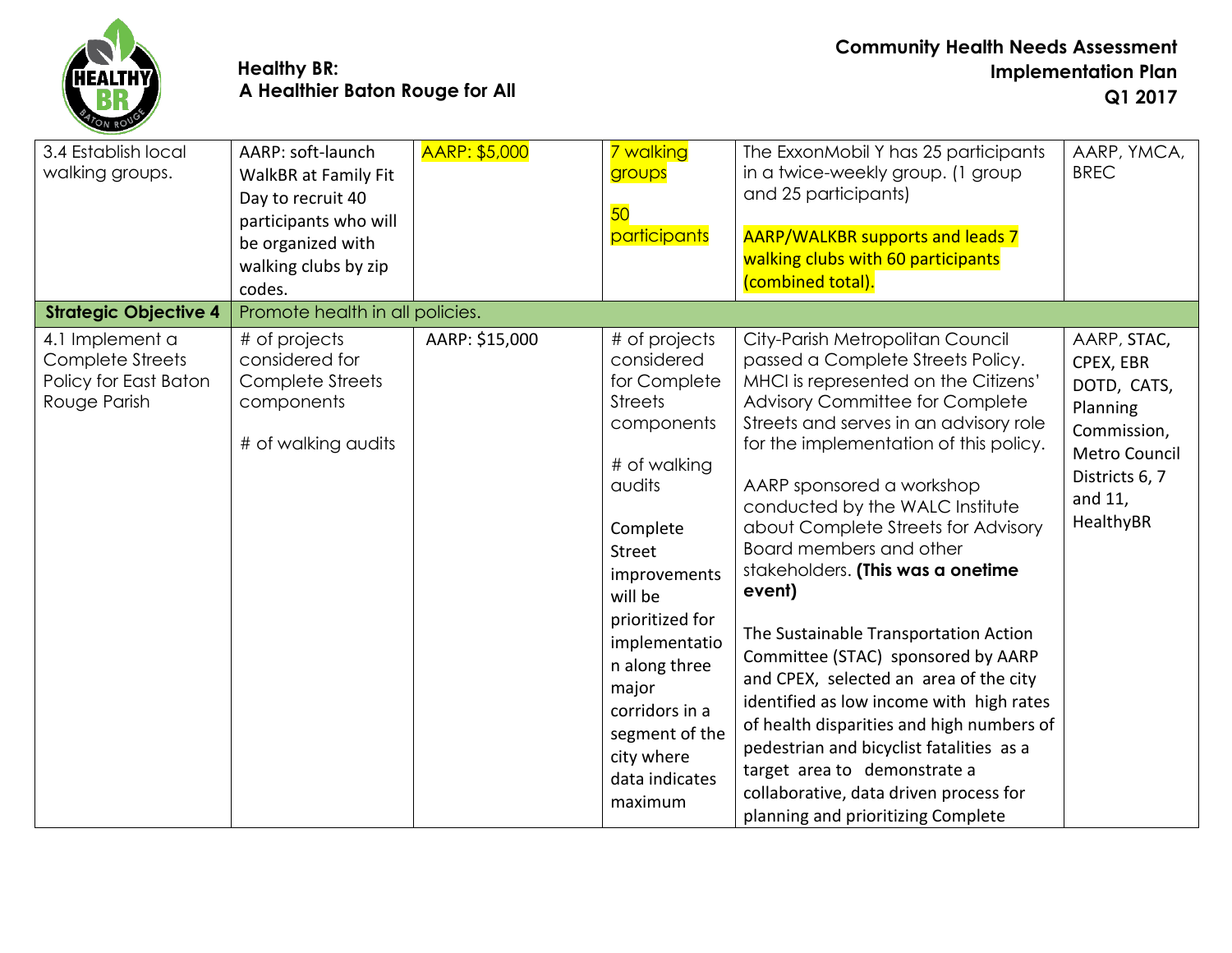

|                          |                             |                          | benefit would  | Street Improvements in a way that        |             |
|--------------------------|-----------------------------|--------------------------|----------------|------------------------------------------|-------------|
|                          |                             |                          |                |                                          |             |
|                          |                             |                          | result.        | maximizes the ability to safely walk,    |             |
|                          |                             |                          |                | bicycle, and use transit within the area |             |
|                          |                             |                          |                | and increases connectivity with other    |             |
|                          |                             |                          |                | parts of the city-parish.                |             |
| 4.2 Advocate for a       | N/A                         | AARP sponsorship of      | N/A            | Healthy BR created a Policy              | AARP, BRG,  |
| "health in all policies" |                             | STAC: \$7,000            |                | Roadmap for the near future.             | Lane, MHCI, |
| approach in local        |                             |                          |                |                                          | Ochsner,    |
| government               |                             | <b>BRG: minimal cost</b> |                | AARP convened the Sustainable            | OLOL, PBRC, |
|                          |                             |                          |                | <b>Transportation Advisory Committee</b> | Woman's     |
|                          |                             | Lane: 1 FTE              |                | (STAC) as a group of citizens and        |             |
|                          |                             |                          |                | stakeholders who advocate for            |             |
|                          |                             | Ochsner: minimal         |                | Complete Streets and other               |             |
|                          |                             | cost                     |                | sustainable transportation programs.     |             |
|                          |                             |                          |                | MHCI serves on this committee.           |             |
|                          |                             | OLOL: Did not            |                |                                          |             |
|                          |                             | report.                  |                | PBRC developed a Childhood               |             |
|                          |                             |                          |                | Obesity Prevention Toolkit which uses    |             |
|                          |                             |                          |                | a CDC simulation model to project        |             |
|                          |                             |                          |                | reductions in childhood obesity rates    |             |
|                          |                             |                          |                | based on the strength and breadth        |             |
|                          |                             |                          |                | of policy adoption.                      |             |
|                          |                             |                          |                |                                          |             |
|                          |                             |                          |                | Leadership from BRG, Lane, Ochsner,      |             |
|                          |                             |                          |                | OLOL, and Woman's wrote a joint          |             |
|                          |                             |                          |                | letter of support for a smoke-free       |             |
|                          |                             |                          |                | policy for bars and casinos in Baton     |             |
|                          |                             |                          |                | Rouge.                                   |             |
| 4.3 Implement the        | Create an                   |                          | <b>Dollars</b> | City-Parish has developed an RFP for     | <b>MHCI</b> |
| recommendations of       | allocation for a            |                          | appropriated   | a fresh food financing initiative.       |             |
| the Food Access          | Fresh Food                  |                          |                |                                          |             |
| <b>Policy Commission</b> | <b>Financing Initiative</b> |                          |                |                                          |             |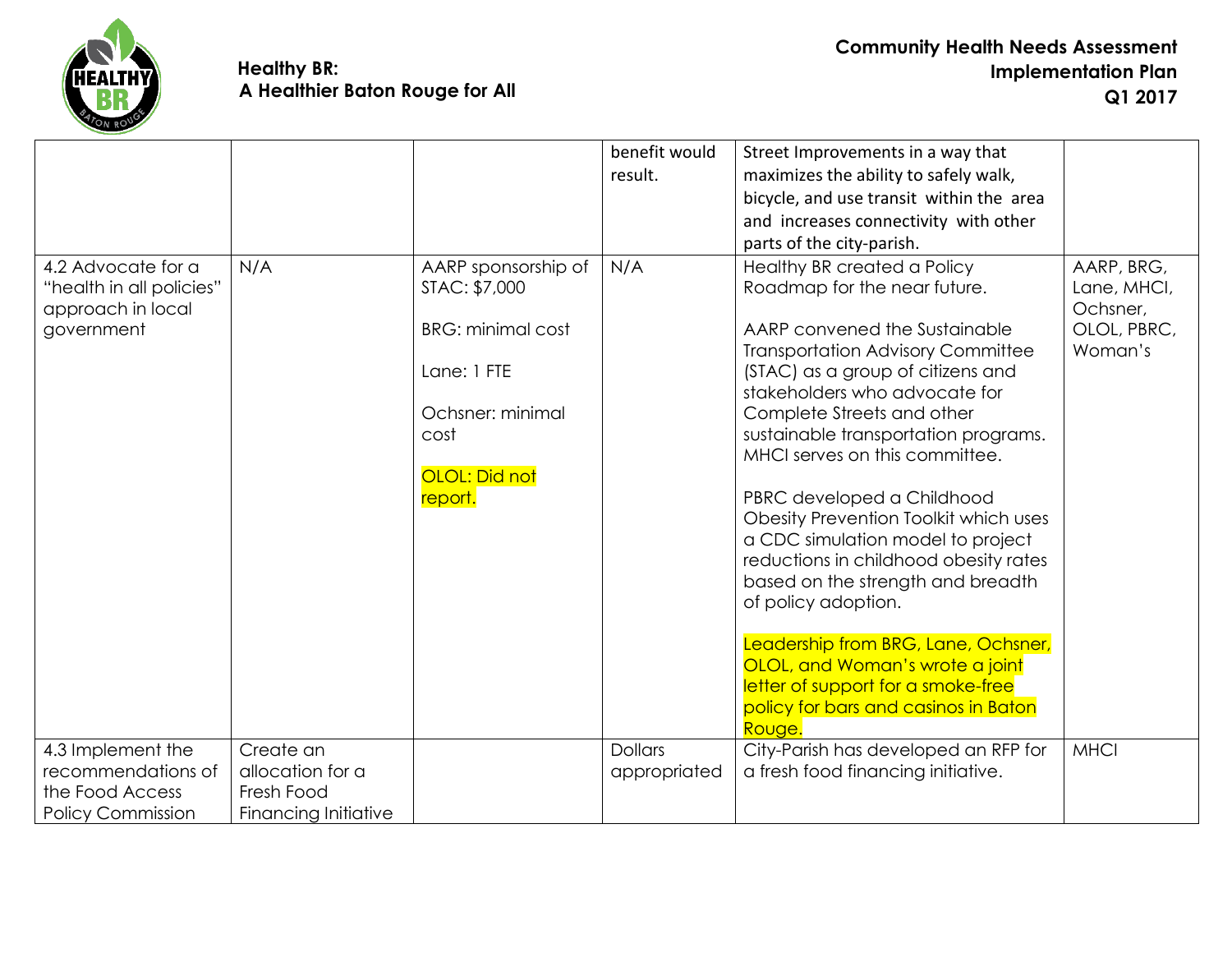

| 4.4 Support the Baton | <b>BRG: Did not</b>    | Woman's: | Many Healthy BR healthcare partners    | BRAF, BRG,       |
|-----------------------|------------------------|----------|----------------------------------------|------------------|
| Rouge "Health         | report/quarter         | N/A      | have come together to financially      | <b>Mary Bird</b> |
| District"             |                        |          | support the operation of the Baton     | Perkins,         |
|                       | Woman's: Minimal       |          | Rouge Health District and serve on its | Ochsner,         |
|                       | Costs in $Q4$ $[Q3]$ : |          | <b>Board of Directors.</b>             | OLOL, PBRC,      |
|                       | \$75,000               |          |                                        | Woman's          |
|                       | (Contribution to       |          |                                        |                  |
|                       | Establish the BR       |          |                                        |                  |
|                       | Health District)]      |          |                                        |                  |
|                       |                        |          |                                        |                  |

|                                             |                                           | 2014<br><b>Baselin</b><br>e | 2018<br>Goal | 2015 | 2016 | 2017 | 2018   |
|---------------------------------------------|-------------------------------------------|-----------------------------|--------------|------|------|------|--------|
| <b>Population Health</b><br><b>Measures</b> | <b>Adult Obesity Rate</b><br>(CHR)        | 34%                         | 30%          | 33%  | 32%  | 33%  | 32%    |
|                                             | Physical Inactivity<br>Rate (CHR)         | 25%                         | 22%          | 25%  | 25%  | 25%  | 27%    |
|                                             | Access to Exercise<br>Opportunities (CHR) | 96%                         | 97%          | 93%  | 95%  | 95%  | $97\%$ |
|                                             | <b>Food Environment</b><br>Index (CHR)    | 6.5                         | 7.5          | 6.3  | 6.2  | 5.9  | 6.5    |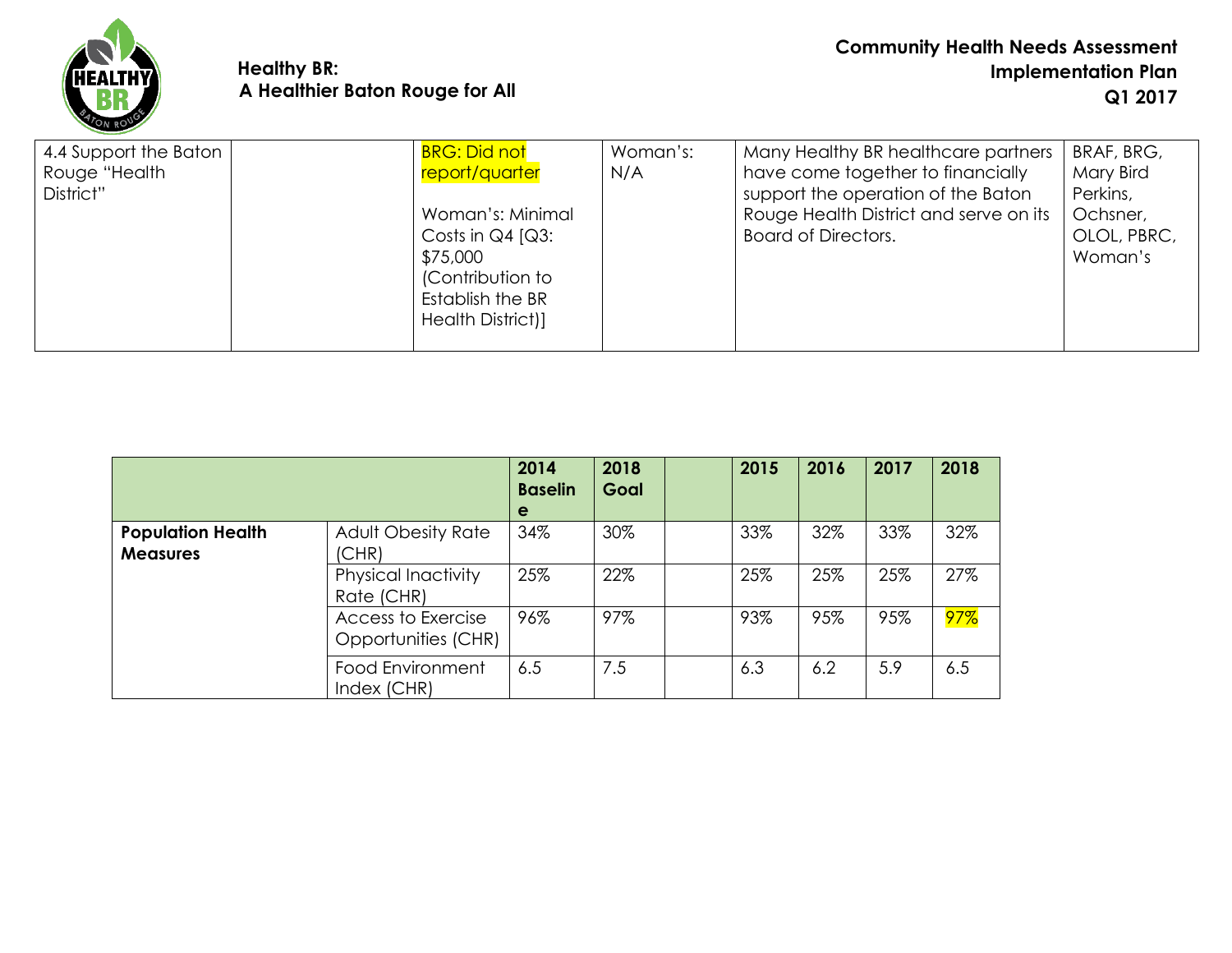

| <b>Priority: HIV and other STIs</b>                                               |          |                                                                                                                                                                                                     |                                                                                                                                                                                                                                                                                                                                                                                |                                                                                                                                                                                                                                                                                                                                                                                                                                                                                                                                            |                                  |  |  |  |
|-----------------------------------------------------------------------------------|----------|-----------------------------------------------------------------------------------------------------------------------------------------------------------------------------------------------------|--------------------------------------------------------------------------------------------------------------------------------------------------------------------------------------------------------------------------------------------------------------------------------------------------------------------------------------------------------------------------------|--------------------------------------------------------------------------------------------------------------------------------------------------------------------------------------------------------------------------------------------------------------------------------------------------------------------------------------------------------------------------------------------------------------------------------------------------------------------------------------------------------------------------------------------|----------------------------------|--|--|--|
| Goal                                                                              | stigma.  |                                                                                                                                                                                                     |                                                                                                                                                                                                                                                                                                                                                                                | To increase the number of individuals who know their status, transition positive screenings to care, and decrease                                                                                                                                                                                                                                                                                                                                                                                                                          |                                  |  |  |  |
| <b>Strategic Objective 1</b>                                                      |          |                                                                                                                                                                                                     |                                                                                                                                                                                                                                                                                                                                                                                | Increase the number of individuals tested, making HIV screening a routine screening in healthcare settings.                                                                                                                                                                                                                                                                                                                                                                                                                                |                                  |  |  |  |
| <b>Action Step</b>                                                                | Goal     | <b>Employee or</b><br><b>Financial Resources</b>                                                                                                                                                    | Program<br><b>Metrics</b>                                                                                                                                                                                                                                                                                                                                                      | <b>Narrative</b>                                                                                                                                                                                                                                                                                                                                                                                                                                                                                                                           | <b>Organizations</b><br>Involved |  |  |  |
| 1.1 Make HIV<br>screenings opt-out in<br>emergency<br>rooms/assessment<br>centers | # tested | OLOL: Did not<br>report/Quarter<br>Woman's: \$33,731<br>(Dedicated HIV<br>Navigator), \$60,000<br>fy'16 Unreimbursed<br>Cost of Case<br>Management ; [Q3:<br>\$33,731 (Dedicated<br>HIV Navigator)] | 1953 tested<br>$(2134$ in Q3)<br>7 positives (8<br>in $Q3$ )<br>7 newly<br>diagnosed<br>positives<br>linked to care<br><b>OLOL: 2082</b><br>tests, 14<br>positives, 14<br>newly<br>diagnosed<br>positives<br>linked to<br>care <sub>1,315</sub><br>Tests/Screeni<br>ngs; 4<br>Positives; 3<br><b>Newly</b><br><b>Diagnosed</b><br><b>Positives</b><br>Linked to<br>Care in Q4) | OLOL provides opt-out testing at the<br>Main Campus, both main and<br>pediatric EDs, and Livingston.<br>Woman's Assessment Center<br>protocol includes opt-out screenings.<br>They provide screenings or tests of<br>patients for HIV in ER. A Woman's<br>representatives serve on the Mayor's<br>Advisory Task Force for HIV and<br>Region 2 STD/HIV task force, BOD for<br>Open Health Community Center.<br>Screenings are also conducted in<br>physician's offices (not included in<br>the stats) and in the employee health<br>clinic. | OLOL,<br>Woman's                 |  |  |  |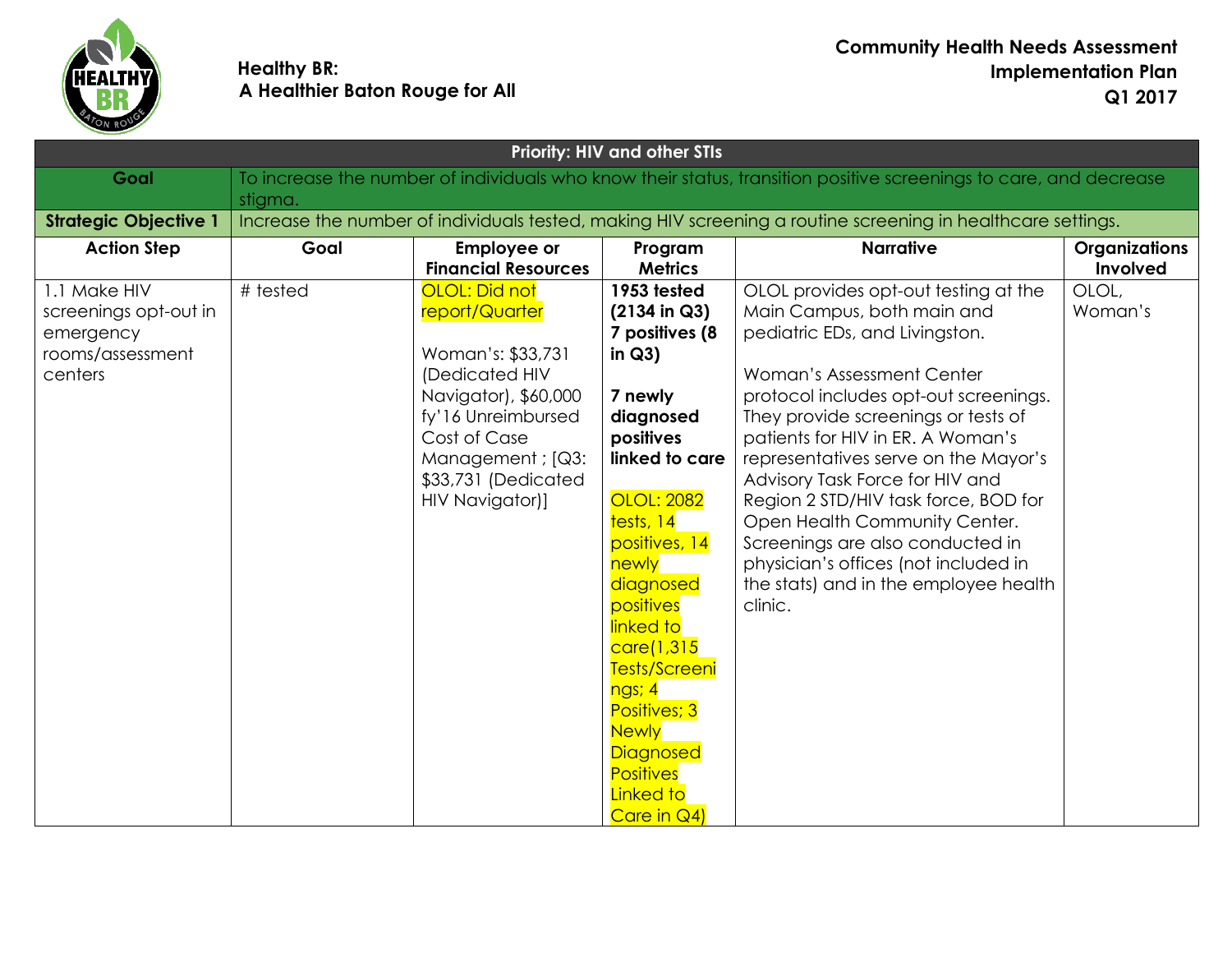

| 1.2 Make HIV<br>screening available<br>in community settings                        | # tested |                                                                                                        | Woman's:<br>596<br>Tests/Screeni<br><mark>ngs, 1</mark><br>Positives, 1<br><b>Newly</b><br><b>Diagnosed</b><br><b>Positives</b><br>Linked to<br>$Care$ [ $Q4:638$<br>Tests/Screeni<br>ngs, 4<br>Positives, 4<br><b>Newly</b><br><b>Diagnosed</b><br><b>Positives</b><br>Linked to<br>Carel<br>1423 tested<br>21 positives | Screenings are carried out by AIDS<br>Service Organizations funded by the<br>Office of Public Health's annual                                                       | OLOL, OPH                |
|-------------------------------------------------------------------------------------|----------|--------------------------------------------------------------------------------------------------------|---------------------------------------------------------------------------------------------------------------------------------------------------------------------------------------------------------------------------------------------------------------------------------------------------------------------------|---------------------------------------------------------------------------------------------------------------------------------------------------------------------|--------------------------|
|                                                                                     |          |                                                                                                        | 17 newly<br>diagnosed<br>positives<br>linked to care                                                                                                                                                                                                                                                                      | budget. 5 agencies.                                                                                                                                                 |                          |
| 1.3 Make HIV<br>screening available<br>in urgent care and<br>primary care settings. | # tested | <b>BRG: 1 FTE social</b><br>worker, 1 FTE nurse<br>Ochsner: 6670 tests<br>in BR region in 12<br>months | 591 tested<br>8 positives<br>8 newly<br>diagnosed                                                                                                                                                                                                                                                                         | BRG offers high-risk assessment during<br>office visits, but not opt-out<br>screening.<br>Ochsner offers HIV screening in clinics<br>and the hospital upon request. | BRG,<br>Ochsner,<br>OLOL |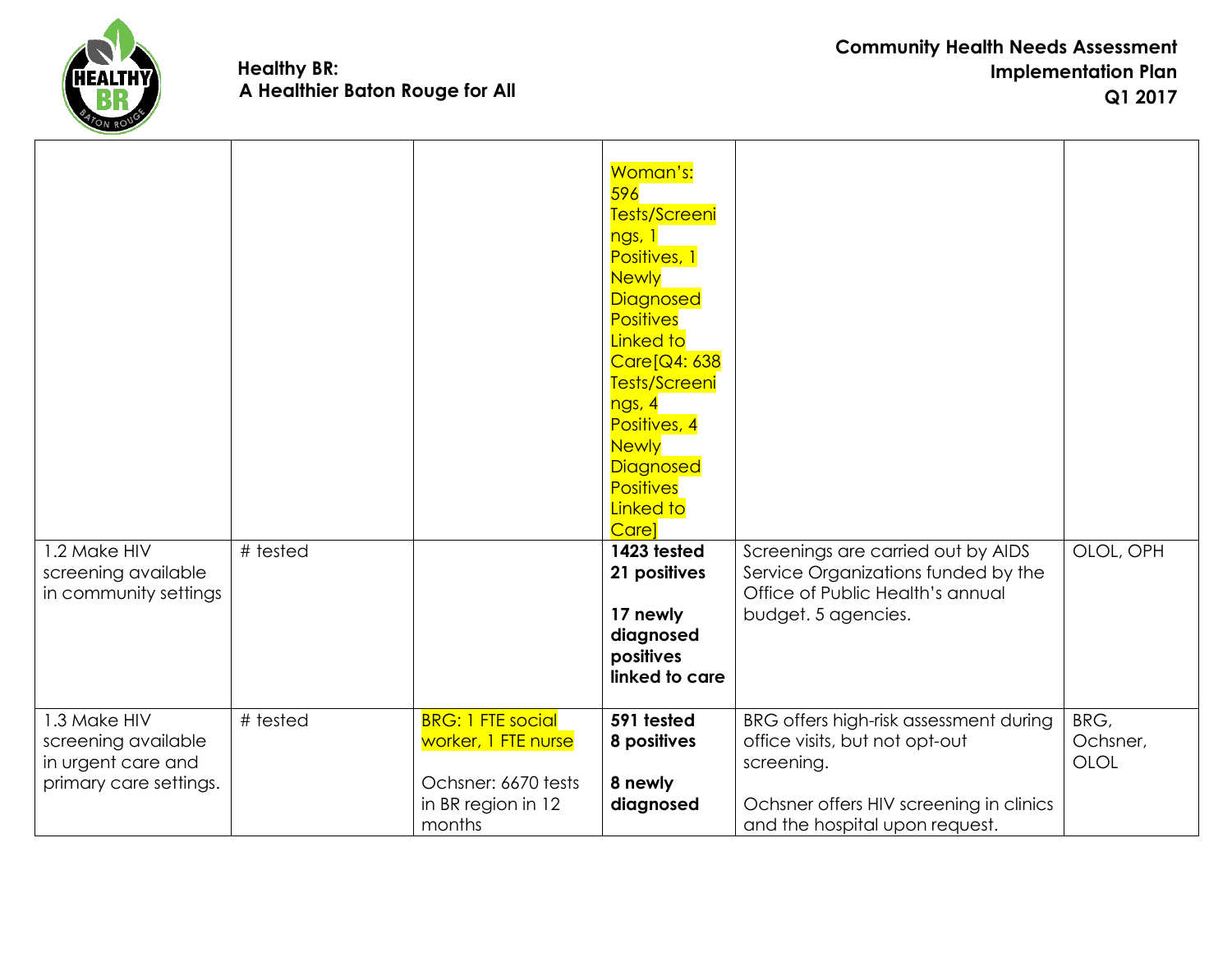

|                                                                            |          | OLOL: Did not<br>report.                                                              | positives<br>linked to care<br><b>OLOL: 642</b><br>tests, 4<br>positives<br><b>BRG: Did not</b><br>report | <b>OLOL LSUHBR Urgent Care facilities</b><br>include HIV screening as a routine<br>test.                                                                                                                                           |                                      |
|----------------------------------------------------------------------------|----------|---------------------------------------------------------------------------------------|-----------------------------------------------------------------------------------------------------------|------------------------------------------------------------------------------------------------------------------------------------------------------------------------------------------------------------------------------------|--------------------------------------|
| 1.4 Make HIV<br>screenings available<br>on college<br>campuses             | # tested |                                                                                       | # tested<br># positives<br># Newly<br>diagnosed<br>positives<br>linked to care                            | Testing programs, funded by the<br>Office of Public Health, are<br>operational at both LSU and Southern<br>University. Plans for expansion to<br><b>Baton Rouge Community College</b><br>are being considered.                     | OPH                                  |
| 1.5 Make HIV<br>screenings available<br>in FQHCs                           | # tested | New action item                                                                       | # tested<br># positives<br># Newly<br>diagnosed<br>positives<br>linked to care                            |                                                                                                                                                                                                                                    |                                      |
| 1.6 Provide<br>screenings and<br>resources to victims<br>of sexual assault |          | Woman's: \$68,000<br>for FY '16<br><b>BRG: Did not report</b><br>OLOL: Did not report | <b>OLOL: 37</b><br>patients<br>treated<br>Woman's:<br><b>290 HIV</b><br>screenings; 24                    | Woman's is the designated hospital<br>for female sexual assault victims age<br>14 or older. Woman's works with the<br>Coroner's office to implement SANE<br>and STAR programs; also works closes<br>with law enforcement regarding | Woman's,<br>BRG,<br>Ochsner,<br>OLOL |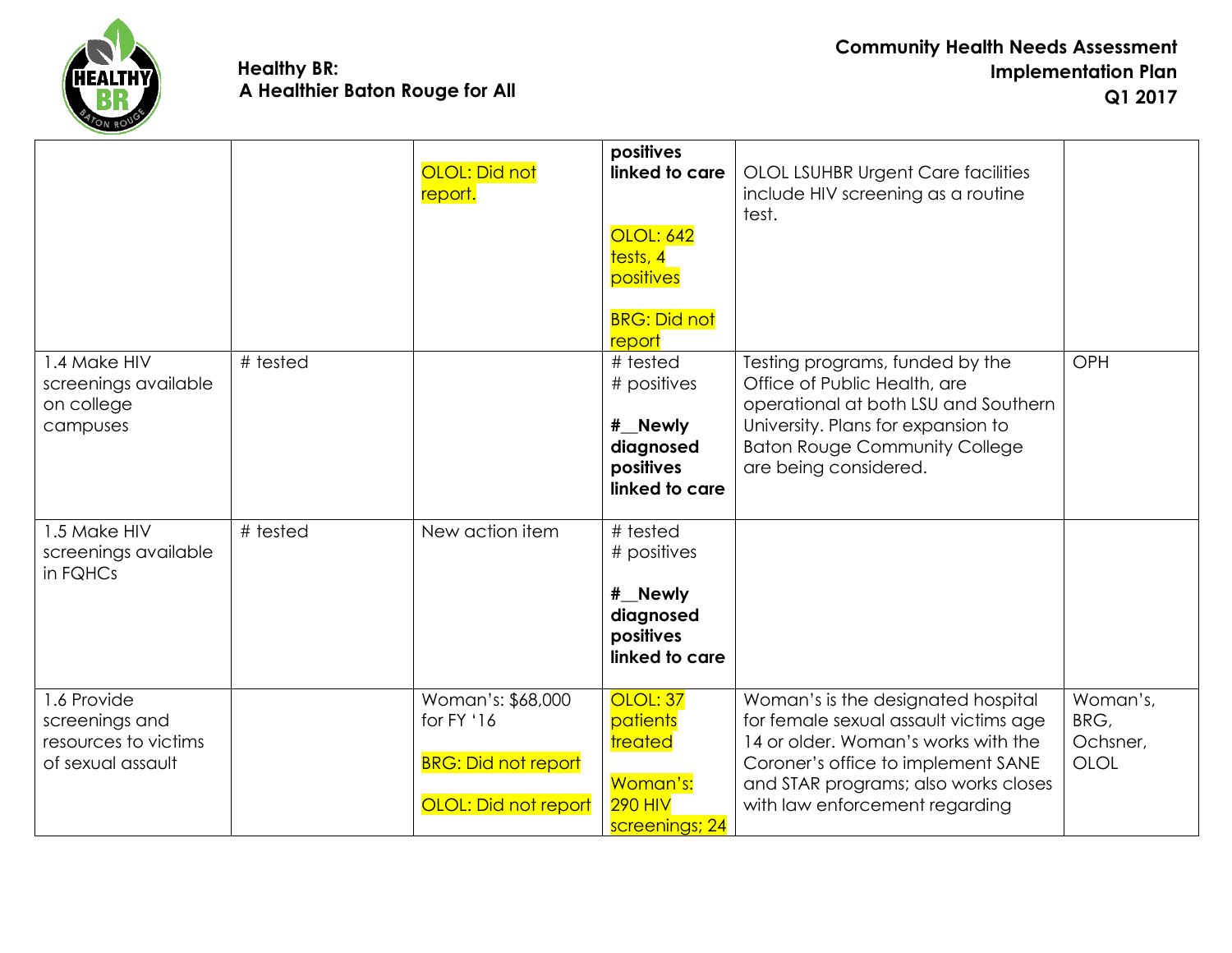

|                                                                        |                                                      |                                                                   | patients<br>treated [Q4:<br>Did not<br>report]<br><b>BRG: Did not</b><br>report                                 | collection of evidence and creation<br>of policy.<br>BR General is the designated<br>location of care for male victims of<br>sexual assault.<br>OLOL is the designated location of<br>care for child victims of sexual<br>assault. In Q4, OLOL treated 24<br>patients for assault.                                                                                        |                                         |
|------------------------------------------------------------------------|------------------------------------------------------|-------------------------------------------------------------------|-----------------------------------------------------------------------------------------------------------------|---------------------------------------------------------------------------------------------------------------------------------------------------------------------------------------------------------------------------------------------------------------------------------------------------------------------------------------------------------------------------|-----------------------------------------|
| <b>Strategic Objective 2</b>                                           |                                                      | Increase awareness about HIV/AIDS resources and treatment options |                                                                                                                 |                                                                                                                                                                                                                                                                                                                                                                           |                                         |
| 2.1 Hold community<br>events that include<br>testing and<br>counseling | 10 annual events<br>with screening<br>opportunities. |                                                                   | # of<br>community<br>events with<br>testing<br>$#$ of<br>participants<br>in community<br>events with<br>testing | Community events in 2015 included<br>the March 7th event for the National<br>Week of Prayer for the Healing of HIV<br>and AIDS, the Black HIV/AIDS<br>Awareness Basketball Game on<br>March 28th, the Red Wig Walk,<br>HIV/AIDS Candlelight, National<br>Testing Day on June 27th, and World<br>AIDS Day.<br>The same schedule of events is<br>planned for 2016 and 2017. | AIDS Service<br>Organizations<br>, MHCI |
| 2.2 Plan the annual<br>Community HIV<br>Summit                         | 100 attendees at<br>the HIV Summit                   | MHCI Budget: \$1,000                                              | $*90$<br>attendees in<br>2015                                                                                   | MHCI hosts an annual Community<br>HIV Summit with a keynote speaker<br>and breakout sessions. Over 90<br>professionals attended the 2015<br>Summit.                                                                                                                                                                                                                       | <b>MHCI</b>                             |
| <b>Strategic Objective 3</b>                                           |                                                      | Decrease community stigma around HIV/AIDS                         |                                                                                                                 |                                                                                                                                                                                                                                                                                                                                                                           |                                         |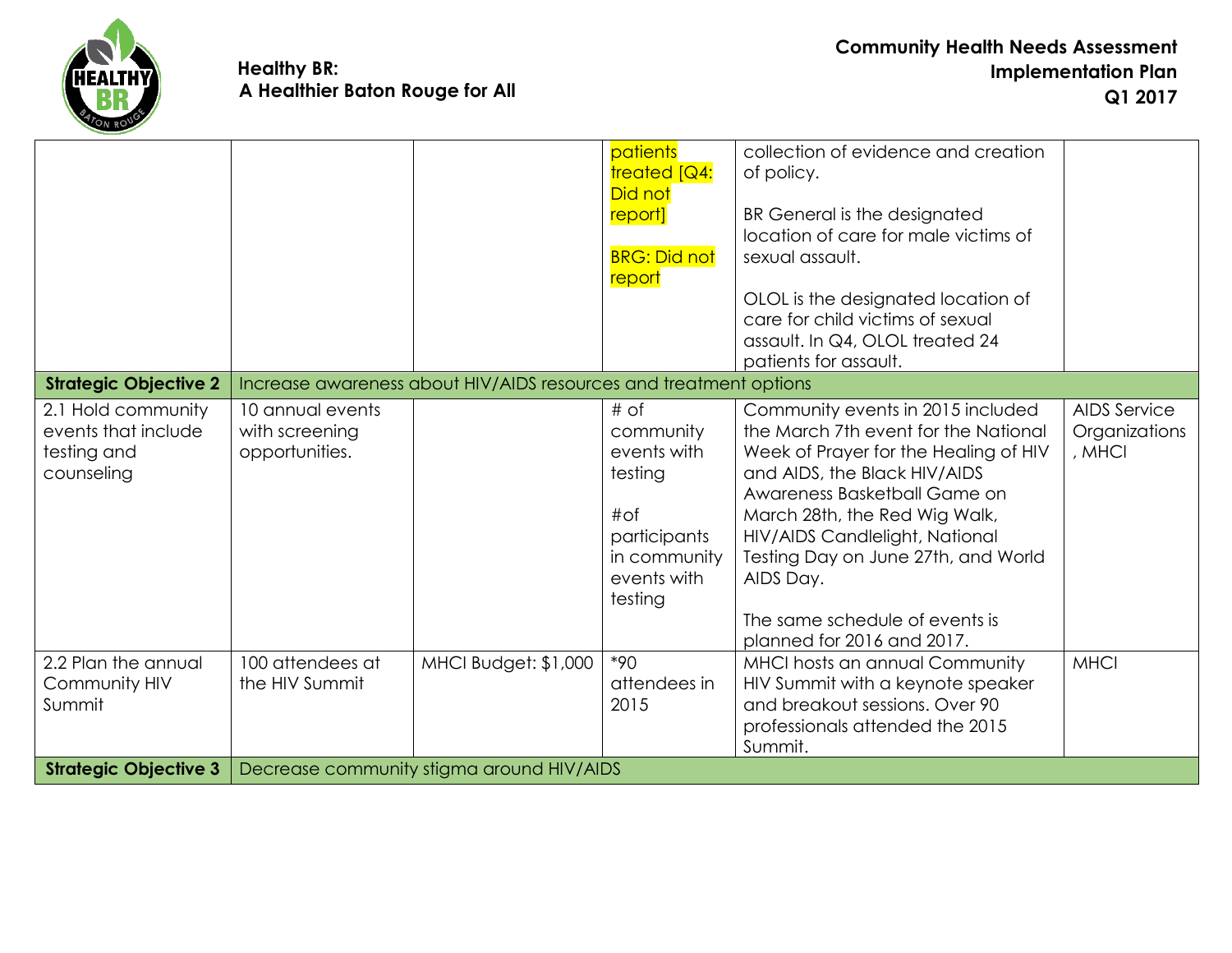

| 3.1 Have<br>representation from<br>persons living with<br>HIV/AIDS on the<br>education/awarenes<br>s planning<br>committee                         | 10 PLWHs on<br>advisory<br>committees                                                     | OLOL: Did not report<br>sponsor for Camp<br><b>HOPE</b>                  | 14 PLWHs on<br>advisory<br>committees<br>OLOL: N/A      | Persons living with HIV/AIDS are<br>members of all MHCI planning<br>committees related to HIV and help<br>develop MHCI action plans.<br>Camp HOPE gives children who have<br>AIDS a residential summer camp<br>experience.                                       | OLOL, MHCI        |
|----------------------------------------------------------------------------------------------------------------------------------------------------|-------------------------------------------------------------------------------------------|--------------------------------------------------------------------------|---------------------------------------------------------|------------------------------------------------------------------------------------------------------------------------------------------------------------------------------------------------------------------------------------------------------------------|-------------------|
| <b>Strategic Objective 4</b>                                                                                                                       |                                                                                           | Support and advocate for policy change that affects stigma and treatment |                                                         |                                                                                                                                                                                                                                                                  |                   |
| 4.1 Implement<br>evidence-based<br>programming in<br>schools (Project AIM,<br>TOP, etc.)                                                           | 5 schools using<br>evidence-based<br>programs                                             |                                                                          | # of schools<br>using<br>evidence-<br>based<br>programs | Evidence-based adolescent<br>programs are being implemented in<br>Housing Authority sites, but not<br>currently in schools.<br>Plan to implement a pilot program,<br>supported by BRAC and BRAC<br>member organizations, in schools in<br>2016-2017 school year. | <b>BRAC, MHCI</b> |
| 4.2 Educate School<br><b>Board members</b><br>about latest statistics<br>and advocate for<br>comprehensive,<br>evidence-based<br>sexual education. | 10 educational<br>meetings with<br>school<br>administrators or<br>school board<br>members |                                                                          | 0 school<br>board<br>members met<br>with                | Working with the Mayor and BRAC to<br>create a favorable policy and<br>leadership environment to implement<br>programming in schools.                                                                                                                            | <b>BRAC, MHCI</b> |

|                                             |                                          | 2014<br><b>Baseline</b> | 2018<br>Goal | 2015 | 2016 | 2017  | 2018  |
|---------------------------------------------|------------------------------------------|-------------------------|--------------|------|------|-------|-------|
| <b>Population Health</b><br><b>Measures</b> | Sexually Transmitted<br>Infections (CHR) | 744                     | 400          | 584  | 608. | 648.9 | 758.7 |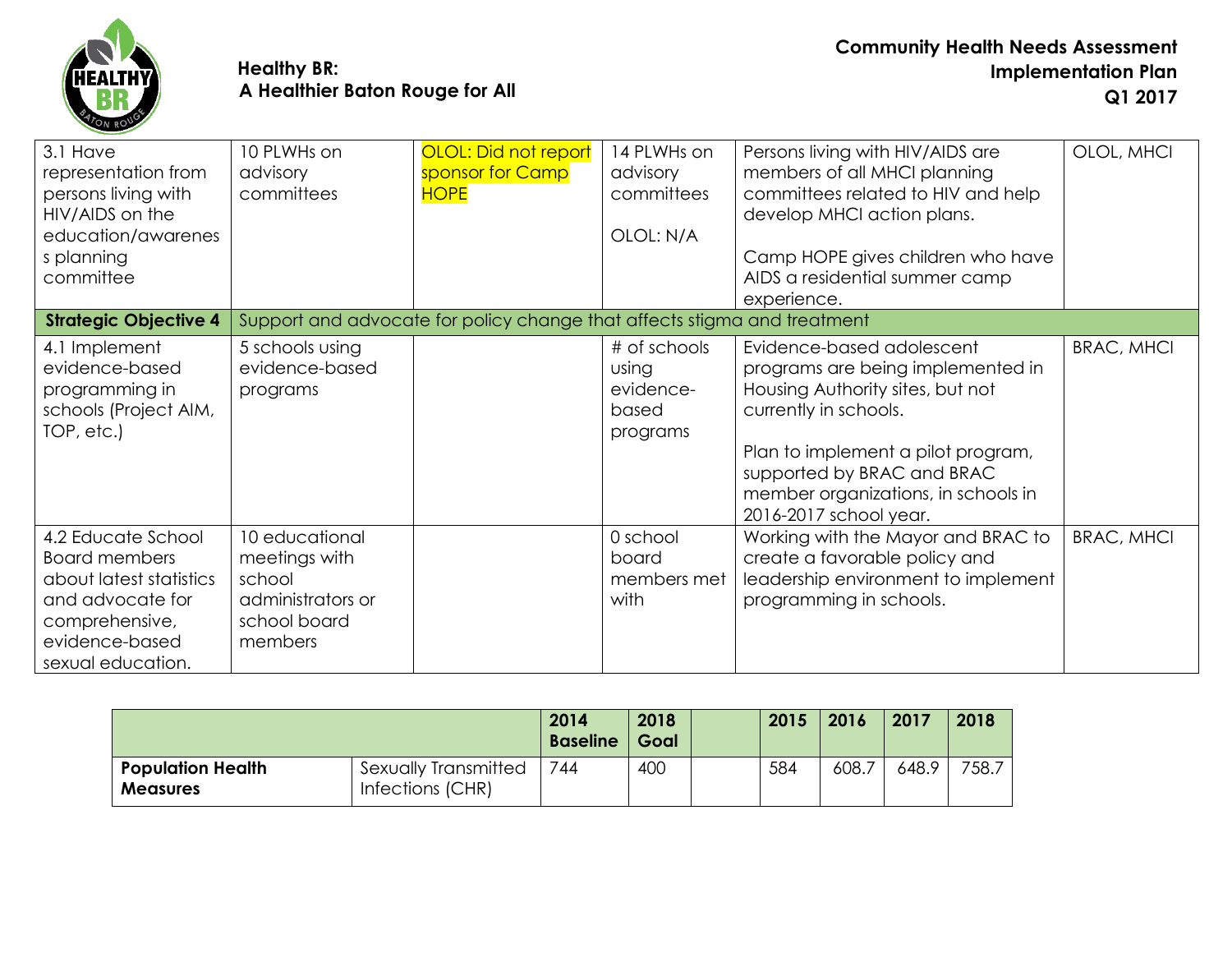

| <b>Estimated HIV Case</b><br>Rate (CDC)               | 38.1  | 33 | 32.0  | 30.2  |  |
|-------------------------------------------------------|-------|----|-------|-------|--|
| Primary and<br>Secondary Syphilis<br>Rate per 100,000 | 10.3  |    | 15.4  | 14.5  |  |
| Chlamydia Rate per<br>100,000                         | 498.0 |    | 585.7 | 581.3 |  |
| Gonorrhea Rate per<br>100,000                         | 151.4 |    | 204.8 | 210.4 |  |
| Reported HIV Case<br>Rate per 100,000                 | 40.9  |    | 32.0  | 30.2  |  |
| Reported Stage 3<br>AIDS Case Rate per<br>100,000     | 20.7  |    | 16.0  | 17.8  |  |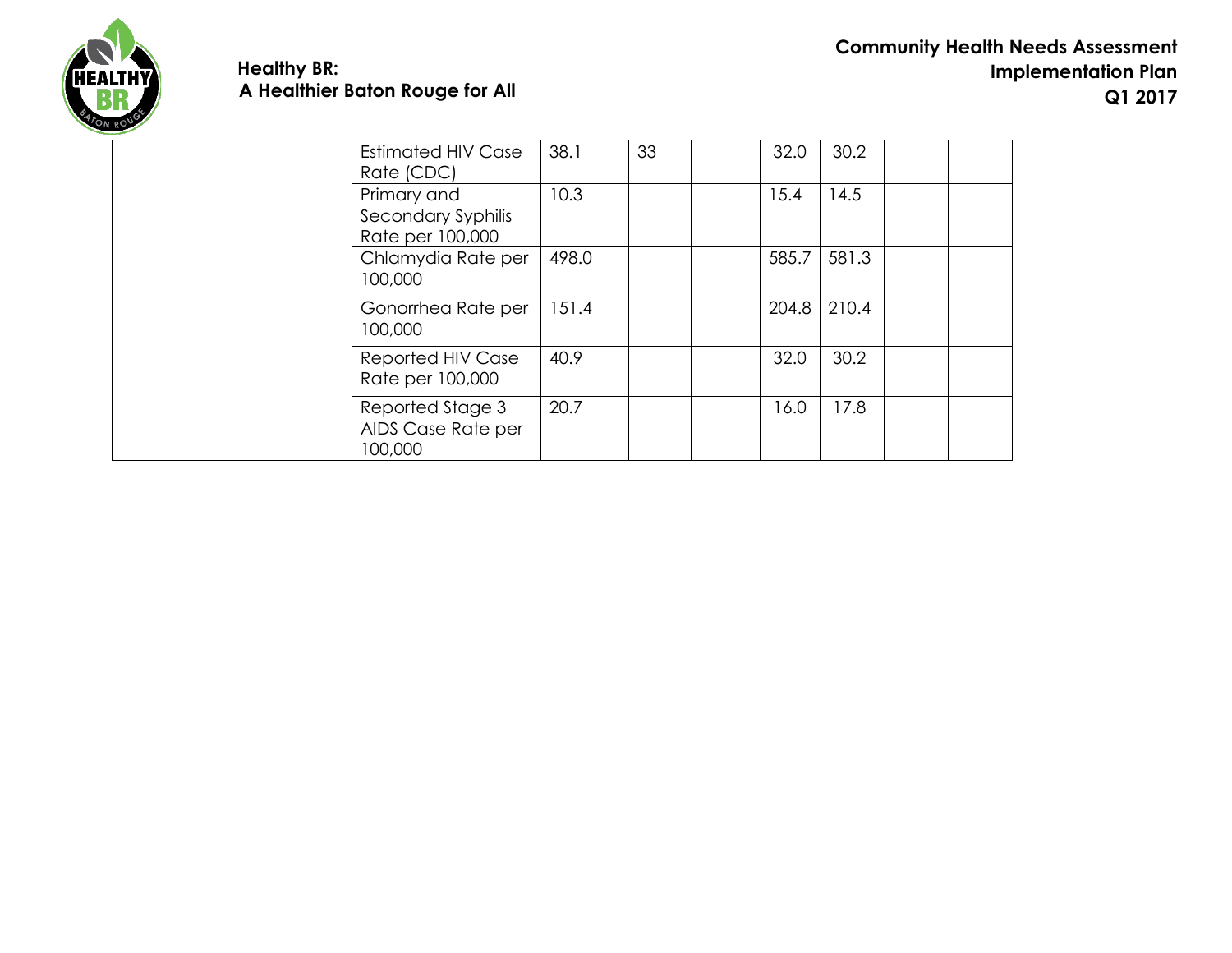

|                                                                                                                                               | <b>Priority: Mental and Behavioral Health</b> |                                                                                                          |                                                                                                                                                                                                                                  |                                                                                                                                                                                                                                                                                                                                                                                                            |                                |  |  |
|-----------------------------------------------------------------------------------------------------------------------------------------------|-----------------------------------------------|----------------------------------------------------------------------------------------------------------|----------------------------------------------------------------------------------------------------------------------------------------------------------------------------------------------------------------------------------|------------------------------------------------------------------------------------------------------------------------------------------------------------------------------------------------------------------------------------------------------------------------------------------------------------------------------------------------------------------------------------------------------------|--------------------------------|--|--|
| Goal                                                                                                                                          | stigma.                                       |                                                                                                          |                                                                                                                                                                                                                                  | To increase the number of individuals who know their status, transition positive screenings to care, and decrease                                                                                                                                                                                                                                                                                          |                                |  |  |
| <b>Strategic Objective 1</b>                                                                                                                  |                                               | appropriate treatment of individuals with MH and BH conditions                                           |                                                                                                                                                                                                                                  | Create an electronically supported coordinated process to facilitate early identification, referrals, and                                                                                                                                                                                                                                                                                                  |                                |  |  |
| <b>Action Step</b>                                                                                                                            | Goal                                          | <b>Employee or</b><br><b>Financial Resources</b>                                                         | Program<br><b>Metrics</b>                                                                                                                                                                                                        | <b>Narrative</b>                                                                                                                                                                                                                                                                                                                                                                                           | Organizations<br>Involved      |  |  |
| 1.1a Provide easy<br>access (both online<br>and paper based) to<br>validated MH/BH<br>screening<br>instrument(s) in<br>primary care settings. | # of screenings                               | <b>BRG: Did not report</b><br><b>FTEs</b><br>Lane: N/A/Quarter<br>$(1$ FTE)<br>Woman's: \$350<br>(Labor) | 225 screenings<br><b>BRG: No</b><br>report at this<br><b>time</b><br><b>Lane: 192</b><br>screenings in<br>primary care<br>settings (225<br>Screenings in<br><b>Primary Care</b><br>Setting in Q4)<br>Woman's: Did<br>Not Report. | MHCI has partnered with GAINS to<br>offer the GAINS-SS screening tool to<br>healthcare providers in Baton Rouge.<br>This screening tool will be a piece of<br>a larger community referral resource<br>that is under development.<br>BRG is using a screening tool in<br>primary care offices. Staff for intake<br>and ER services at Bluebonnet.<br>Lane uses a screening tool in primary<br>care offices. | BRG, Lane,<br>MHCI,<br>Woman's |  |  |
| 1.1b Provide easy<br>access (both online<br>and paper based) to<br>validated MH/BH<br>screening<br>instrument(s) in<br>inpatient care.        | # of screenings                               | N/A<br>Woman's: Working<br>on Quantification<br>Method                                                   | $#$ of<br>screenings<br><b>Woman's: 584</b><br>Inpatient<br>mental health<br>consults [Q3:<br>585 Mental                                                                                                                         | All patients admitted to Woman's<br>Hospital undergo a screening for risk<br>factors and starting in 2015, all<br>patients with a depression diagnosis<br>receive a suicide assessment.                                                                                                                                                                                                                    | Woman's                        |  |  |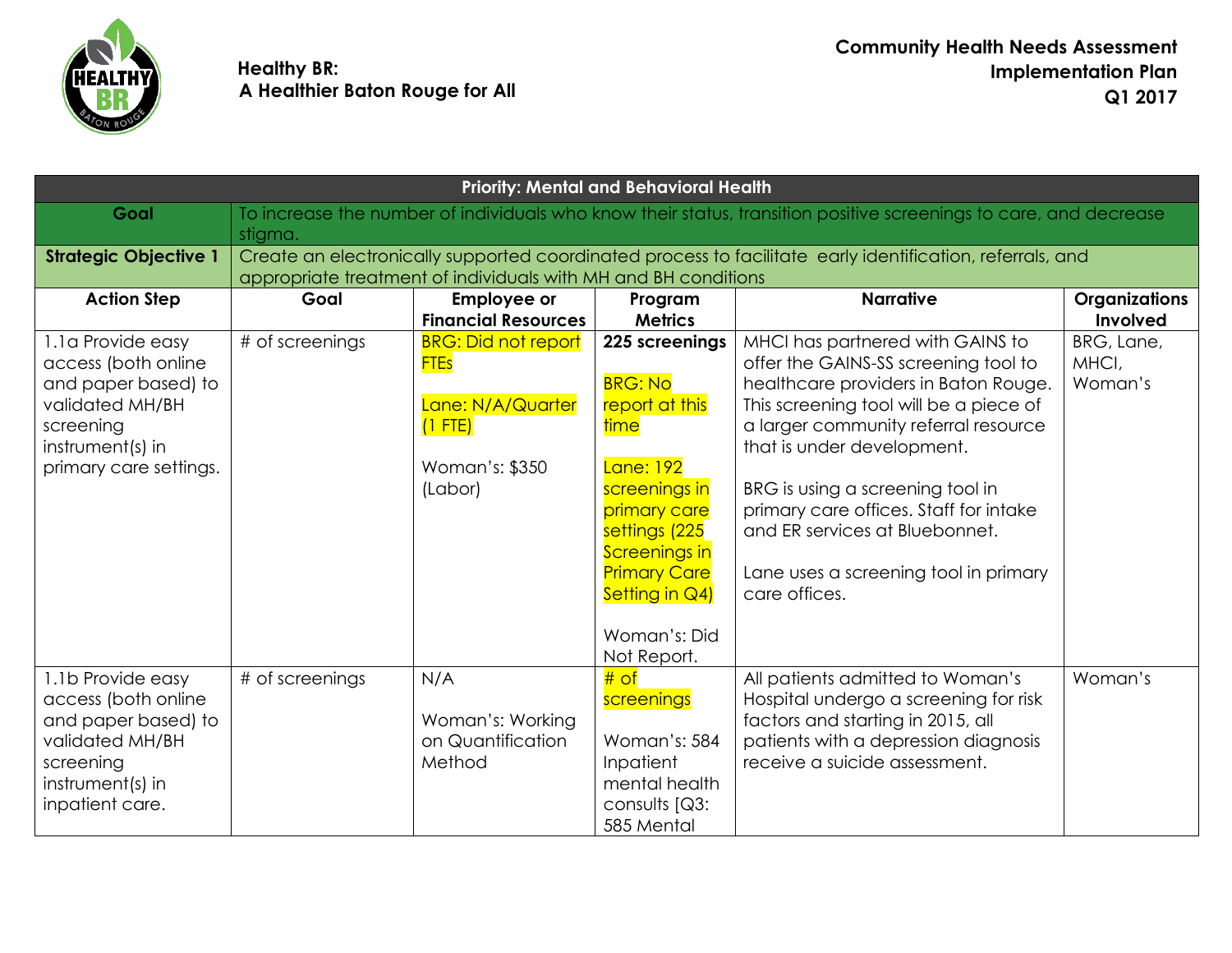

|                                                                                                                                                                                                                                                            |                                             |                                                             | Health<br>Consults]                                       | Lane conducts suicide screenings on<br>all inpatient and ER patients upon<br>admission                                                                                                                                                                                                                    |                           |
|------------------------------------------------------------------------------------------------------------------------------------------------------------------------------------------------------------------------------------------------------------|---------------------------------------------|-------------------------------------------------------------|-----------------------------------------------------------|-----------------------------------------------------------------------------------------------------------------------------------------------------------------------------------------------------------------------------------------------------------------------------------------------------------|---------------------------|
| 1.1c Provide easy<br>access (both online<br>and paper based) to<br>validated MH/BH<br>screening<br>instrument(s) in<br>urgent care.                                                                                                                        | # of screenings                             |                                                             | $#$ of<br>screenings                                      |                                                                                                                                                                                                                                                                                                           |                           |
| 1.2 Create a referral<br>database of<br>credentialed MH/BH<br>providers that can<br>be accessed by<br>health professionals<br>and the general<br>public to facilitate<br>referrals, schedule<br>appointments, and<br>provide a resource<br>for medications | XX credentialed<br>providers in<br>database |                                                             | 200<br>credentialed<br>providers in<br>database           | MHCI and the Crisis Intervention<br>Center have worked with providers<br>to build a list of database fields to be<br>included in a referral database. This<br>database will be built once the<br>appropriate legal documents are<br>signed to release funding.                                            | MHCI, CIC                 |
| 1.3 Create<br>educational content<br>related to MH/BH<br>resources and<br>providers for use by<br>the general public to<br>help individuals<br>make informed<br>choices about<br>MH/BH treatment                                                           | N/A                                         | Ochsner: minimal<br>cost<br>OLOL: Did not<br>report/Quarter | Listed on<br><b>MedLineBR</b><br>website Y/N<br>OLOL: N/A | <b>MHCI's Community Mental Health</b><br>Working Group is assembling<br>information to help community<br>members understand the different<br>types of behavioral health providers<br>and services. Representatives from<br>behavioral health service lines at<br>Ochsner and OLOL serve on this<br>group. | MHCI,<br>Ochsner,<br>OLOL |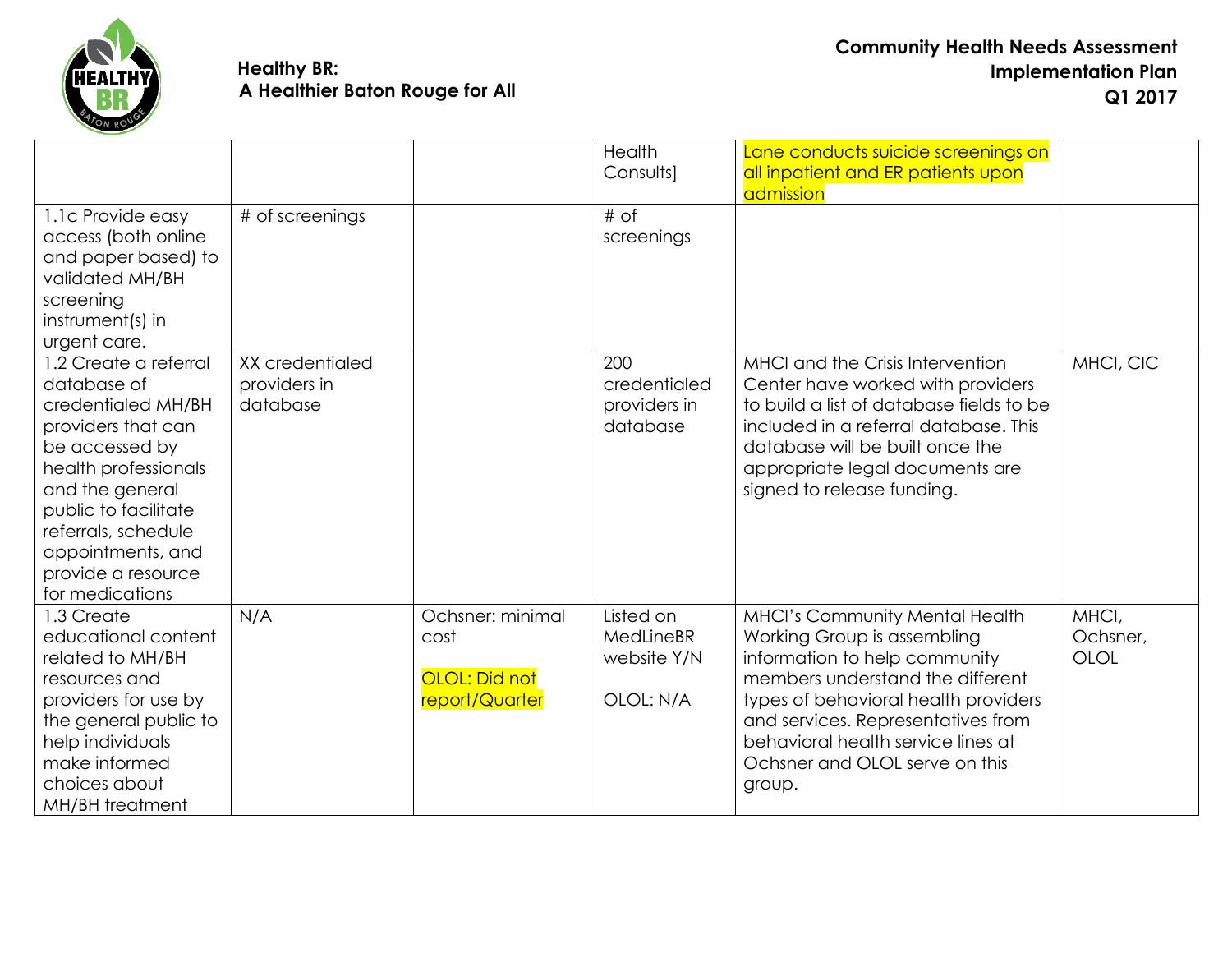

|                       |              |                           |                        | Ochsner has a protocol in the EHR to   |             |
|-----------------------|--------------|---------------------------|------------------------|----------------------------------------|-------------|
|                       |              |                           |                        | trigger depression screenings.         |             |
| 1.4 Fund the creation | N/A          | <b>MHCI Contract with</b> | Funds already          | MHCI had funds approved by the         | <b>MHCI</b> |
| of a referral         |              | CIC: \$40,000             | allocated              | Metropolitan Council to fund the       |             |
| database for MBH      |              |                           |                        | creation and maintenance of a          |             |
| resources             |              |                           |                        | referral resource database.            |             |
| 1.5 Educate and       | Website hits | Lane: N/A/Quarter         | # of website           | Once the referral database is live,    | Lane, MHCI, |
| recruit key           |              | $(1$ FTE)                 | hits                   | pilot projects will be launched with   | OLOL,       |
| stakeholders (primary | Referrals    |                           |                        | partner hospitals (TBD).               | Woman's     |
| care physicians, key  |              | OLOL: Did not             | # of referrals         |                                        |             |
| specialty providers,  |              | report                    |                        | Lane presented BH information at 3     |             |
| ER physicians,        |              |                           | Lane: not              | community organizations in Q3.         |             |
| community-based       |              | Woman's: [Q3:             | participating          |                                        |             |
| providers,            |              | \$20,500 (Labor for       | this quarter.          | OLOL sponsored NAMI Conference         |             |
| policymakers, and     |              | CQO & Director of         |                        | for professionals treating and serving |             |
| the faith-based       |              | Care Management           | OLOL: N/A              | those with mental illness.             |             |
| community)            |              | to develop                |                        |                                        |             |
|                       |              | program and               | <b>Woman's: 207</b>    | Woman's revised nursing procedures     |             |
|                       |              | protocols); \$1,200       | <b>Mothers</b>         | for treatment for opioid-addicted      |             |
|                       |              | (Estimated Labor)]        | <b>Identified With</b> | patients; created a physical           |             |
|                       |              |                           | Substance              | reference guide "Managing Opioid       |             |
|                       |              |                           | Misuse, 67             | Use in Pregnancy," created in          |             |
|                       |              |                           | Neonatal               | partnership with substance abuse       |             |
|                       |              |                           | Withdrawal             | treatment centers and created          |             |
|                       |              |                           | Patients [Q3:          | trending reports. Woman's hosts        |             |
|                       |              |                           | 243 Mothers            | monthly CALM support group study       |             |
|                       |              |                           | Identified with        | with LSUHSC School of Nursing to       |             |
|                       |              |                           | Substance              | support pregnant mothers with          |             |
|                       |              |                           | Misuse, 107            | coping skills.                         |             |
|                       |              |                           | Neonatal               |                                        |             |
|                       |              |                           | Withdrawal             |                                        |             |
|                       |              |                           | <b>Patients</b>        |                                        |             |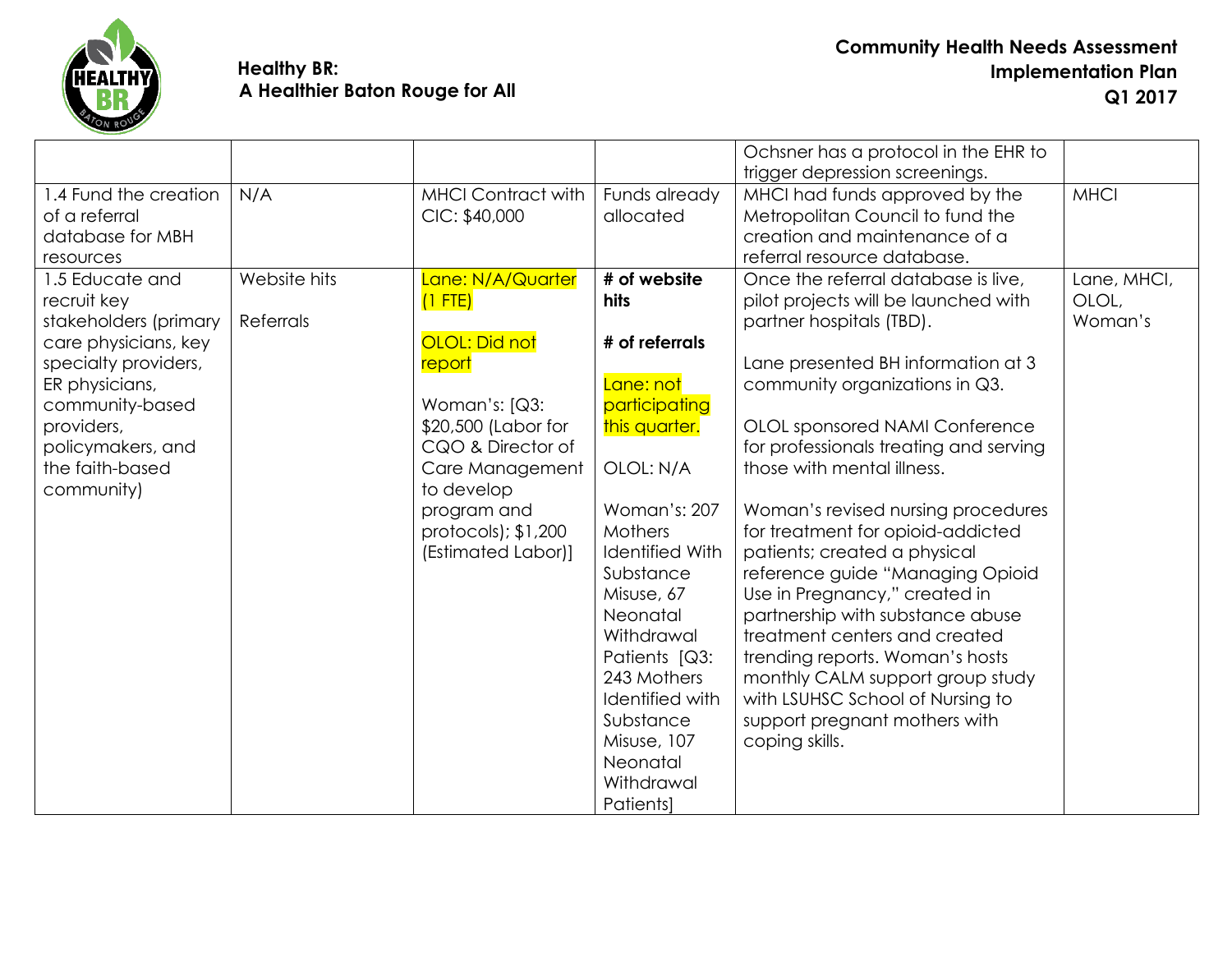

| <b>Strategic Objective 2</b>                                                                                                    |                                                                                                                                                     | Treat mental health patients through appropriate sources of care. |                                                                                                                                                  |                                                                                                                                                                                                                                                                                                                                        |                   |
|---------------------------------------------------------------------------------------------------------------------------------|-----------------------------------------------------------------------------------------------------------------------------------------------------|-------------------------------------------------------------------|--------------------------------------------------------------------------------------------------------------------------------------------------|----------------------------------------------------------------------------------------------------------------------------------------------------------------------------------------------------------------------------------------------------------------------------------------------------------------------------------------|-------------------|
| 2.1 Decriminalize<br>mental illness by<br>providing law<br>enforcement and<br>the community<br>alternatives to<br>incarceration | Create community<br>intakes and<br>resources for<br>behavioral health<br>patients to help<br>them avoid crisis<br>situations and<br>incarcerations. |                                                                   |                                                                                                                                                  | BRAF has funded consultants to<br>design a one-stop behavioral<br>healthcare center. CAHS took the<br>lead on program design. A report<br>with a budget, operational details,<br>and funding plan was released in<br>February 2016.<br>BRAF, CAHS, and others are<br>committed to implementing this plan<br>in the next several years. | <b>BRAF, CAHS</b> |
| 2.2 Create<br>integrated mobile<br>teams of MH provider<br>with CIT trained law<br>enforcement                                  | Assist law<br>enforcement in<br>responding to<br>individuals in<br>behavioral health<br>crises.                                                     |                                                                   | In 2016, 84<br>officers and<br>cadets<br>received the<br>40-hour CIT<br>training and<br>37 Parole<br>officers<br>received an 8-<br>hour training | CAHS has applied for a grant to fund<br>a pilot program.                                                                                                                                                                                                                                                                               | CAHS              |
| 2.3 Create<br>integrated mobile<br>teams of MH provider<br>with EMS                                                             | Assist first<br>responders in<br>attending to calls<br>involving a<br>behavioral health<br>crisis.                                                  |                                                                   |                                                                                                                                                  | CAHS and EMS have had initial<br>meetings on program design.                                                                                                                                                                                                                                                                           | CAHS, EMS         |
| 2.4 Expand number<br>of CIT trained officers<br>and prison deputies                                                             | Train all law<br>enforcement<br>officers in how to<br>respond to an                                                                                 |                                                                   |                                                                                                                                                  | CAHS has trained 64 officers in<br>addition to incorporating the Crisis<br>Intervention Training into the Police<br>Academy.                                                                                                                                                                                                           | CAHS              |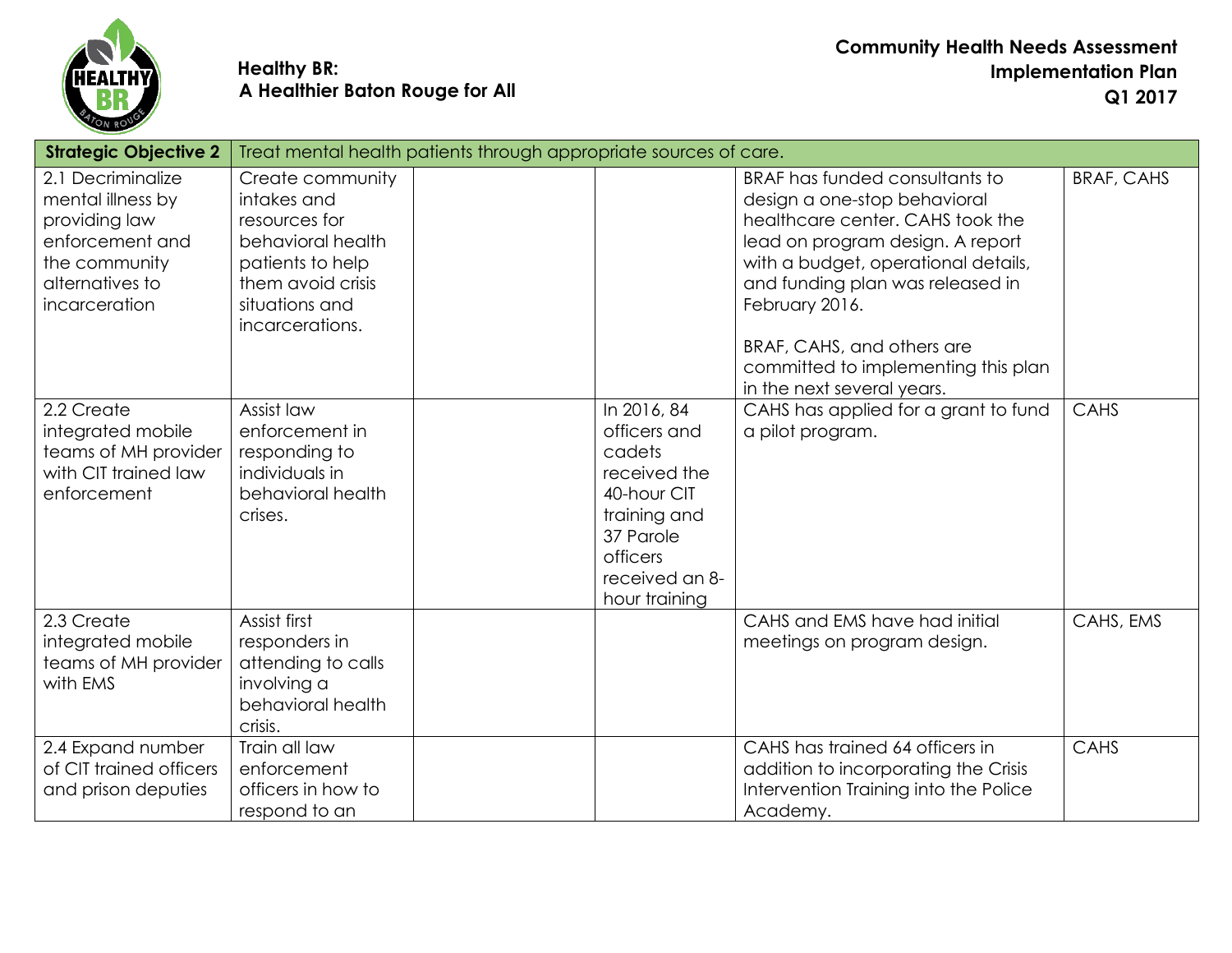

| with mental health           | individual                          |                                                |                       |                                                                     |            |
|------------------------------|-------------------------------------|------------------------------------------------|-----------------------|---------------------------------------------------------------------|------------|
| training                     | experiencing a<br>behavioral health |                                                |                       | All prison deputies have received a                                 |            |
|                              | crisis.                             |                                                |                       | minimum of a 3-hour mental health                                   |            |
|                              |                                     |                                                |                       | training as of 2015.                                                |            |
| 2.5 Reconfigure the          | Provide more man-                   |                                                |                       | EMS met with the City Administration                                | EMS, MHCI  |
| Prison EMS staff to          | hours of behavioral                 |                                                |                       | to discuss reorganizing salary dollars                              |            |
| provide more MBH             | health care to                      |                                                |                       | in the city budget to provide less                                  |            |
| care                         | offenders housed                    |                                                |                       | physician and more nurse                                            |            |
|                              | at the Parish Prison.               |                                                |                       | practitioner time in order to process                               |            |
|                              |                                     |                                                |                       | the large number of individuals                                     |            |
|                              |                                     |                                                |                       | needing care at the prison. These                                   |            |
|                              |                                     |                                                |                       | changes have been made for the                                      |            |
|                              |                                     |                                                |                       | budget going forward.                                               |            |
| 2.6 Add a full-time          | Provide a LCSW for                  |                                                |                       | A part-time contract between                                        | CAHS, EMS  |
| social worker at the         | enhanced                            |                                                |                       | <b>EMS/Prison Medical Services and</b>                              |            |
| Parish Prison                | treatment and                       |                                                |                       | CAHS was terminated in December                                     |            |
|                              | discharge planning                  |                                                |                       | 2014. A full-time contract was re-                                  |            |
|                              | at the Parish Prison.               |                                                |                       | established 6/15 and initiated 7/6/15.                              |            |
|                              |                                     |                                                |                       | The focus is effective discharge                                    |            |
|                              |                                     |                                                |                       | planning and preventing re-arrest. A                                |            |
|                              |                                     |                                                |                       | universal MH screening tool is being                                |            |
|                              |                                     |                                                |                       | implemented in July 2015.                                           |            |
| <b>Strategic Objective 3</b> |                                     | Enhance behavioral health services in schools. |                       |                                                                     |            |
| 3.1 Provide access to        | # of unduplicated                   |                                                | 2523                  | CAHS was in 18 schools in EBRP for at                               | BRG, CAHS, |
| behavioral health            | encounters                          |                                                | unduplicated          | least some period of time in 2015-                                  | OLOL       |
| services in schools.         |                                     |                                                | encounters            | 2016. In the 2015-2016 school year                                  |            |
|                              | CAHS:                               |                                                |                       | CAHS saw 8638 encounters.                                           |            |
|                              | HCS:                                |                                                | <b>BRG: 0 [Q4: 0]</b> |                                                                     |            |
|                              |                                     |                                                | <b>OLOL: 229</b>      | OLOL: 8 LCSWs and 1 LMSW provide<br>14,431 hours through the Health |            |
|                              | CHMU:                               |                                                | Unduplicated          |                                                                     |            |
|                              |                                     |                                                |                       |                                                                     |            |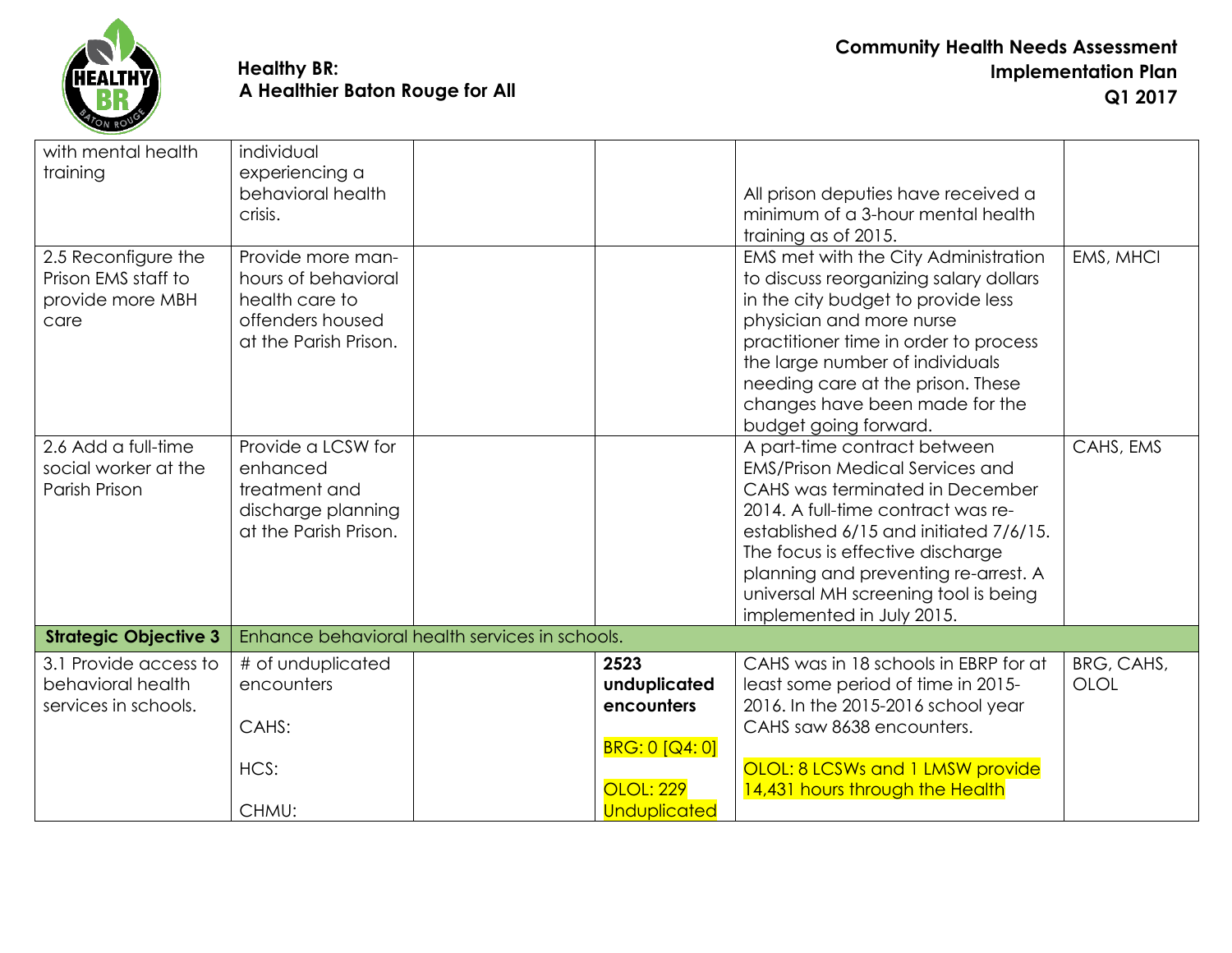

|  | <b>Encounters</b>     | Centers in Schools program. 716        |  |
|--|-----------------------|----------------------------------------|--|
|  | <b>Through</b>        | encounters.                            |  |
|  | <b>BRCHP, 1779</b>    |                                        |  |
|  | encounters            | OLOL's Children's Hospital Mobile      |  |
|  | through HCS           | <b>Health Unit provides behavioral</b> |  |
|  |                       | health services to a rotation of local |  |
|  | <b>Health Centers</b> | schools. 75 encounters. 3600 hours of  |  |
|  | in Schools            | staff time during school year (social  |  |
|  | (OLOL): 2,349         | workers and psychlogists) and 1280     |  |
|  | Encounters            | hours during the summer months.        |  |
|  | Through HCS*          |                                        |  |
|  | (6 month              |                                        |  |
|  | reporting             |                                        |  |
|  | period); [716         |                                        |  |
|  | encounters            |                                        |  |
|  | $Q3$ ,                |                                        |  |
|  | approximately         |                                        |  |
|  | 75 mobile             |                                        |  |
|  | health unit           |                                        |  |
|  | encounters in         |                                        |  |
|  | $Q3$ ]                |                                        |  |
|  |                       |                                        |  |
|  | Children's            |                                        |  |
|  | Hospital              |                                        |  |
|  | Mobile Unit:          |                                        |  |
|  | 3600 hours of         |                                        |  |
|  | staff time            |                                        |  |
|  | during school         |                                        |  |
|  | year (Social          |                                        |  |
|  | workers and           |                                        |  |
|  | psychologists)        |                                        |  |
|  | & 1280 hours          |                                        |  |
|  | during the            |                                        |  |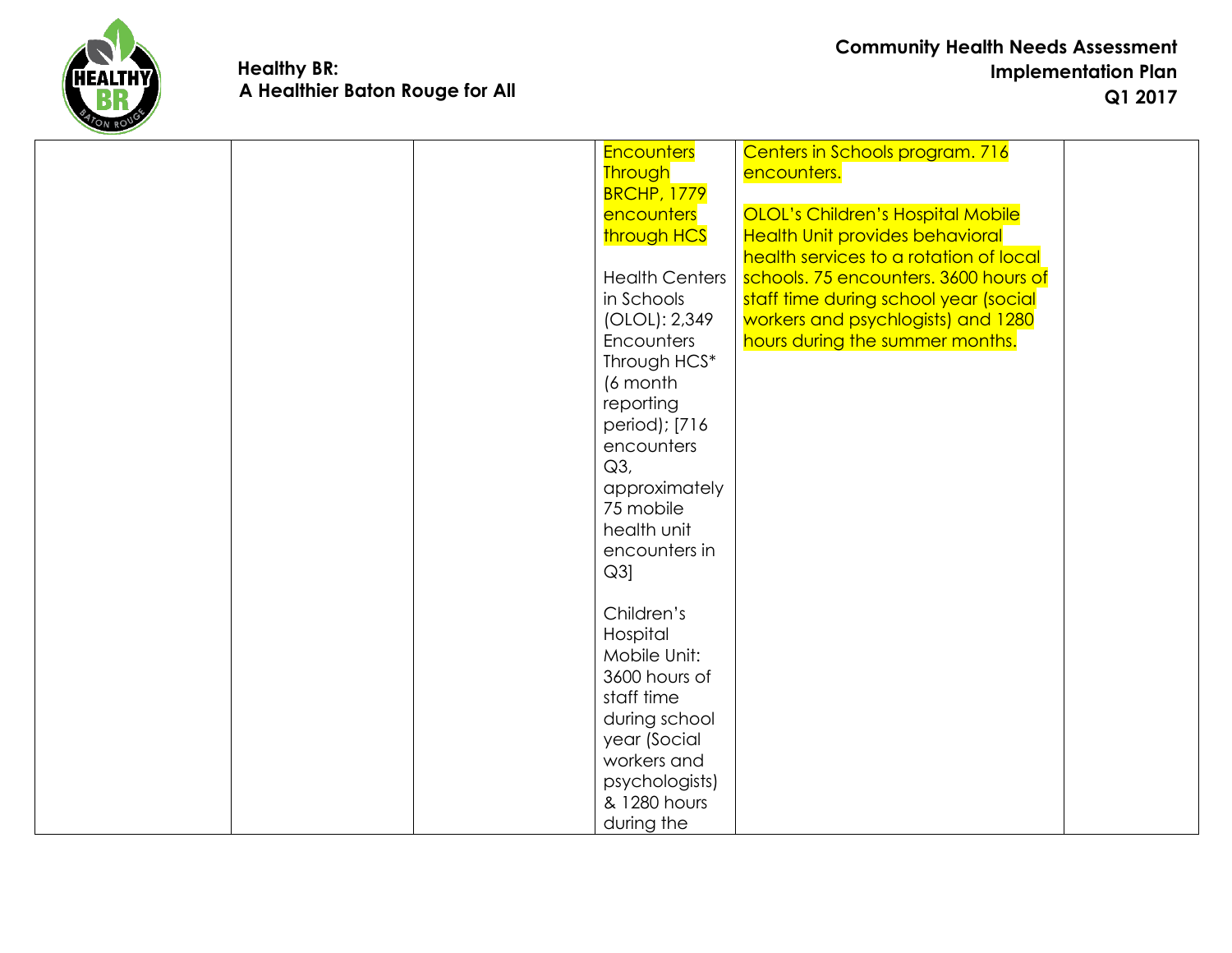

|  | ımmer<br>SU<br>$\sim$ $\sim$ $\sim$ $\sim$ $\sim$ $\sim$ |  |
|--|----------------------------------------------------------|--|
|  | months<br>.                                              |  |

|                                             |                                    | 2014<br><b>Baseline</b> | 2018<br>Goal | 2015 | 2016   | 2017     | 2018     |
|---------------------------------------------|------------------------------------|-------------------------|--------------|------|--------|----------|----------|
| <b>Population Health</b><br><b>Measures</b> | Mental Health<br>Providers (CHR)   | 850**                   | 600**        | 736  | 690    | 470      | 340      |
|                                             | Poor Mental Health<br>Days (CHR)   | 2.6                     | 2.4          | 2.6  | $3.7*$ | $4.2*$   | $4.0*$   |
|                                             | <b>Excessive Drinking</b><br>(CHR) | 5%                      | $2\%$        | 5%   | 19%*   | $18\%$ * | $18\%$ * |

\*Change in methodology between years or should not be compared to previous years

\*\*We recently discovered an error in our method for identifying Mental Health Providers and Other Primary Care Providers in 2014-2016: we were including organizations as well as individual providers in each county. We have updated 2015-16 but unfortunately, the raw data used in the 2014 *Rankings* is no longer, available although when we are able to access that data, corrections will be issued.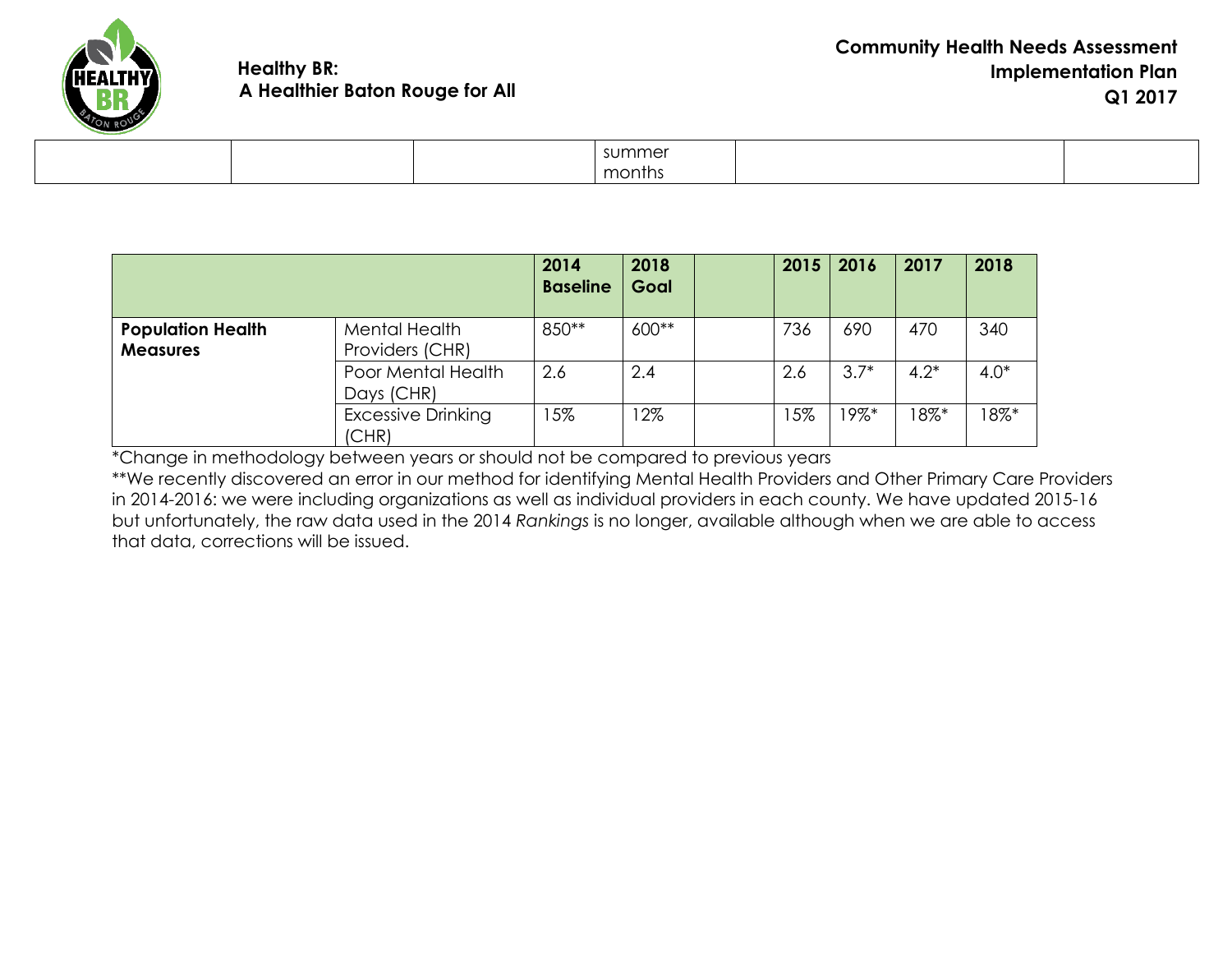

|                                                                                 | <b>Priority: Overuse of Emergency Departments</b>              |                                                                                    |                                                                                                                                                                                                                      |                                                                                                                                                                                                                                          |                                          |  |  |
|---------------------------------------------------------------------------------|----------------------------------------------------------------|------------------------------------------------------------------------------------|----------------------------------------------------------------------------------------------------------------------------------------------------------------------------------------------------------------------|------------------------------------------------------------------------------------------------------------------------------------------------------------------------------------------------------------------------------------------|------------------------------------------|--|--|
| Goal                                                                            | access to urgent and primary care.                             |                                                                                    |                                                                                                                                                                                                                      | Decrease readmission rates through decreasing inappropriate use of emergency departments and expanding                                                                                                                                   |                                          |  |  |
| <b>Strategic Objective</b>                                                      |                                                                |                                                                                    |                                                                                                                                                                                                                      | Use data analysis to evaluate the drivers of inappropriate use of emergency departments.                                                                                                                                                 |                                          |  |  |
| <b>Action Step</b>                                                              | Goal                                                           | <b>Employee or</b><br><b>Financial Resources</b>                                   | Program<br><b>Metrics</b>                                                                                                                                                                                            | <b>Narrative</b>                                                                                                                                                                                                                         | <b>Organizations</b><br>Involved         |  |  |
| 1.1 Create a Health<br>Information<br>Exchange                                  | Have a live website<br>with ED data from<br>all local sources. | Ochsner: minimal<br>cost<br>OLOL: Did not<br>report.<br><b>BRG: Did not report</b> | Website live:<br>yes or no?<br>OLOL: N/A                                                                                                                                                                             | The Louisiana Healthcare Quality<br>Forum runs a Health Information<br>Exchange for live ED data. Currently<br>data from Ochsner and OLOL is<br>being fed live into the system. BRG is<br>working through the last technical<br>hurdles. | <b>BRG, LHCQF,</b><br>Ochsner,<br>OLOL   |  |  |
| 1.2 Pilot projects to<br>address the largest<br>drivers of<br>inappropriate use | # of patients in pilot<br>projects                             | <b>BRG: Did not report</b><br>Ochsner: minimal<br>cost<br>OLOL: Did not<br>report. | 399 patients in<br>pilot projects<br>(Q3: 455)<br><b>BRG: 230</b><br>patients in<br>pilot projects<br><b>OLOL: 78</b><br>patients in<br>pilot projects<br>(169 Patients<br><b>IN Pilot</b><br><b>Projects in Q4)</b> |                                                                                                                                                                                                                                          | BRG, LHCQF,<br>MHCI,<br>Ochsner,<br>OLOL |  |  |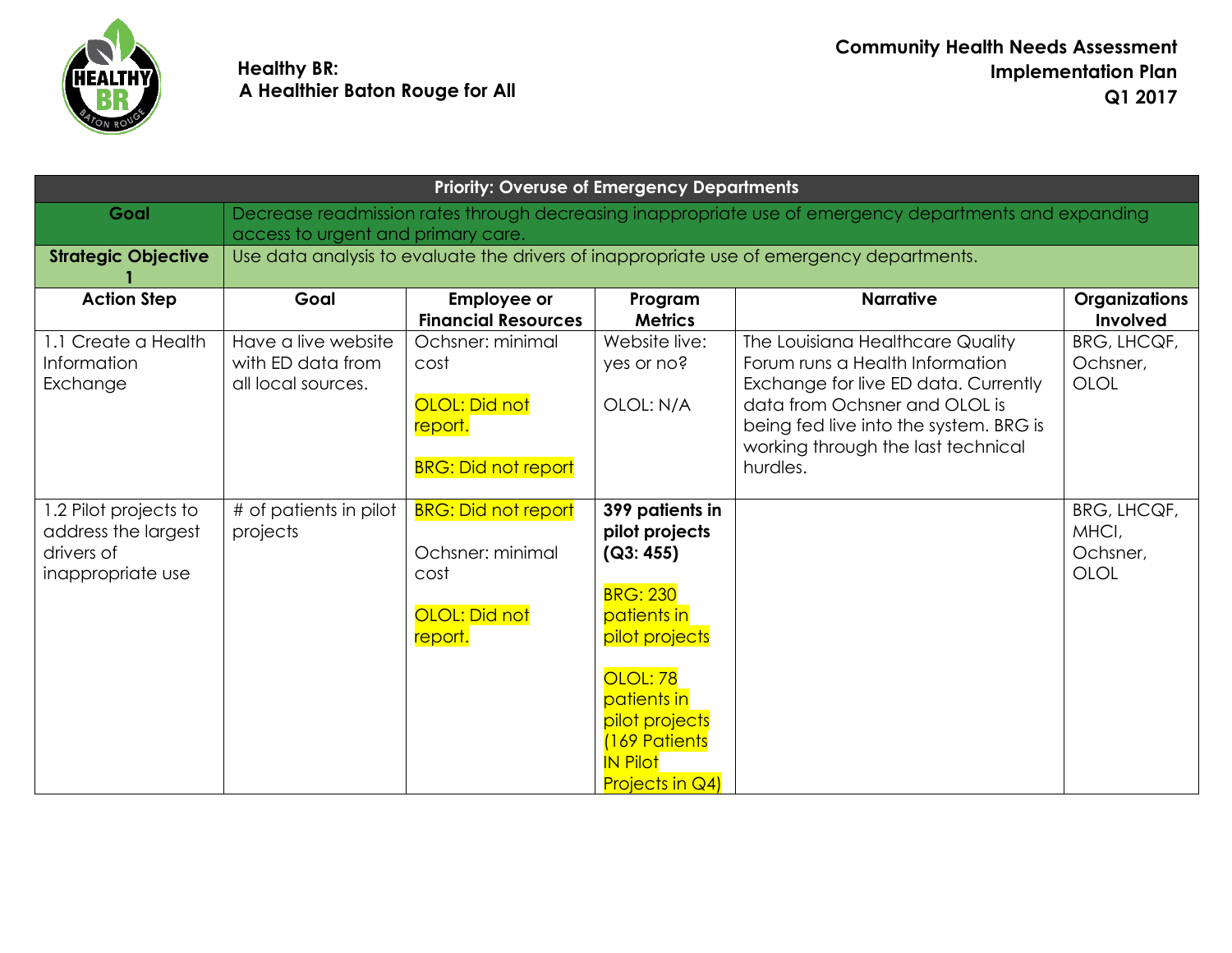

| 1.3 Use of tele-<br>health/tele-<br>medicine                                                   | # non-emergent<br>tele-medicine<br>encounters | New action item                                                                                                                                                                                                                                                                                                                                      | # encounters                                                                                                                                                                                                                                                                                                                                                                           | BRG is starting a tele-health program.                                                                                                                                                                                                                                                                                                                                                                                                                                                                                                                                                                                                                                                                                                                                                                             | <b>BRG, OLOL</b>                                                    |
|------------------------------------------------------------------------------------------------|-----------------------------------------------|------------------------------------------------------------------------------------------------------------------------------------------------------------------------------------------------------------------------------------------------------------------------------------------------------------------------------------------------------|----------------------------------------------------------------------------------------------------------------------------------------------------------------------------------------------------------------------------------------------------------------------------------------------------------------------------------------------------------------------------------------|--------------------------------------------------------------------------------------------------------------------------------------------------------------------------------------------------------------------------------------------------------------------------------------------------------------------------------------------------------------------------------------------------------------------------------------------------------------------------------------------------------------------------------------------------------------------------------------------------------------------------------------------------------------------------------------------------------------------------------------------------------------------------------------------------------------------|---------------------------------------------------------------------|
| <b>Strategic Objective</b>                                                                     |                                               | Direct patients to appropriate sources of care through education.                                                                                                                                                                                                                                                                                    |                                                                                                                                                                                                                                                                                                                                                                                        |                                                                                                                                                                                                                                                                                                                                                                                                                                                                                                                                                                                                                                                                                                                                                                                                                    |                                                                     |
| 2.1 Provide access<br>to care education<br>(right care, right<br>time, right place<br>message) | # of level 4 and 5<br>ED visits               | <b>BRG: Did not report</b><br>Lane: N/A<br>Ochsner: 1 FTE for<br>urgent care<br>facilities, .25 FTE for<br>readmitted patients<br>OLOL: Did not<br>report.<br>Woman's: Woman's:<br>\$3.676 Million in<br><b>Unreimbursed Costs</b><br>of Care in ED by<br>Hospitalists for FY '16<br>[Q3: \$35,190 Labor<br>Costs due to<br><b>Additional Slots]</b> | # of level 4 ED<br>visits: 16,833<br>(Q3: 14,781)<br># of level 5 ED<br>visits: 1,786<br>(Q3: 1, 549)<br><b>BRG: Did not</b><br>report<br>Lane: 3437<br>Level 4 Visits,<br>239 Level 5 ED<br><b>Visits</b><br>Ochsner: did<br>not report<br>OLOL: 12,319<br>of level 4 ED<br>visits, 878 of<br>level 5 ED<br>(12,374 Level 4<br><b>ED Visits, 1,102</b><br>Level 5 ED<br>Visits in Q4) | Ochsner assigns case managers to<br>readmitted patients.<br>OLOL put a case manager in the ED<br>to refer and schedule follow-up<br>appointments as well as expanded<br>hours at the Mid-City Urgent Care<br>Clinic from 9AM-9PM 7 days/week.<br>Woman's distributes information<br>about proper sources of care to<br>expectant mothers in an OB journal<br>and has added 5 daily slots in the<br>OB/GYN center for patients who<br>would otherwise use the ED.<br>Healthcare partners met in early 2015<br>about a common message. While a<br>single message has yet to be<br>adopted, partners are taking steps to<br>educate the public:<br>BRG provided information through<br>brochures, direct mail, text messages,<br>online, and through traditional<br>advertising to low literacy areas of<br>the city. | BRG, Lane,<br>Mary Bird<br>Perkins,<br>Ochsner,<br>OLOL,<br>Woman's |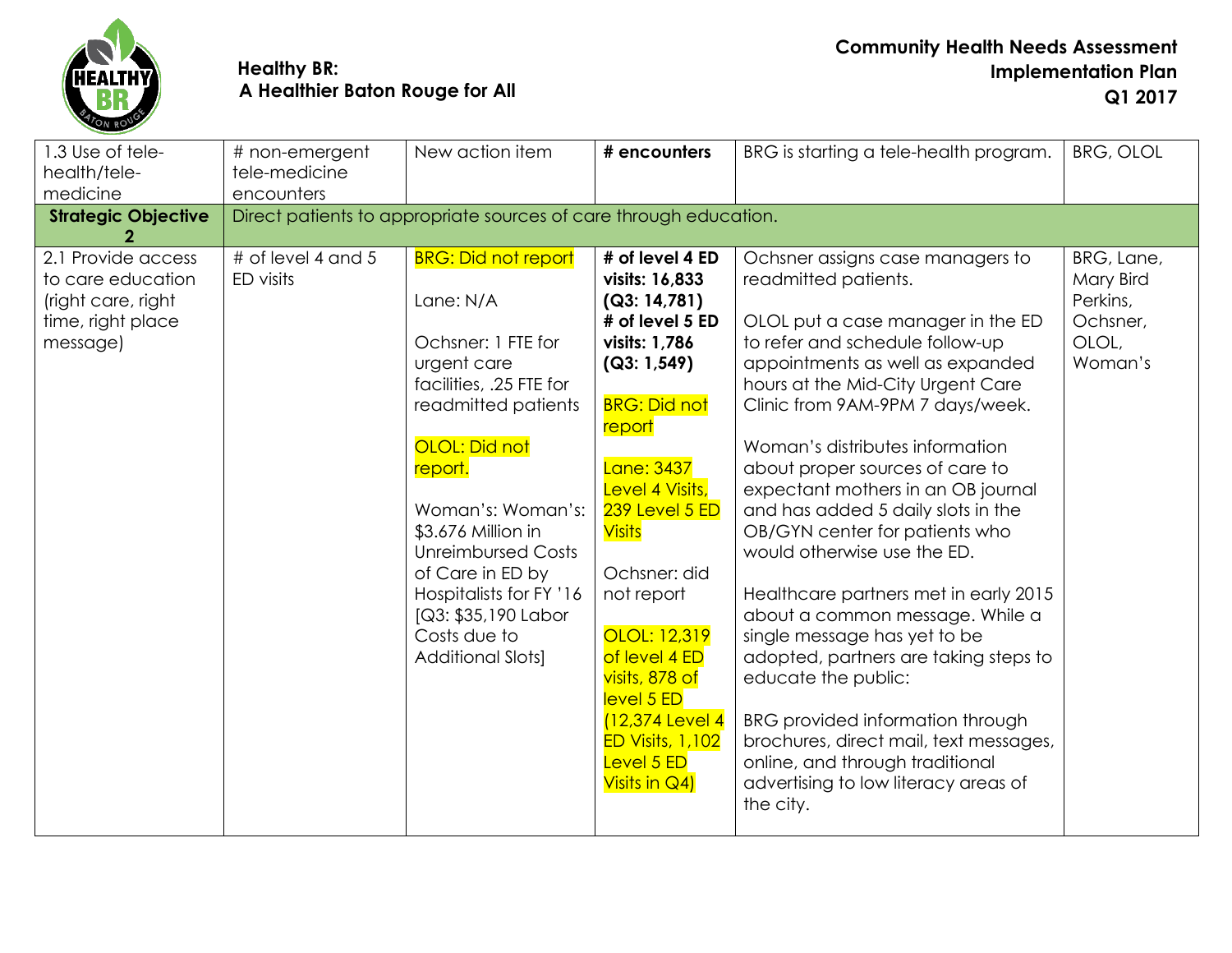

|                                                    |                                                             |                                                                                                                                                                                               | Woman's:<br>1,129 Level 4<br>ED Visits, 395<br>Level 5 ED<br><b>Visits</b>                                                                                                                                                              | OLOL runs the MedLine BR hotline on<br>behalf of MHCI which began the<br>service through a grant. This line<br>provides free medical advice and<br>triage. OLOL also provides a 24/7<br>nurse line for patients and<br>prospective patients.<br>Lane provides an Urgent Care facility<br>with expanded hours. |                                       |
|----------------------------------------------------|-------------------------------------------------------------|-----------------------------------------------------------------------------------------------------------------------------------------------------------------------------------------------|-----------------------------------------------------------------------------------------------------------------------------------------------------------------------------------------------------------------------------------------|---------------------------------------------------------------------------------------------------------------------------------------------------------------------------------------------------------------------------------------------------------------------------------------------------------------|---------------------------------------|
| 2.2 Provide a 24/7<br>free nurse hotline           | # of calls<br># of patients seen<br>through<br>telemedicine | Ochsner: 4 FTEs<br>OLOL: Did not<br>report.<br>Woman's: No<br><b>Additional Expense</b><br>(Calls are answered<br>by house supervisor<br>or lactation<br>counselors with<br>other job duties) | 541 calls (Q3:<br>216)<br># of patients<br>seen through<br>telemedicine<br><b>OLOL: 12</b><br>calls/patients<br>seen through<br>telemedicine<br>$(16$ Calls in $\mathbb{Q}(4)$<br><b>Woman's: 525</b><br>Calls in Q4<br>[Q3: 203 calls] | Ochsner has a 24/7 triage line for<br>patients and prospective patients.<br>Woman's has a nurse available 24/7<br>by phone to answer questions. A<br>WarmLine is provided for<br>breastfeeding support 24/7.                                                                                                  | MHCI,<br>Ochsner,<br>OLOL,<br>Woman's |
| <b>Strategic Objective</b><br>3                    |                                                             | Promote increased and timely access to primary and urgent care.                                                                                                                               |                                                                                                                                                                                                                                         |                                                                                                                                                                                                                                                                                                               |                                       |
| 3.1 Increase access<br>to primary care<br>services | Waiting time for 3rd<br>next available<br>appt.             | Lane: N/A<br>OLOL: N/A                                                                                                                                                                        | Average<br>waiting time<br>for 3rd next                                                                                                                                                                                                 |                                                                                                                                                                                                                                                                                                               | Lane, OLOL,<br>Ochsner,               |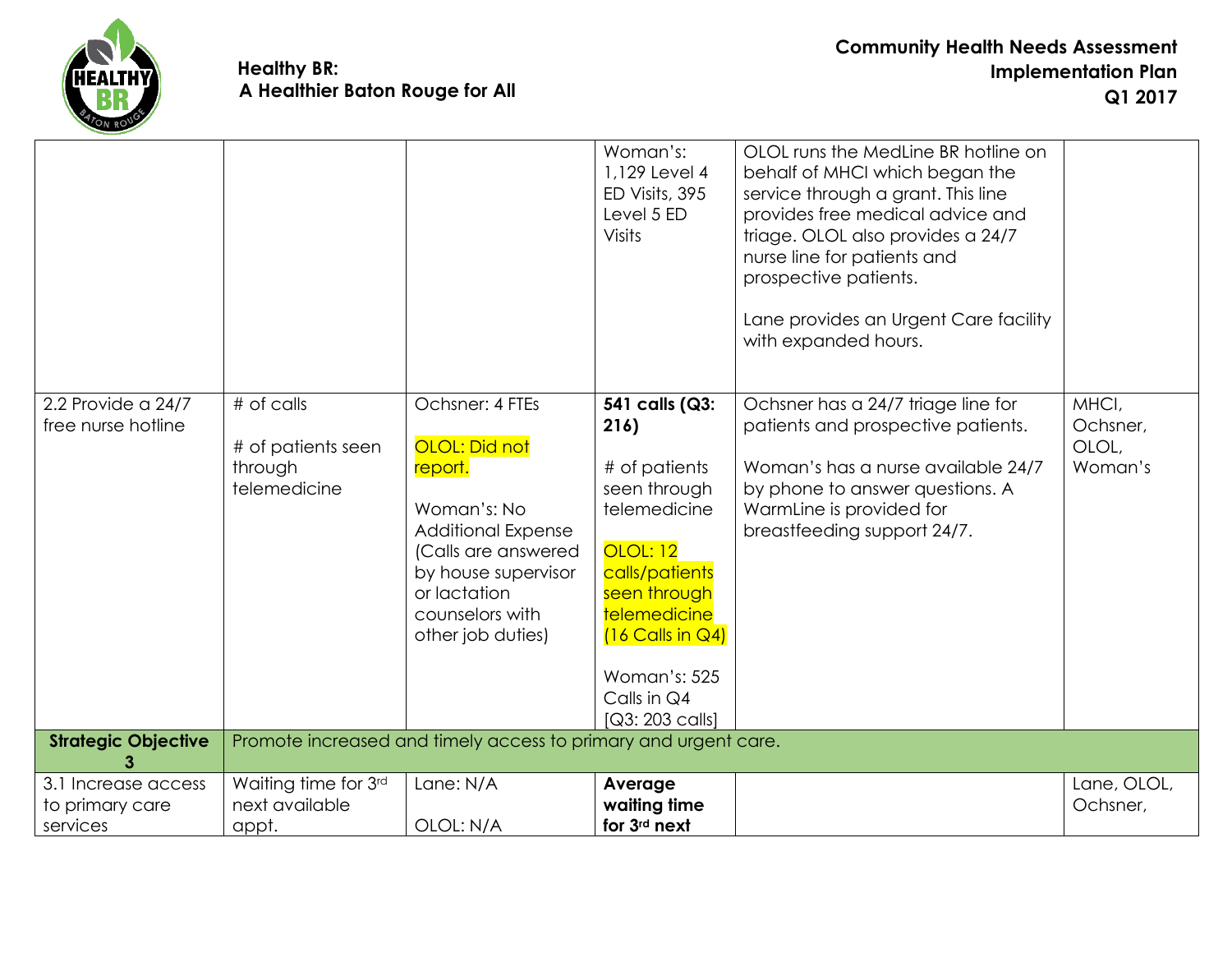

|                     |                    |                            | available                    |                                      | BRG,        |
|---------------------|--------------------|----------------------------|------------------------------|--------------------------------------|-------------|
|                     |                    | <b>BRG: Did not report</b> | appt.:                       |                                      | Woman's     |
|                     |                    |                            |                              |                                      |             |
|                     |                    |                            |                              |                                      |             |
|                     |                    |                            | Lane: 1-2 Days               |                                      |             |
|                     |                    |                            | $[Q4:1-2]$                   |                                      |             |
|                     |                    |                            | Weeks]                       |                                      |             |
|                     |                    |                            |                              |                                      |             |
|                     |                    |                            | <b>OLOL: 7.5</b>             |                                      |             |
|                     |                    |                            |                              |                                      |             |
|                     |                    |                            | weeks (3                     |                                      |             |
|                     |                    |                            | Weeks in Q4)                 |                                      |             |
| 3.2 Increase access | # of patients seen | Lane: N/A                  | 48,854 patients              | Ochsner opened additional urgent     | Lane, OLOL, |
| to urgent care      | in urgent care     |                            | seen in urgent               | care facilities. Plans are to open 3 | Ochsner,    |
| services            |                    | OLOL: N/A                  | care (Q3)                    | additional urgent care centers in    | Woman's     |
|                     |                    |                            | 53,424)                      | 2016.                                |             |
|                     |                    |                            |                              |                                      |             |
|                     |                    |                            |                              |                                      |             |
|                     |                    |                            | Lane: 2901                   |                                      |             |
|                     |                    |                            | patients seen                |                                      |             |
|                     |                    |                            | in urgent care               |                                      |             |
|                     |                    |                            | (2,196 Patients              |                                      |             |
|                     |                    |                            |                              |                                      |             |
|                     |                    |                            | $\overline{\ln \mathsf{Q4}}$ |                                      |             |
|                     |                    |                            |                              |                                      |             |
|                     |                    |                            | OLOL: 50,431                 |                                      |             |
|                     |                    |                            | (46, 658)                    |                                      |             |
|                     |                    |                            | Patients in Q4)              |                                      |             |

|  | 2014<br><b>Baseline   Goal</b> | 2018 | $2015$ 2016 | 2017 | 2018 |
|--|--------------------------------|------|-------------|------|------|
|  |                                |      |             |      |      |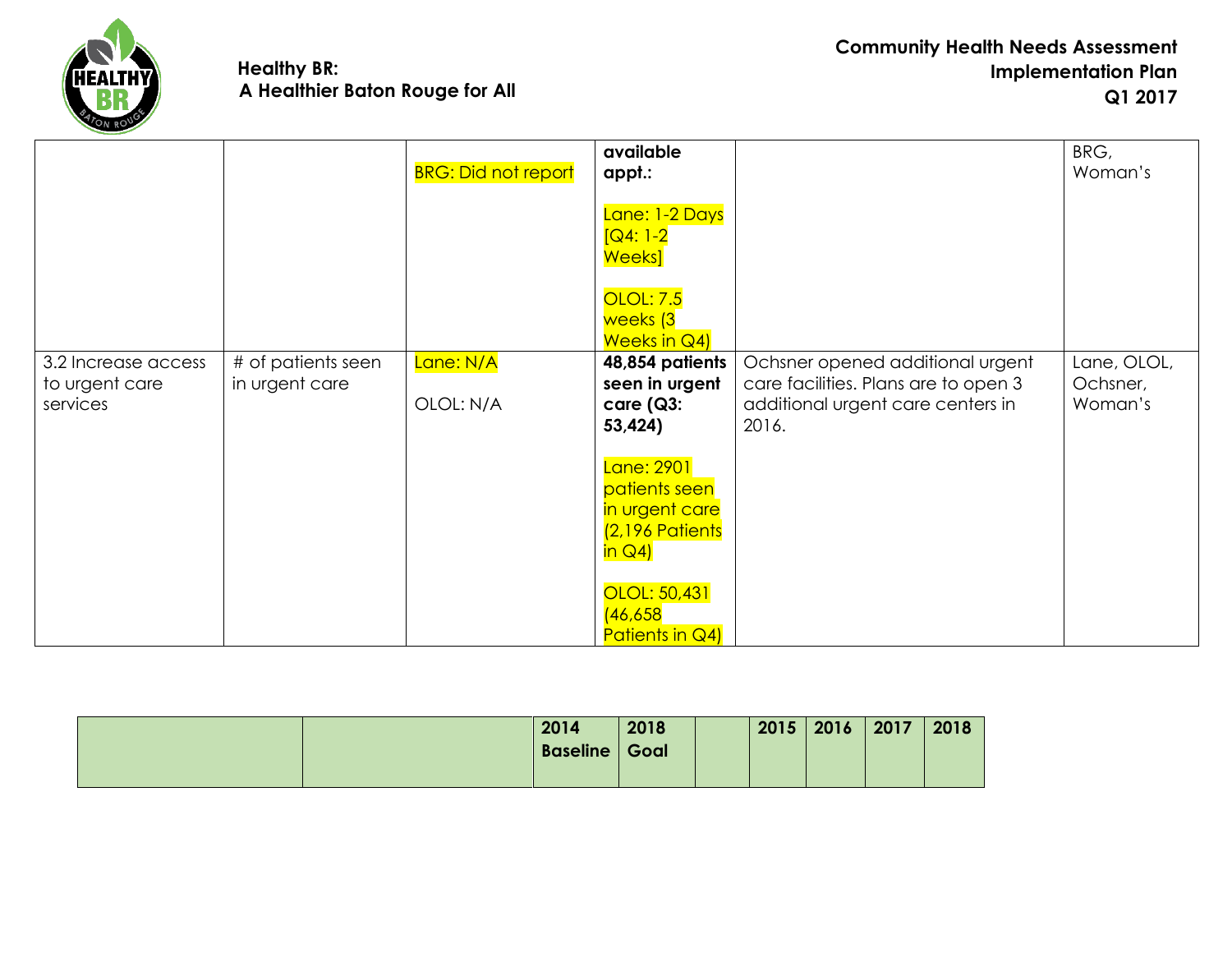

| <b>Population Health</b><br><b>Measures</b> | Preventable Hospital<br>Stays (CHR)           | 46  | 43  | 44  | 38    | 33    | <mark>33</mark> |
|---------------------------------------------|-----------------------------------------------|-----|-----|-----|-------|-------|-----------------|
|                                             | Uninsured (CHR)                               | 18% | 4%  | 17% | $8\%$ | $6\%$ | 12%             |
|                                             | <b>Primary Care Physicians</b><br>Ratio (CHR) | 156 | 100 | 143 | 50    | -10   | 10              |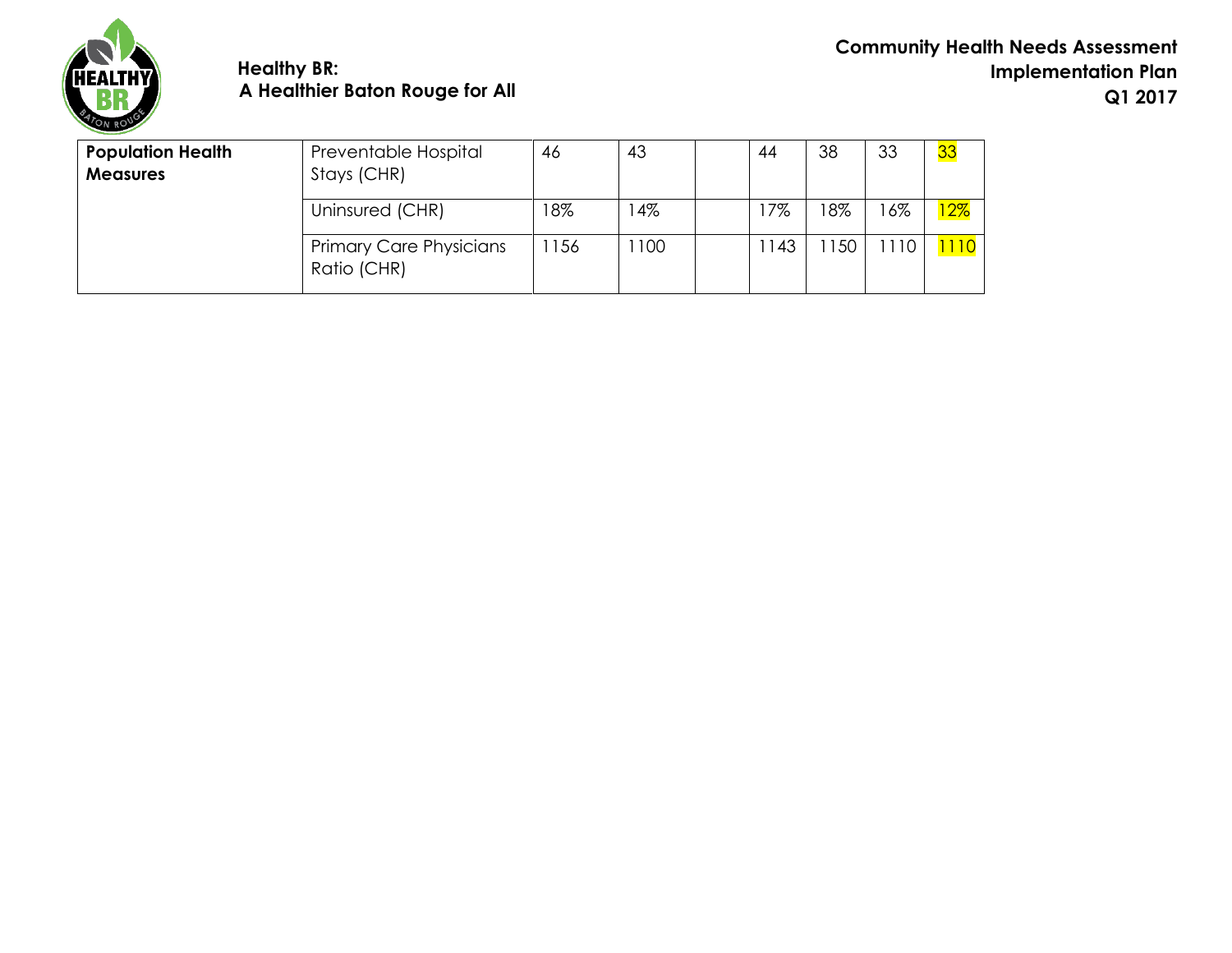

# **Hospital Summary Tool**

|                            | Obesity          |                  | HIV/AIDS and other<br><b>STIs</b> | <b>Mental and</b><br><b>Behavioral Health</b> | Overuse of<br><b>Emergency</b><br><b>Departments</b> |
|----------------------------|------------------|------------------|-----------------------------------|-----------------------------------------------|------------------------------------------------------|
| <b>Baton Rouge General</b> | 1.3              | 3.3 <sub>a</sub> | 1.3                               | 1.1 <sub>a</sub>                              | 2.1<br>1.1                                           |
| <b>Medical Hospital</b>    | 2.3              | 3.3 <sub>b</sub> | 1.6                               | 3.1                                           | 1.2<br>3.1                                           |
|                            | 2.5 <sub>a</sub> | 4.2              |                                   |                                               | 1.3<br>3.2                                           |
|                            | 3.1              |                  |                                   |                                               |                                                      |
| Lane Regional              | 2.5 <sub>a</sub> | 3.3 <sub>b</sub> |                                   | 1.1 <sub>a</sub>                              | 2.2<br>1.1                                           |
| <b>Medical Center</b>      | 3.3 <sub>a</sub> | 3.4              |                                   | 1.5                                           | 1.2<br>3.1                                           |
|                            |                  |                  |                                   |                                               | 2.1<br>3.2                                           |
| <b>Ochsner Medical</b>     | 2.1              | 3.2              | 1.3                               | 1.3                                           | 1.1<br>2.1                                           |
| Center-Baton Rouge         | 2.3              | 3.3 <sub>a</sub> |                                   |                                               | 2.2<br>1.2                                           |
|                            | 2.4              | 3.3 <sub>b</sub> |                                   |                                               |                                                      |
|                            | 3.5 <sub>a</sub> | 4.2              |                                   |                                               |                                                      |
| Our Lady of the Lake       | 1.1              | 2.5 <sub>b</sub> | 1.1                               | 1.3                                           | 2.2<br>1.1                                           |
| Regional Medical           | 1.3              | 3.1              | 1.3                               | 1.5                                           | 1.2<br>3.1                                           |
| Center/Surgical            | 2.1              | 3.2              | 1.6                               | 3.1                                           | 2.1<br>3.2                                           |
| <b>Specialty Center</b>    | 2.2              | 3.3 <sub>a</sub> | 3.1                               |                                               |                                                      |
|                            | 2.3              | 3.3 <sub>b</sub> |                                   |                                               |                                                      |
|                            | 2.4              | 4.2              |                                   |                                               |                                                      |
|                            | 2.5 <sub>a</sub> |                  |                                   |                                               |                                                      |
| Woman's Hospital           | 1.3              | 3.2              | 1.1                               | 1.5<br>1.1 <sub>a</sub>                       | 2.1<br>3.1                                           |
|                            | 1.4              | 3.3 <sub>a</sub> | 1.6                               | 1.1 <sub>b</sub>                              | 2.2<br>3.2                                           |
|                            | 2.1              | 3.3 <sub>b</sub> |                                   |                                               |                                                      |
|                            | 2.3              | 4.2              |                                   |                                               |                                                      |
|                            | 2.4              | 4.4              |                                   |                                               |                                                      |
|                            | 2.5 <sub>a</sub> |                  |                                   |                                               |                                                      |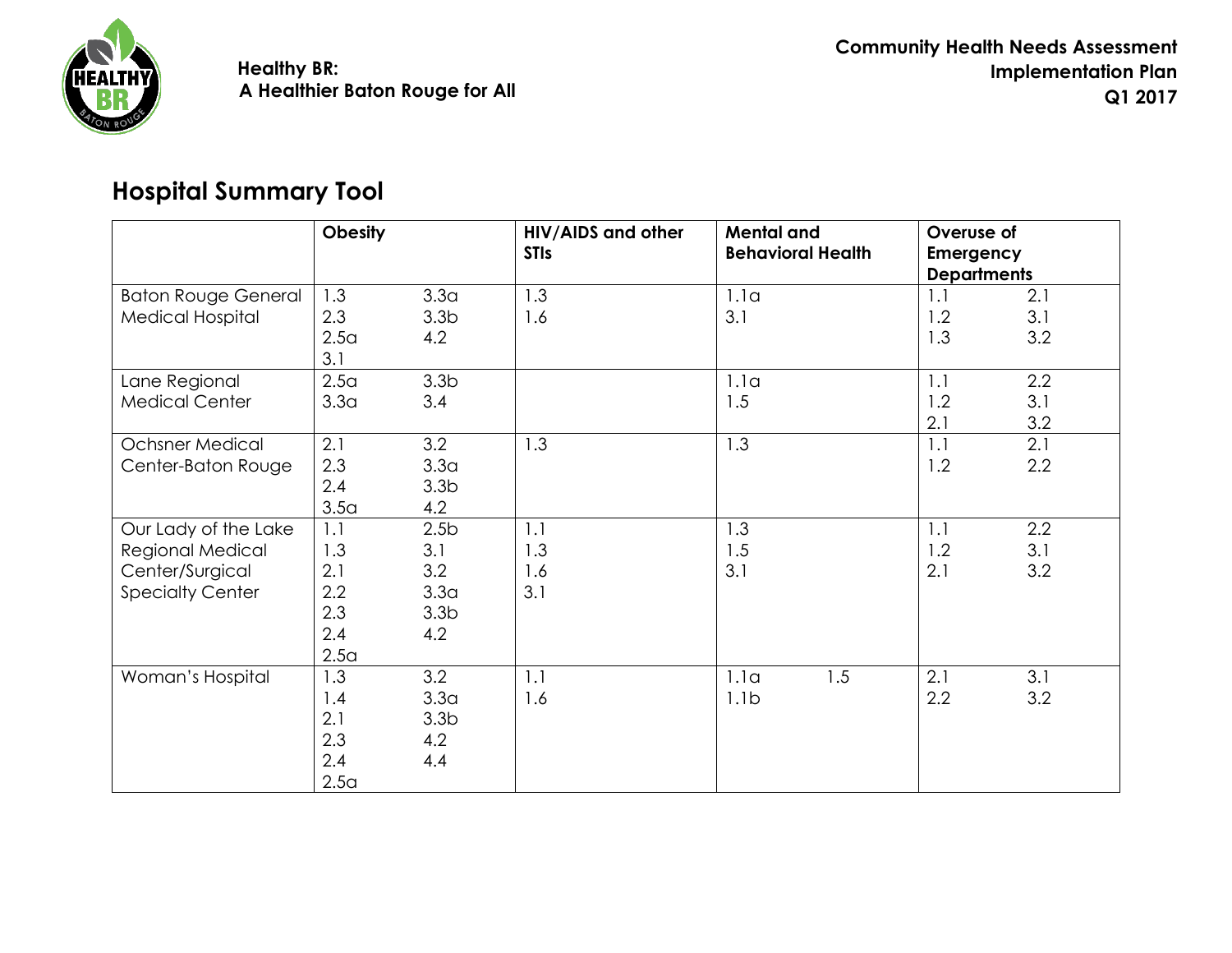

**Community Health Needs Assessment Implementation Plan Q1 2017**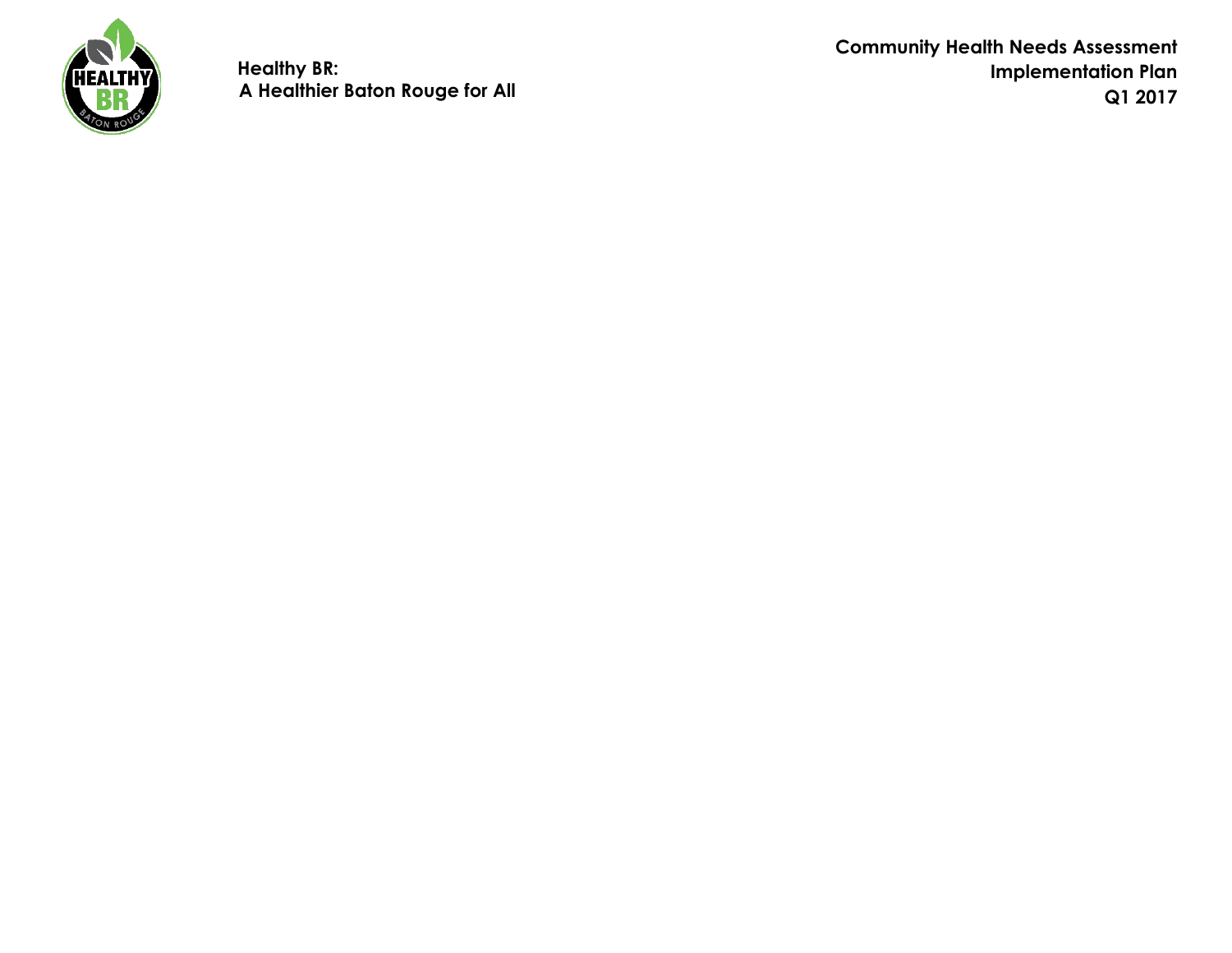

# **Acronym and Abbreviation Guide**

AARP: American Association of Retired Persons (formerly) BRAC: Baton Rouge Area Chamber BREADA: Big River Economic and Agricultural Development Alliance BREC: The Recreation and Park Commission for the Parish of East Baton Rouge BRG: Baton Rouge General Medical Center CAHS: Capital Area Human Services District CIC: Crisis Intervention Center EBRPSS: East Baton Rouge Parish School System EBRRA: East Baton Rouge Redevelopment Authority EMS: East Baton Rouge Parish Emergency Medical Service Lane: Lane Regional Medical Center LDA: Louisiana Dental Association LHCQF: Louisiana Healthcare Quality Forum MHCI: Mayor's Healthy City Initiative Ochsner: Ochsner Health System – Baton Rouge OLOL: Our Lady of the Lake Regional Medical Center PBRC: Pennington Biomedical Research Center SSC: Surgical Specialty Center TBR: Together Baton Rouge Woman's: Woman's Hospital